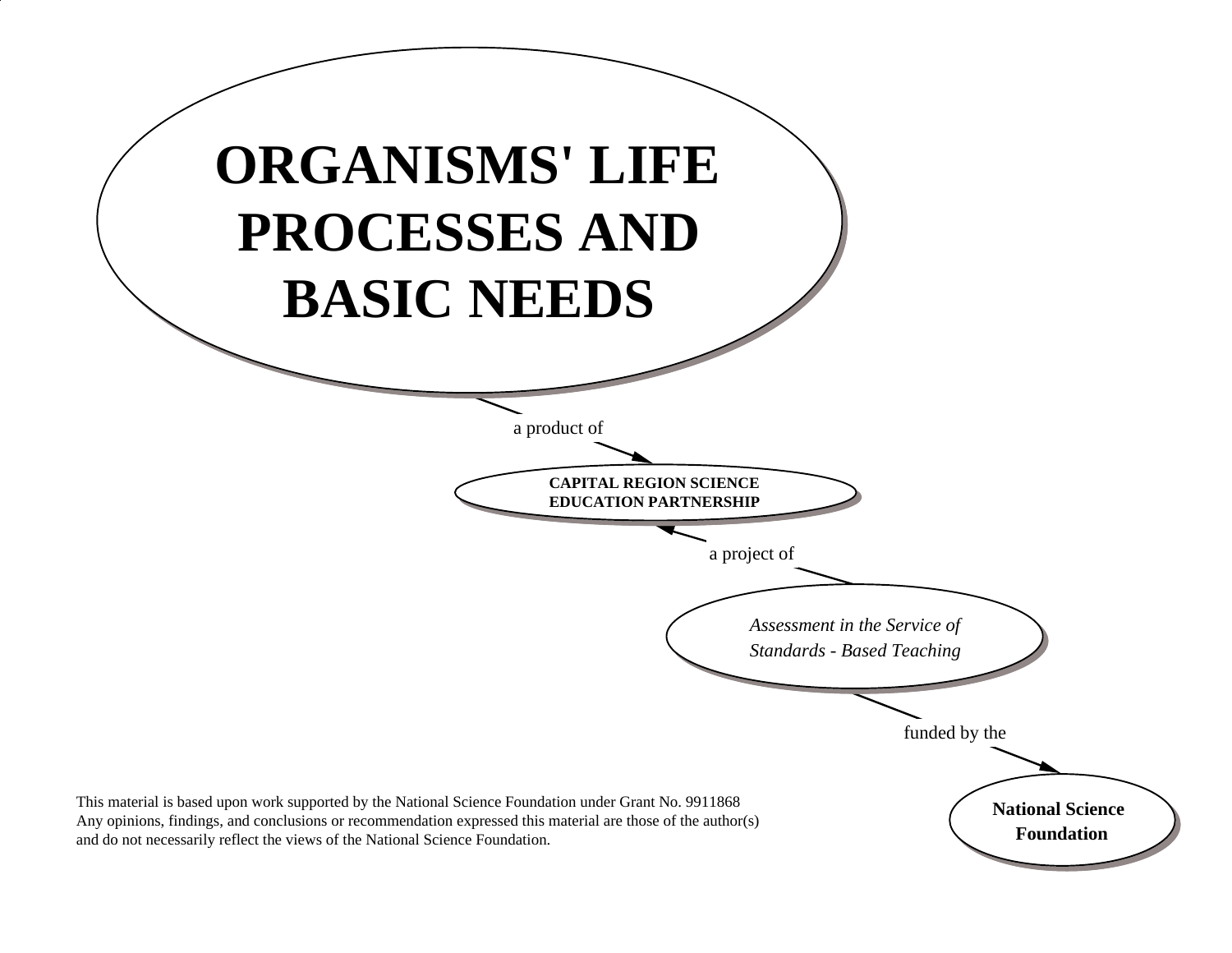#### **Organisms' Life Processes and Basic Needs**

#### **Table of Contents**

- **Organisms**
- Organism Kingdoms
- 3 Life Processes and Basic Needs Across Kingdoms
- 4 Organisms
- 5 Life Processes
- 6 Life Processes: Growth
- 7 Life Processes: Development
- Life Processes: Reproduction
- 9 Life Processes: Sexual Reproduction
- Life Processes: Asexual Reproduction
- Life Processes: Nutrition
- Life Processes: Synthesis
- Life Processes: Synthesis of Complex Chemicals
- Life Processes: Synthesis of Complex Structures
- Basic Needs: Oxygen for Respiration
- Life Processes: Excretion
- Life Processes: Excretion in Plants and Animals
- Life Processes: Regulation
- Life Processes: Transport
- Life Processes: Respiration
- Life Processes: Respiration in Plants and Animals
- Basic Needs: All Organisms
- Basic Need: Energy
- Basic Need: Oxygen in Air
- Basic Need: Oxygen Dissolved in Water
- Basic Need: Water
- Basic Needs: Nutrients
- Basic Needs: Nutrients Fertilizers
- Basic Needs: Nutrients Animal Food
- Basic Needs: Plants
- Basic Needs: Animals
- Life Processes and Basic Needs: A Comparison of Plants and Animals
- Respiration and Photosynthesis: Comparison 1
- Respiration and Photosynthesis: Comparison 2
- Respiration and Photosynthesis: Comparison 3
- Respiration and Photosynthesis: Comparison 4
- Animal Movement
- Plant Movement
- Tropisms
- Extrinsic and Intrinsic Motion
- Taxonomy
- Taxonomists
- Taxonomical Groups
- Taxonomical Kingdoms
- Animal Kingdom: Vertebrates and Invertebrates
- Vertebrates: Examples
- Invertebrates: Examples
- Kingdom Protista
- Kingdom Plantae
- Kingdoms Eubacteria and Archebacteria
- Kingdom Fungi
- Classification Example: Animals
- Scientific Models
- Natural Systems
- Ecosystems, Terrariums and Aquariums
- Ecosystems, Terrariums and Aquariums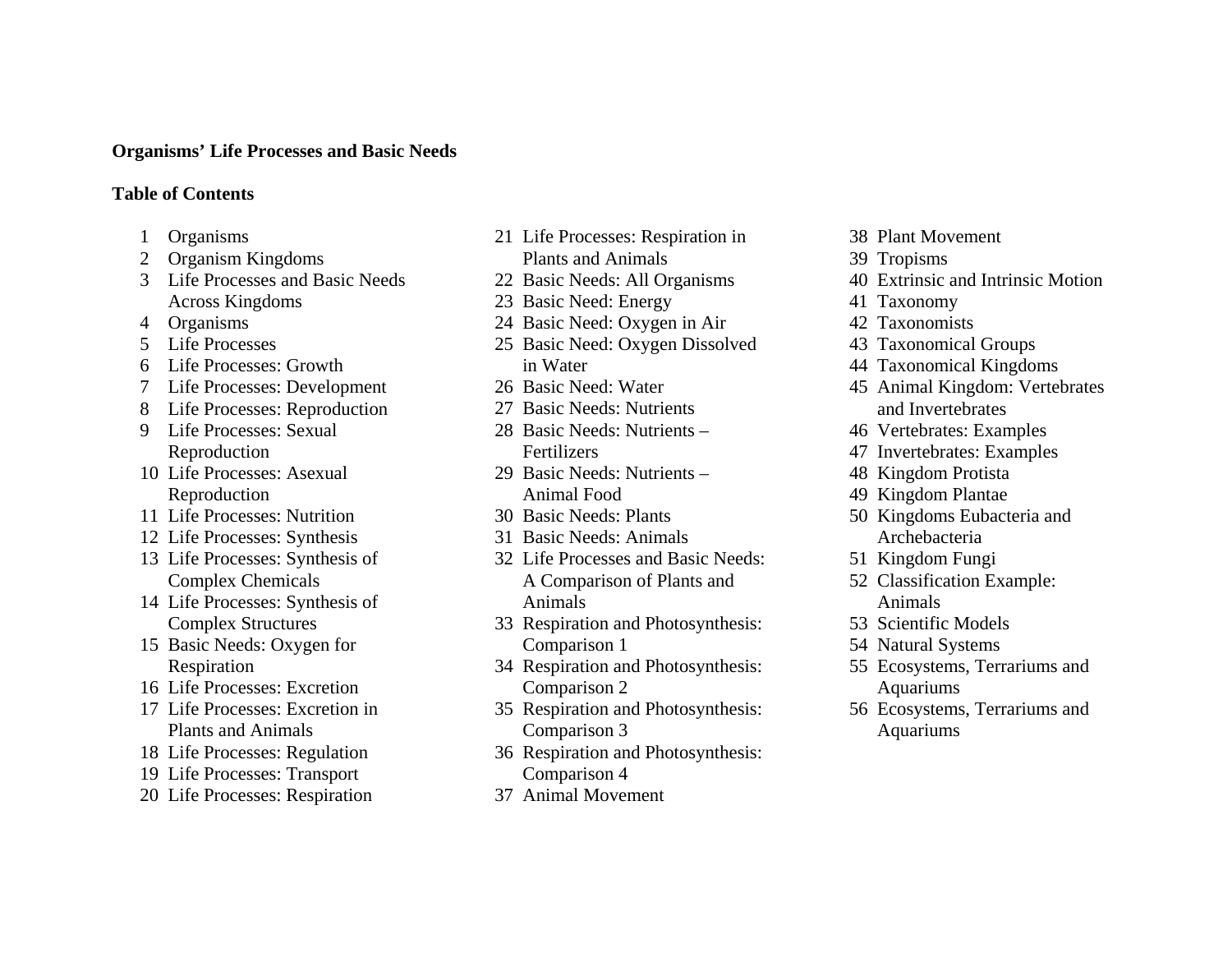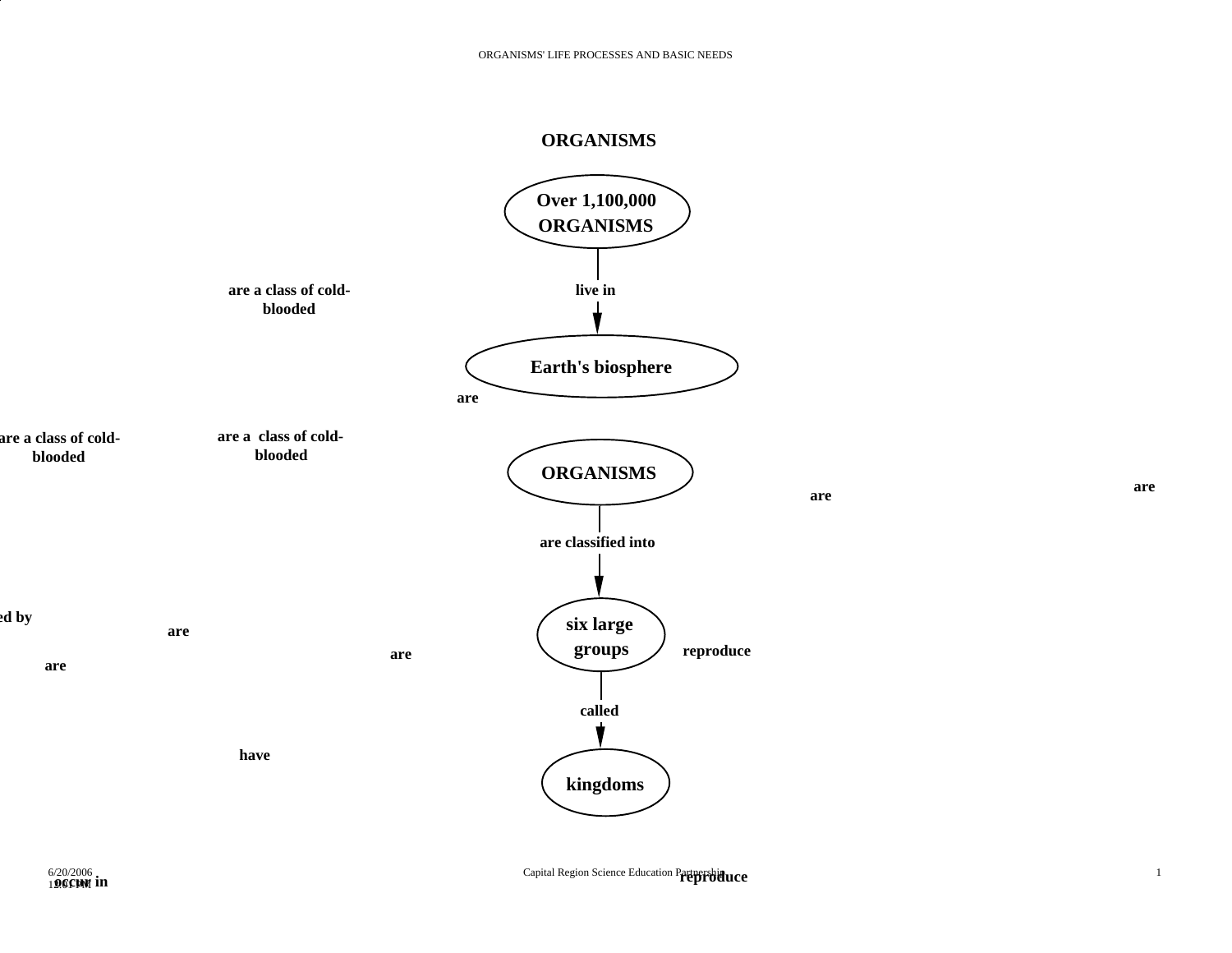

#### **ORGANISM KINGDOMS**

**reproduce**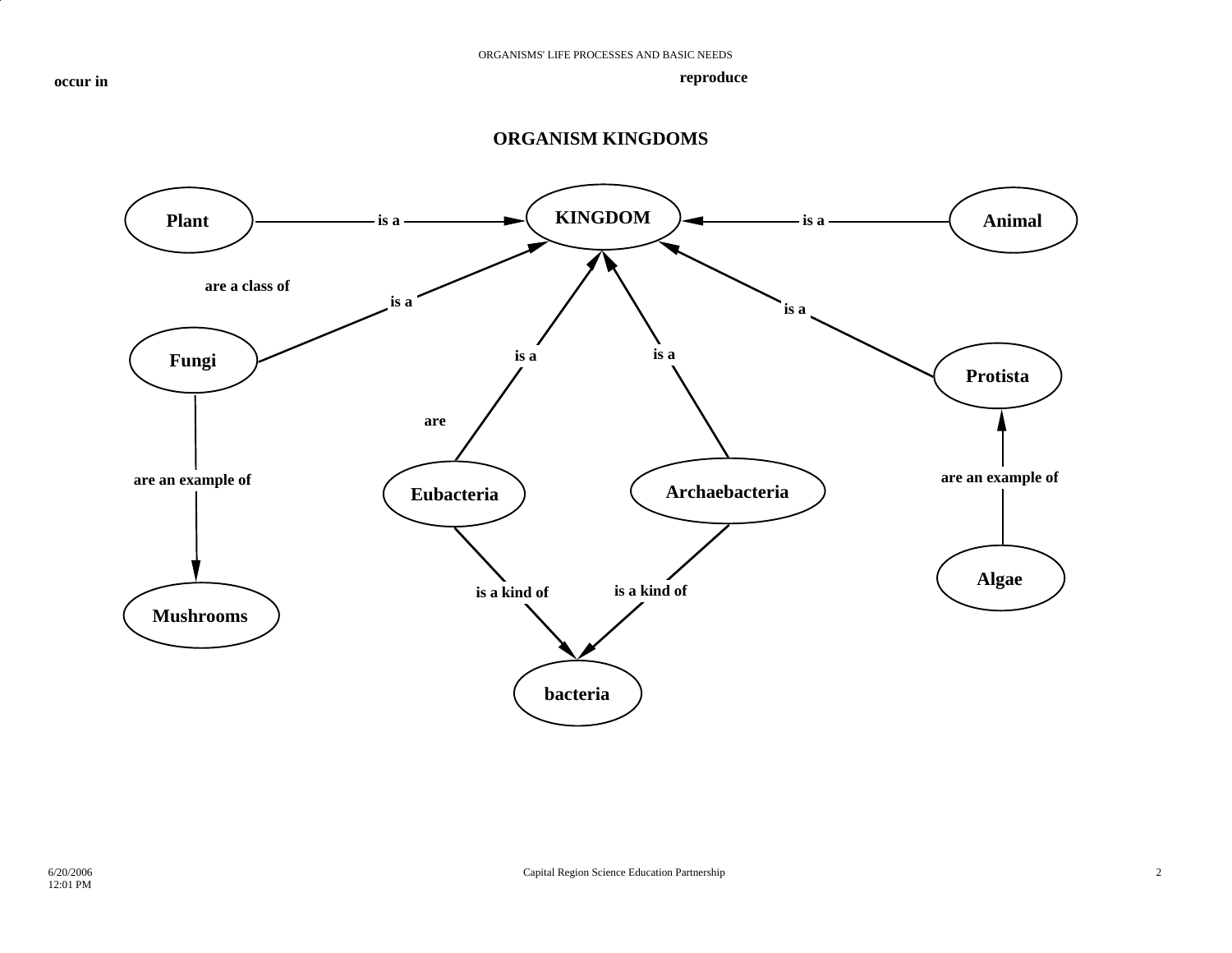#### **LIFE PROCESSES AND BASIC NEEDS ACROSS KINGDOMS**

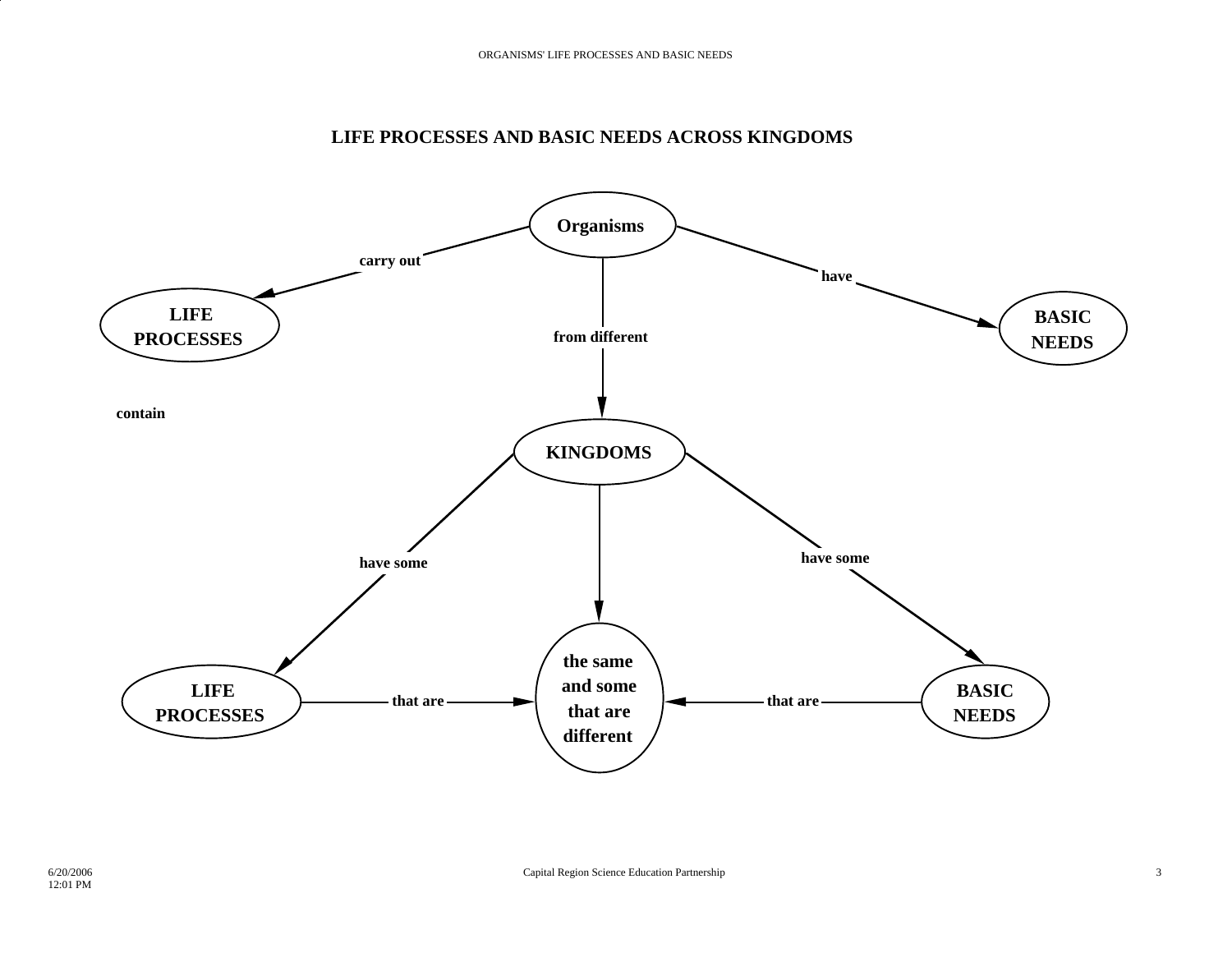

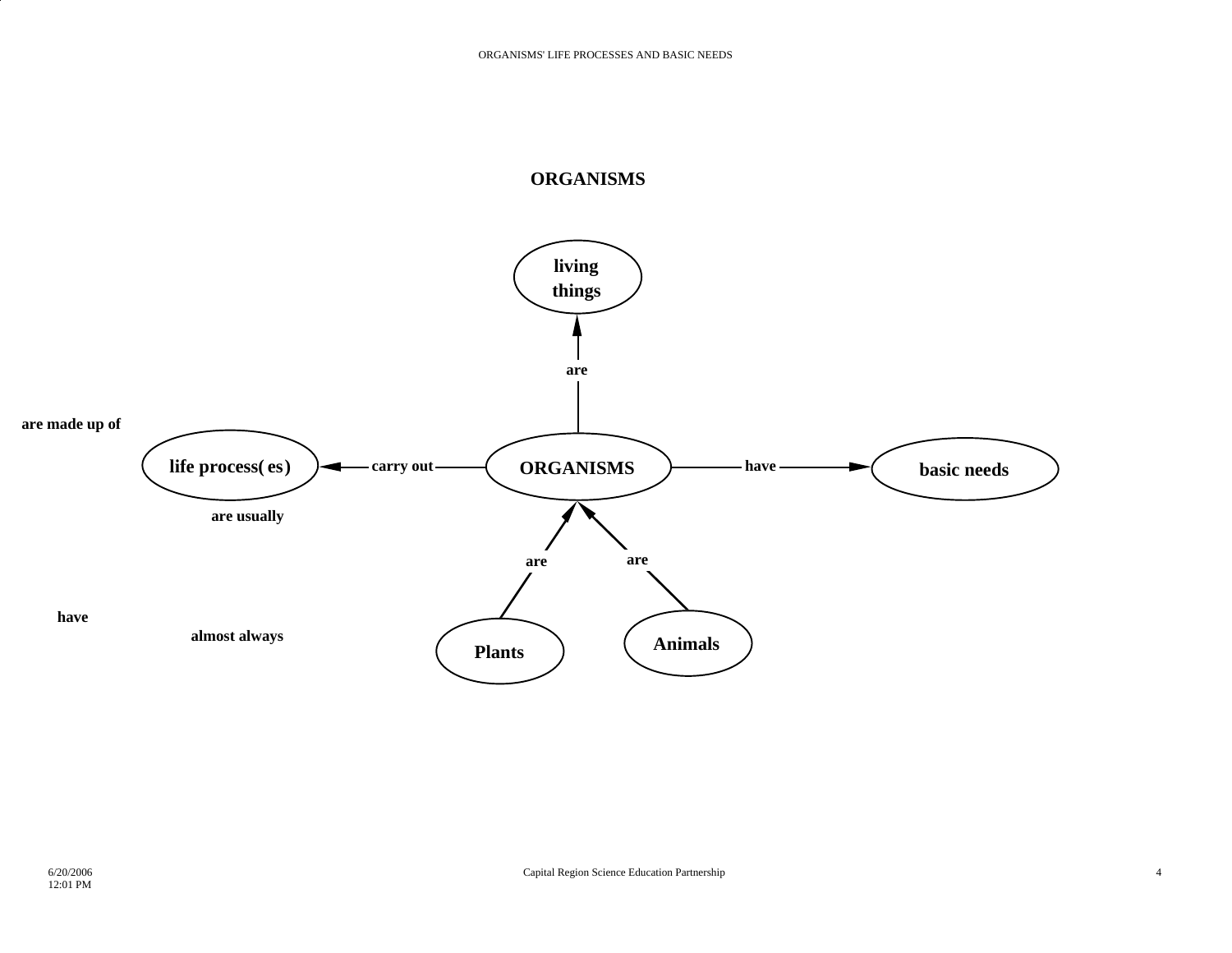#### **LIFE PROCESSES**

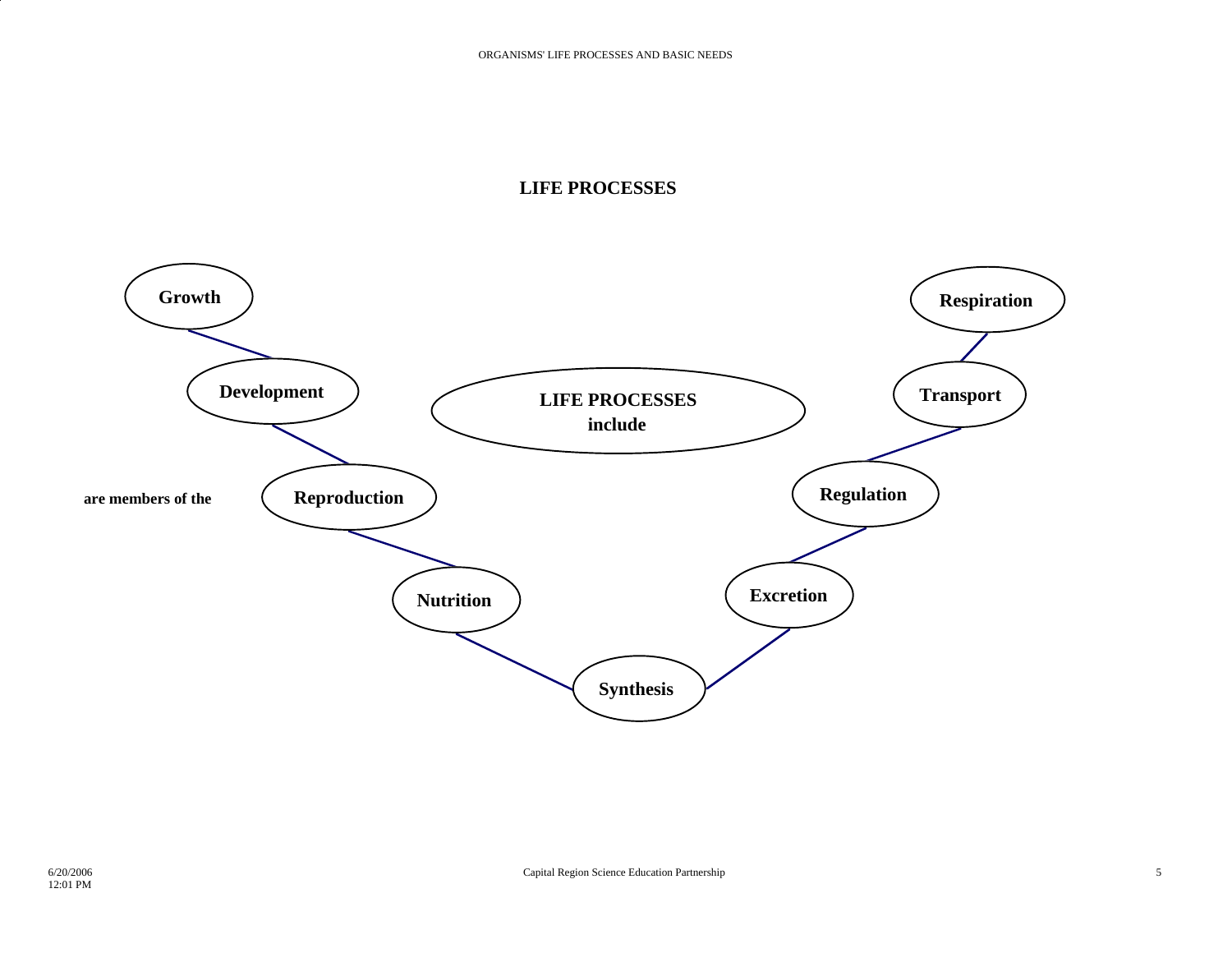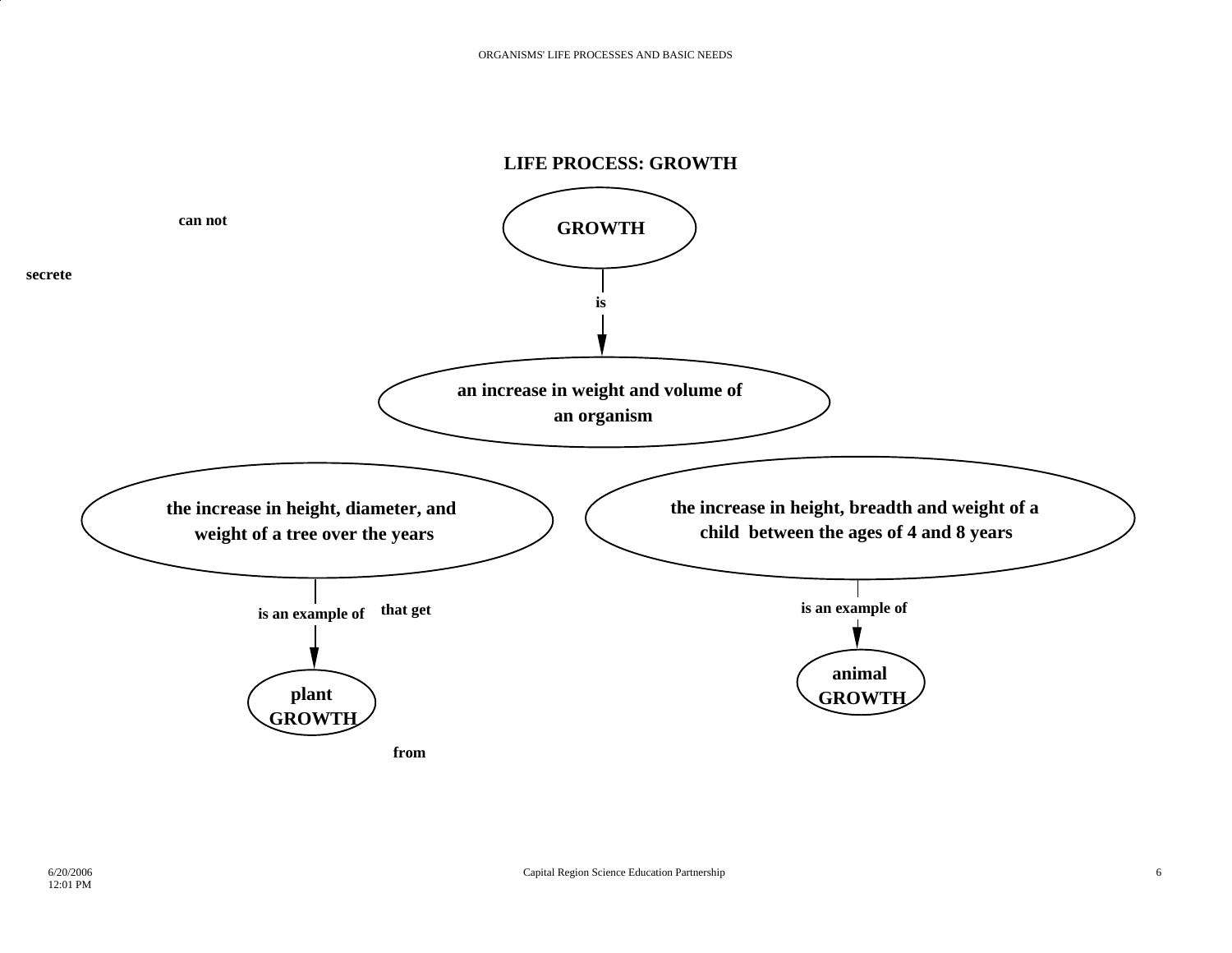#### **LIFE PROCESSES: DEVELOPMENT**



**and the**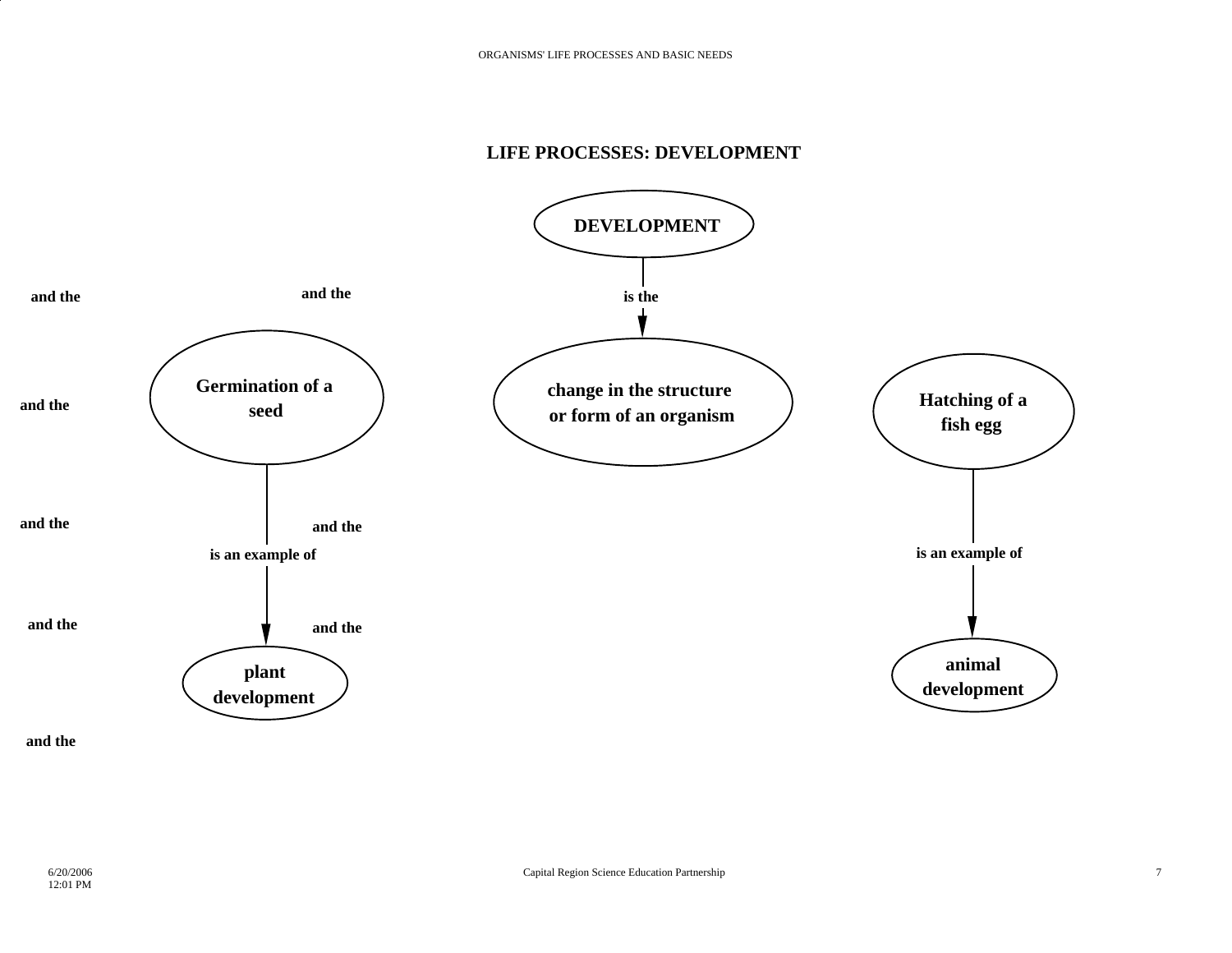

### **LIFE PROCESSES: REPRODUCTION**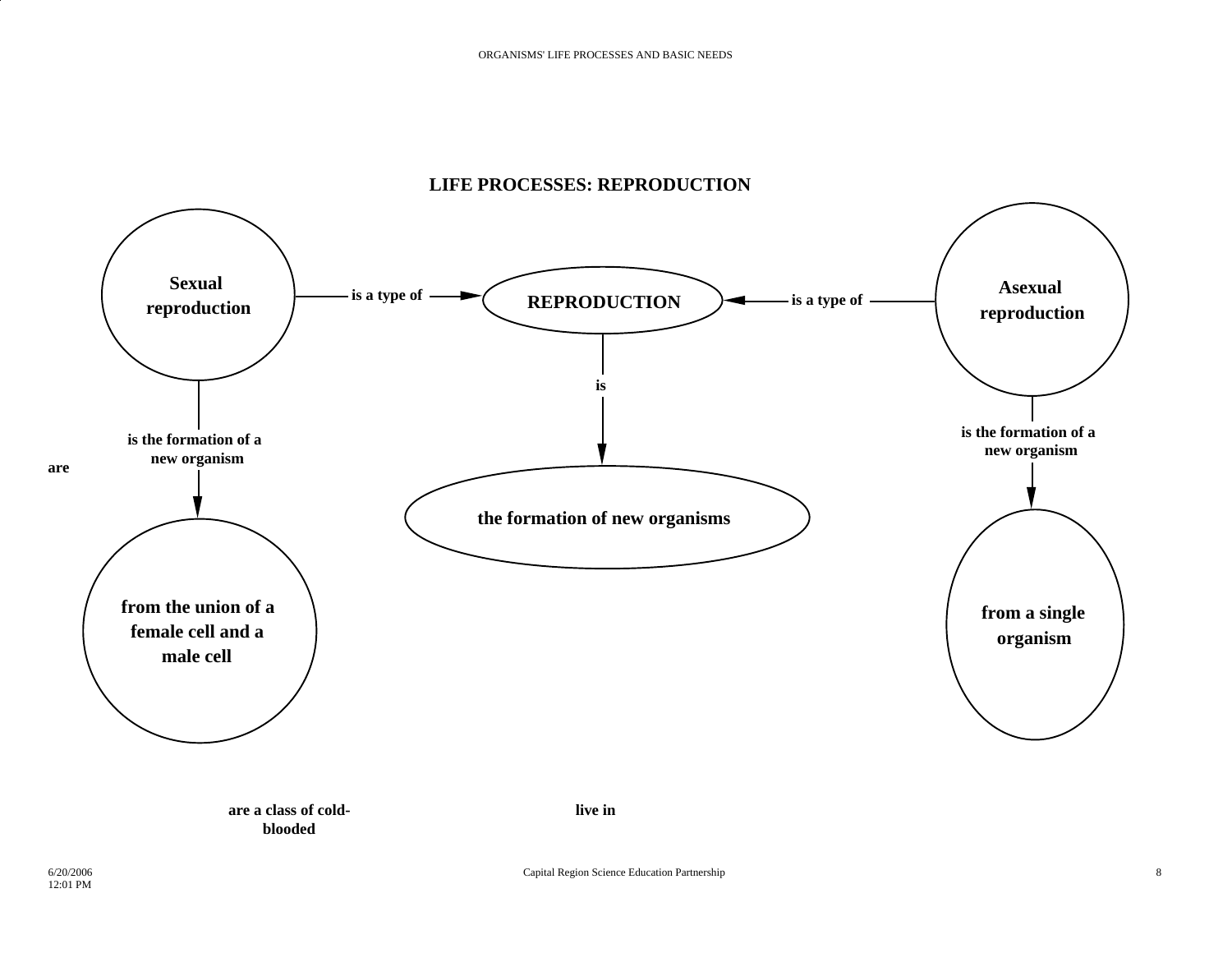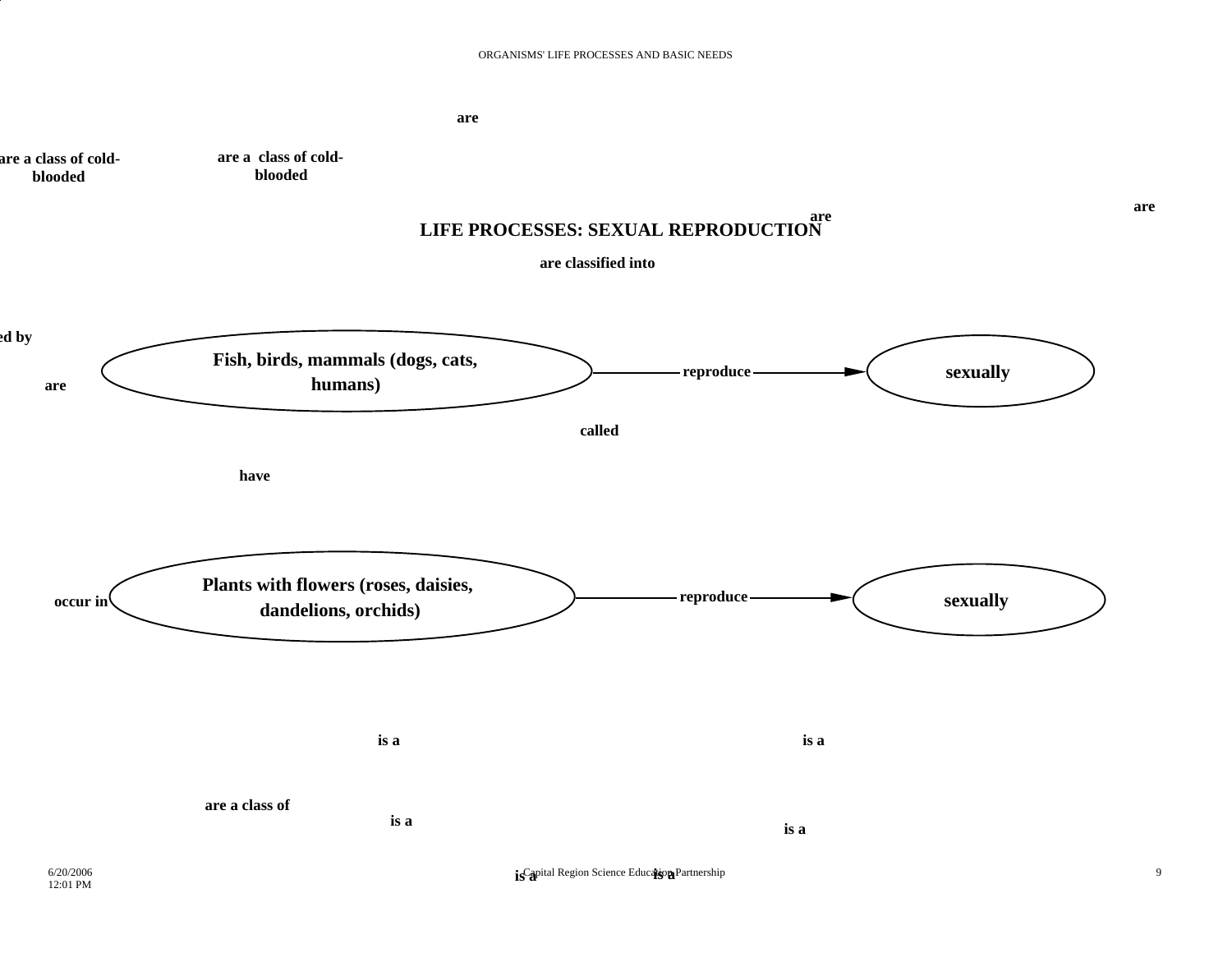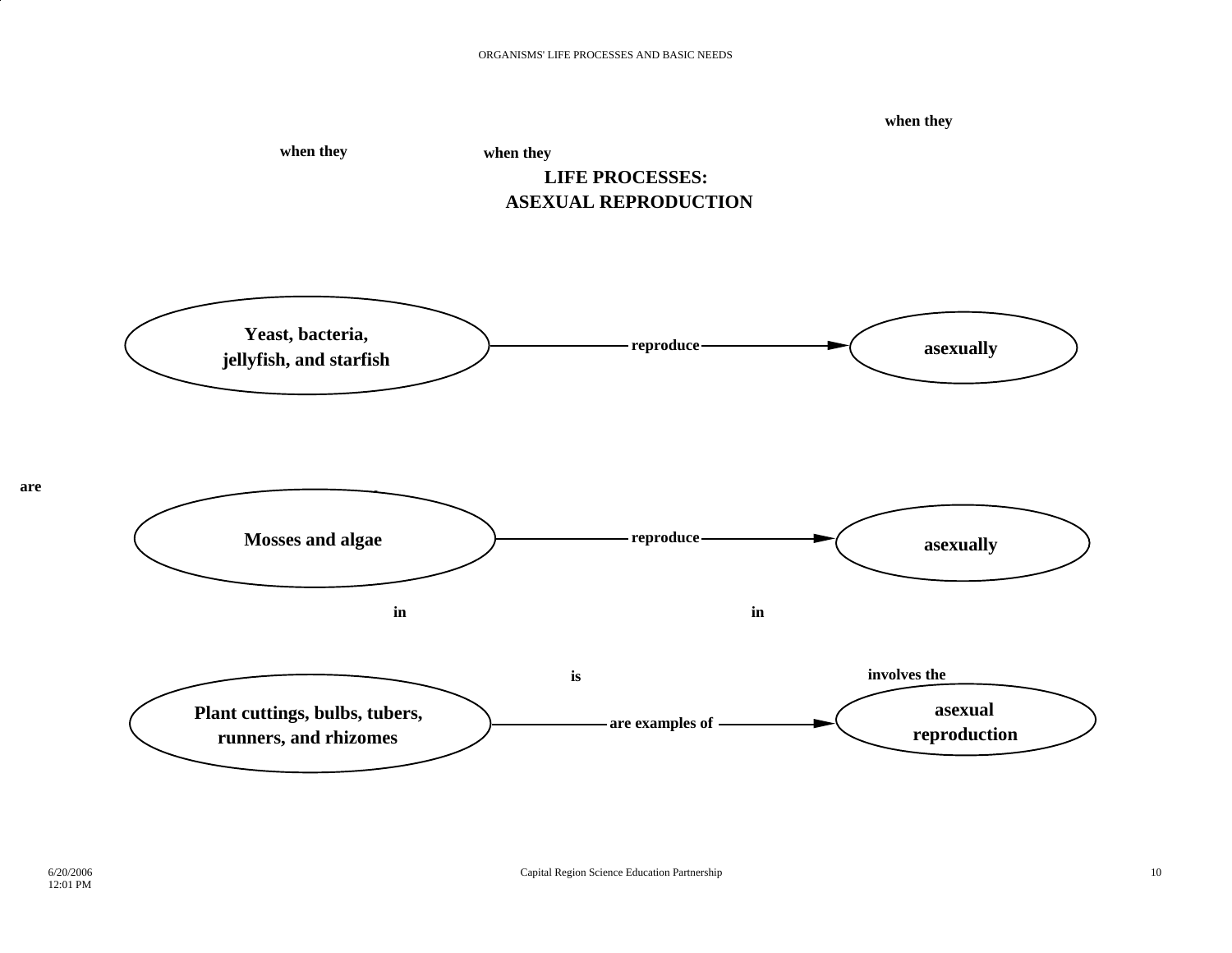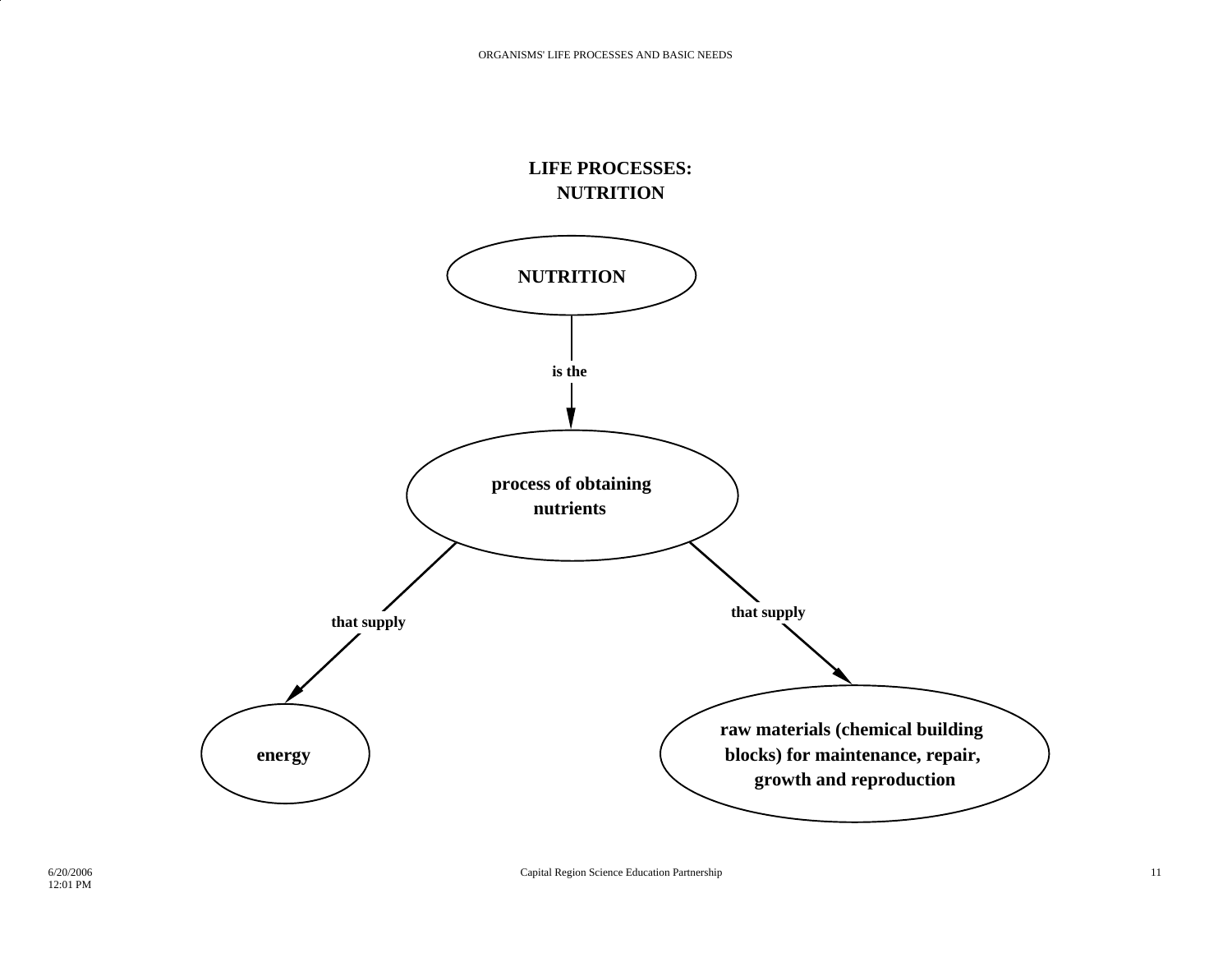### **LIFE PROCESSES: SYNTHESIS**

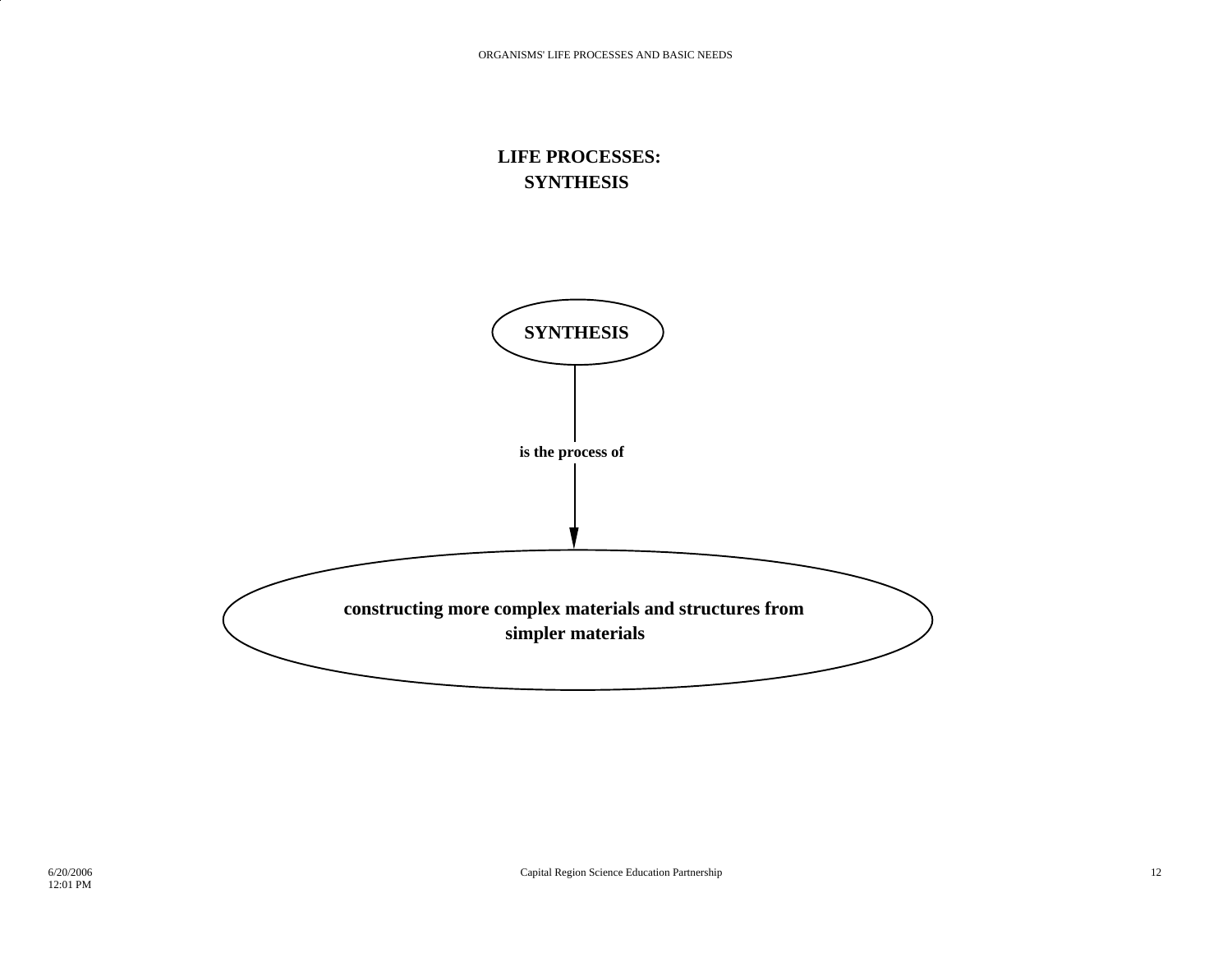

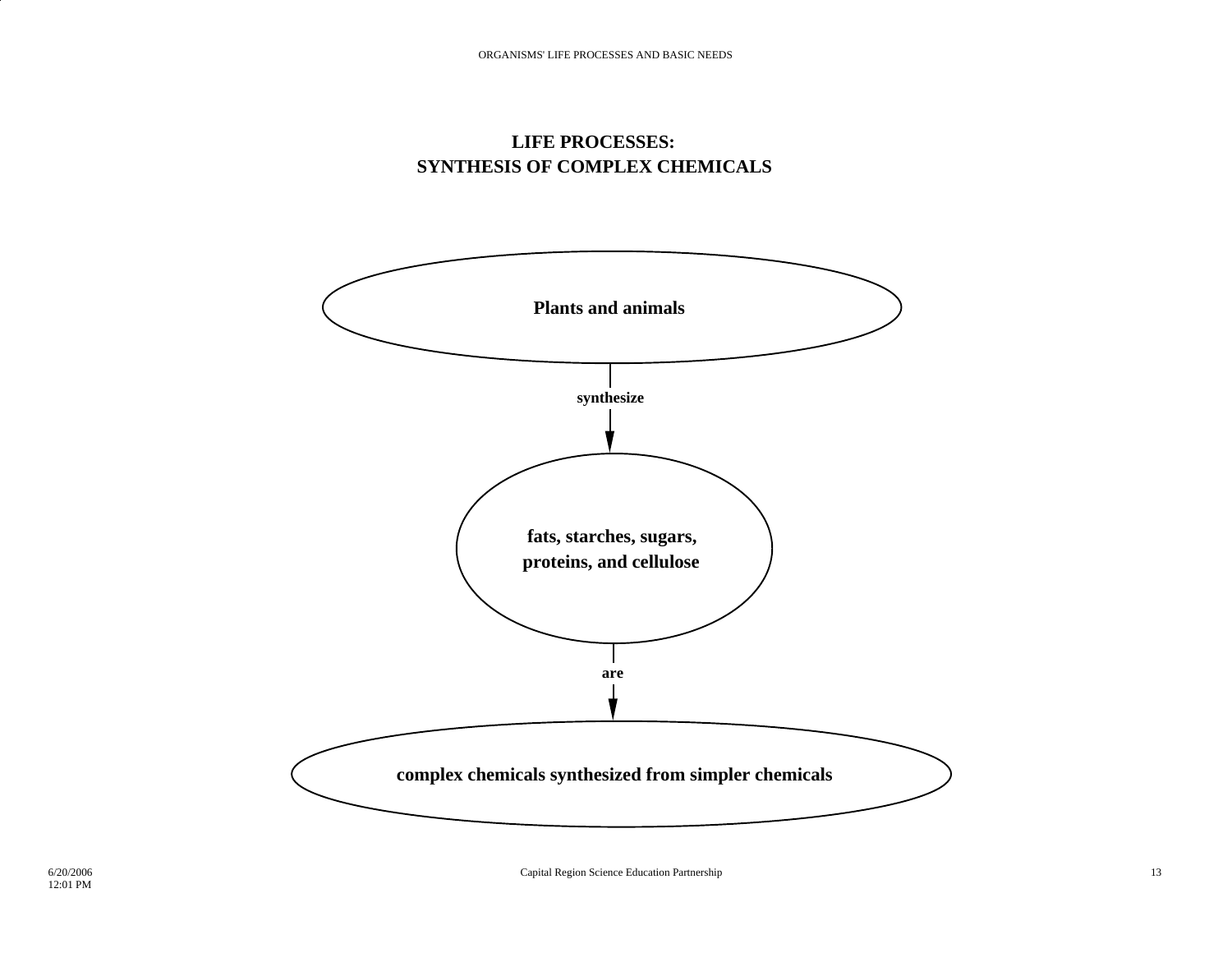## **LIFE PROCESSES: SYNTHESIS OF COMPLEX STRUCTURES**

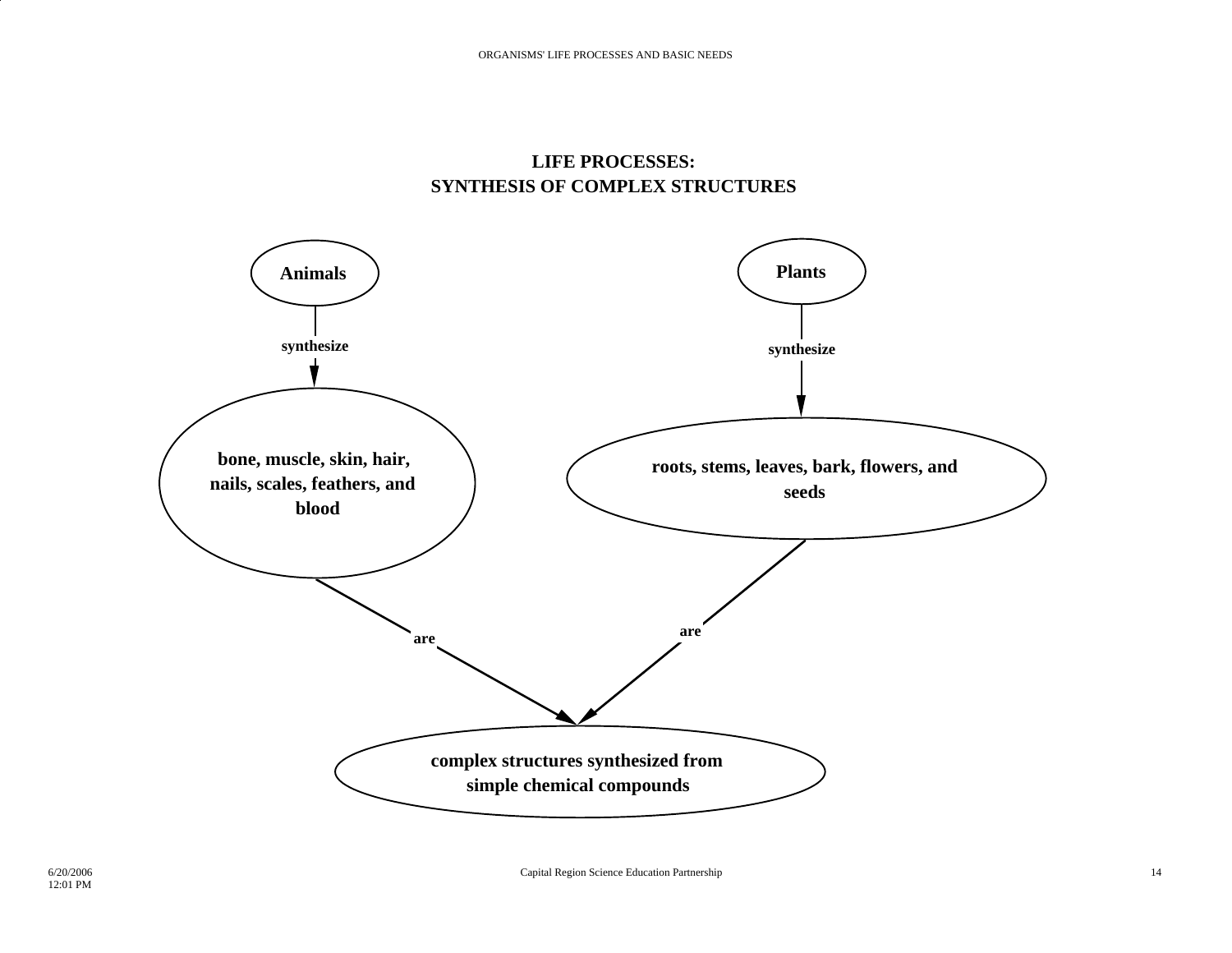# **BASIC NEEDS: OXYGEN FOR RESPIRATION**

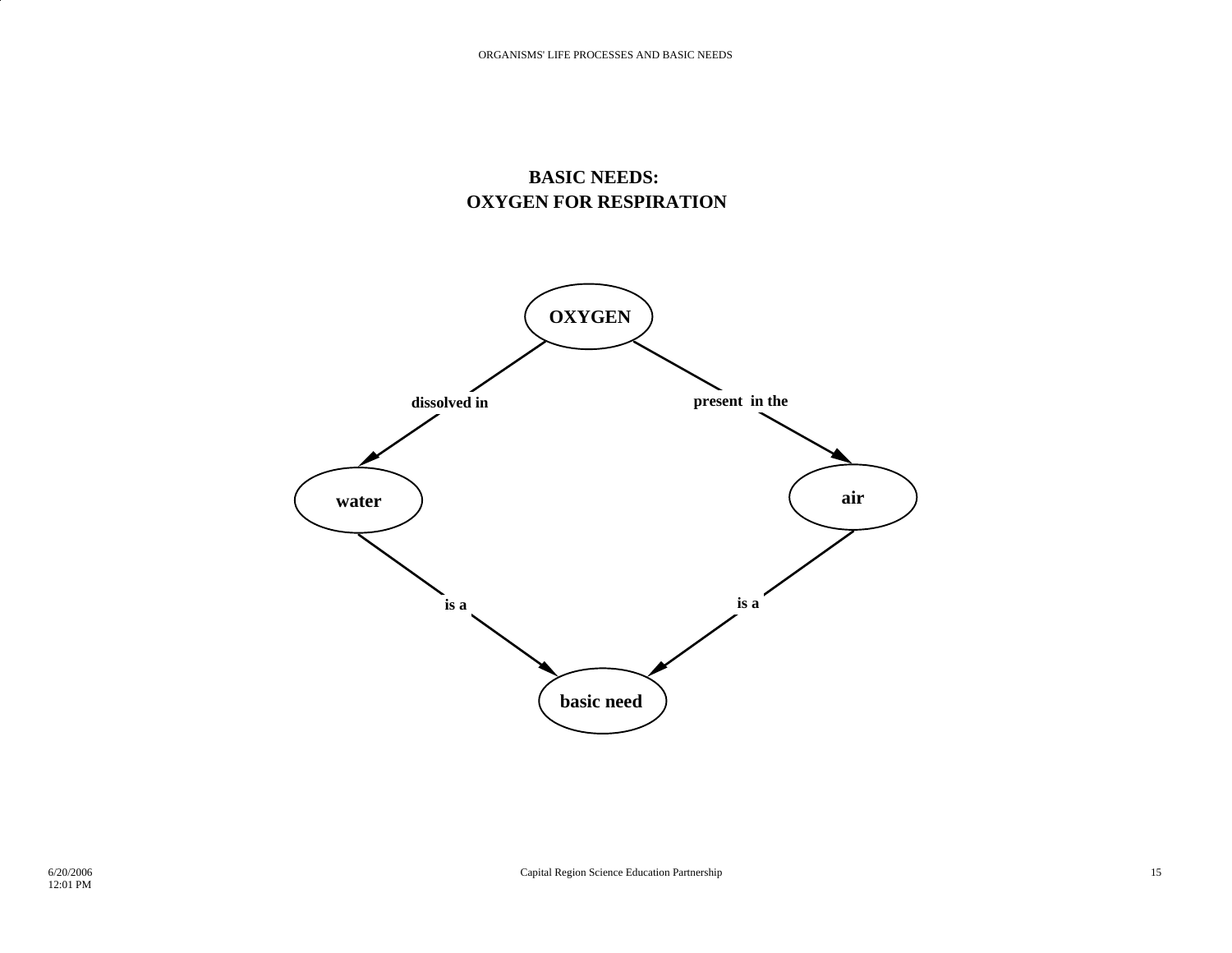

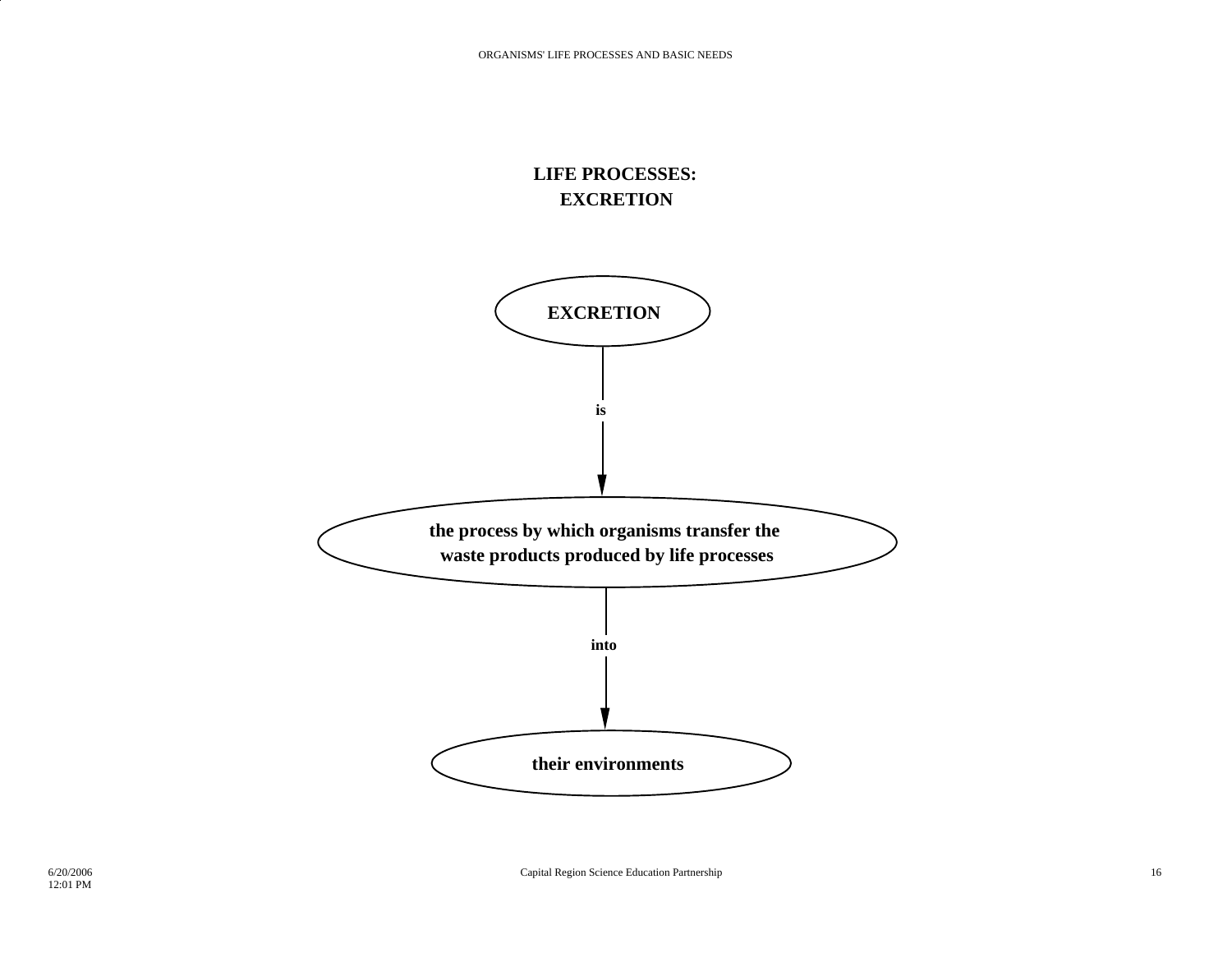

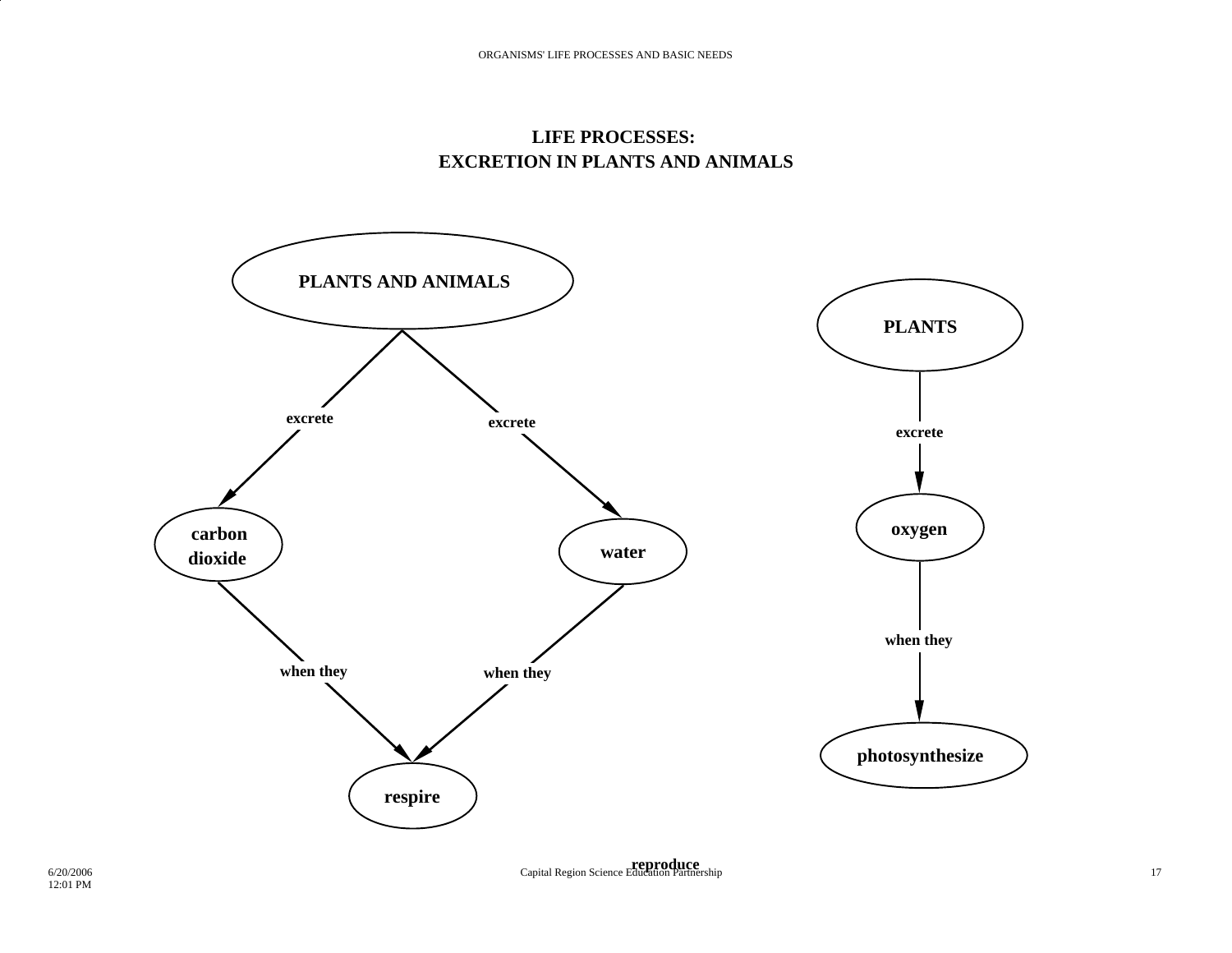## **LIFE PROCESSES: REGULATION**

are

**areare and are are are are** 



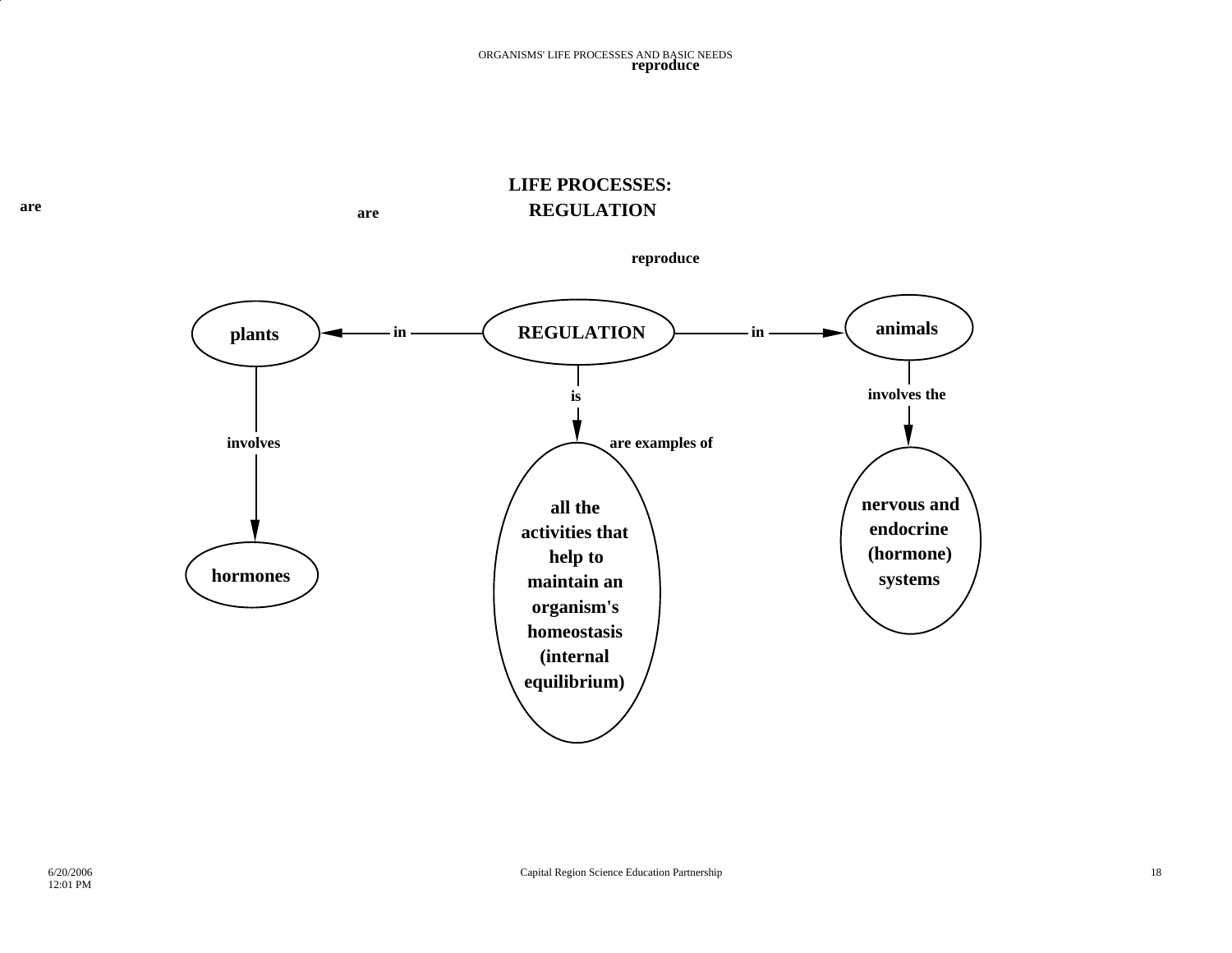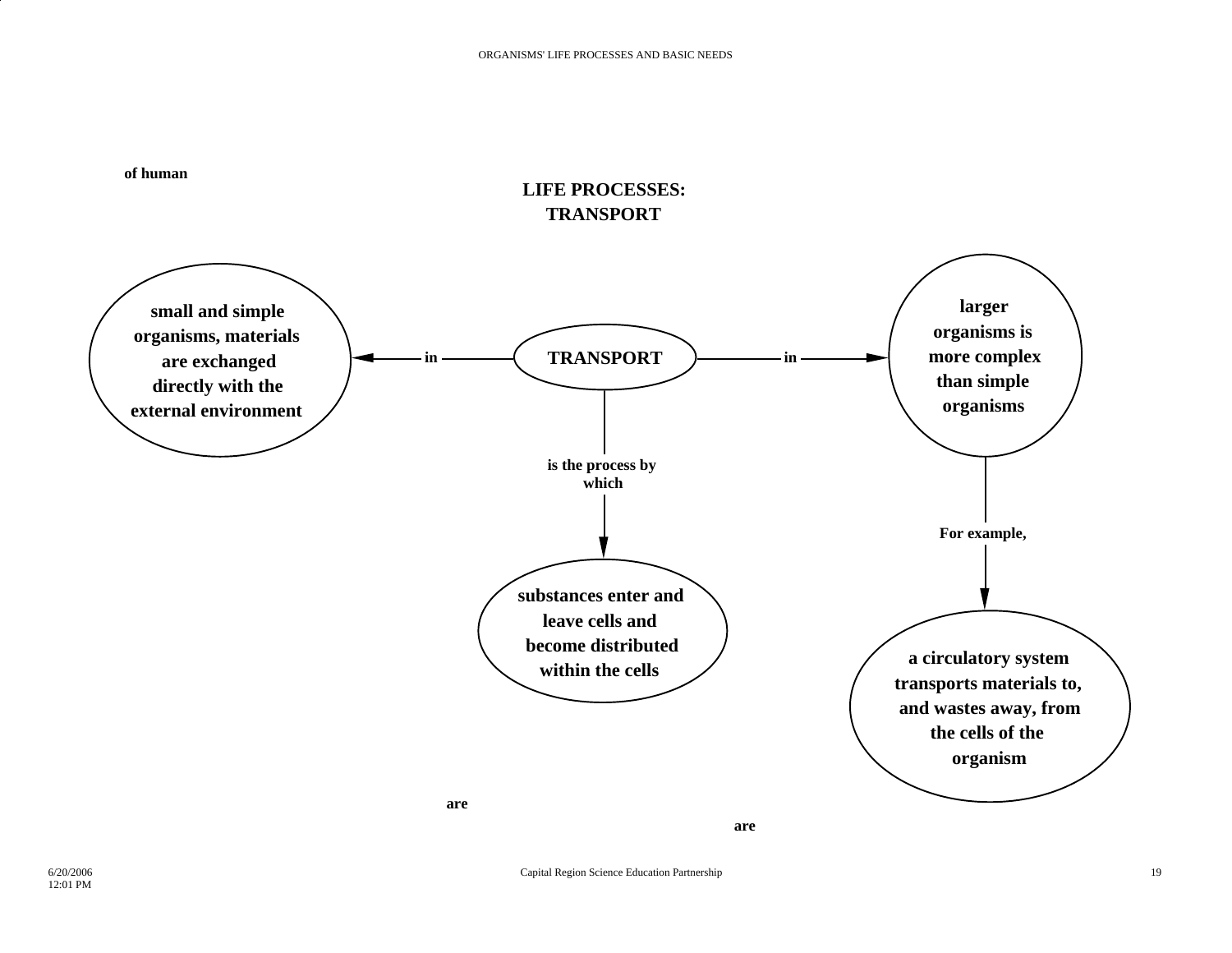

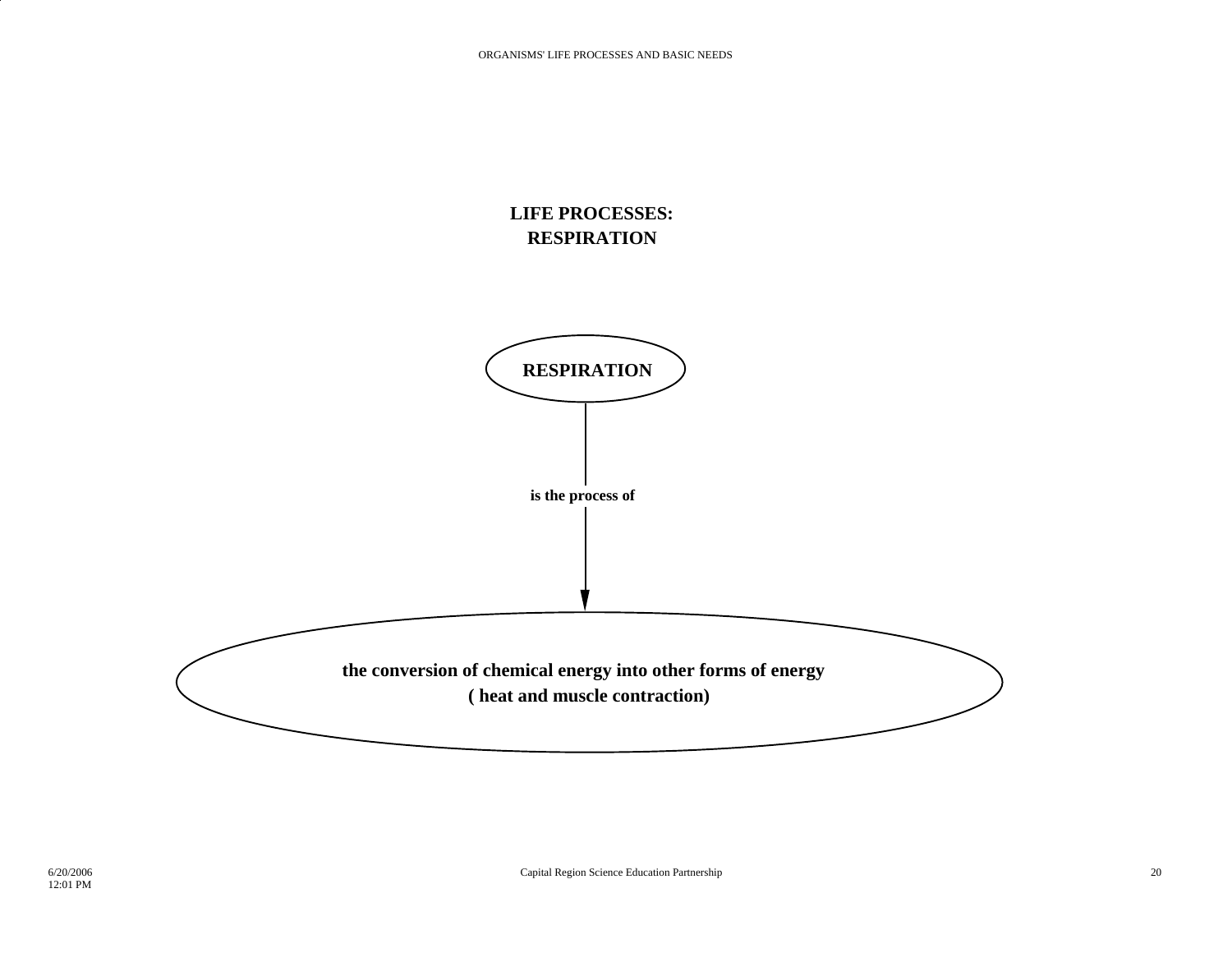# **LIFE PROCESSES: RESPIRATION IN PLANTS AND ANIMALS**

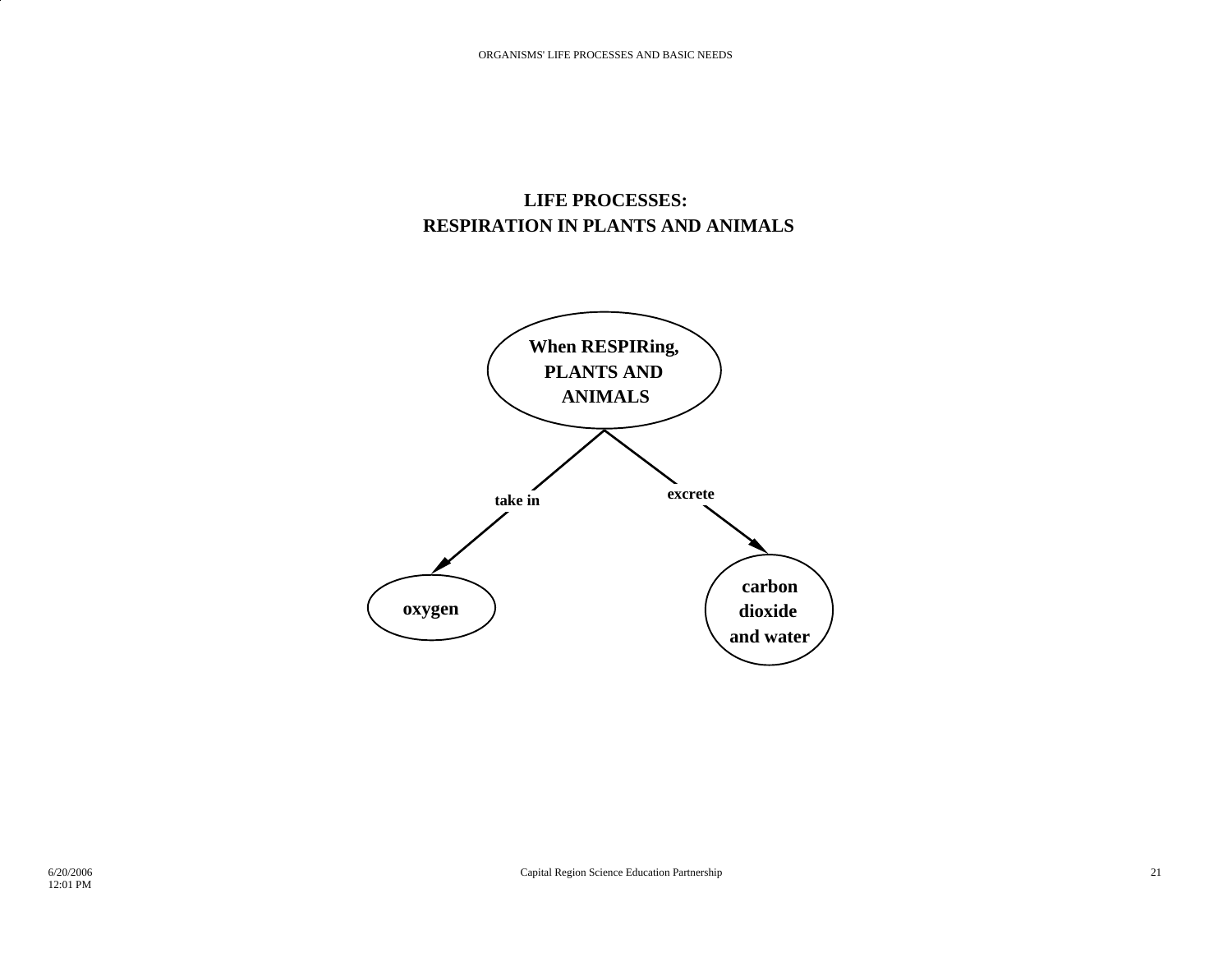### **BASIC NEEDS: ALL ORGANISMS**

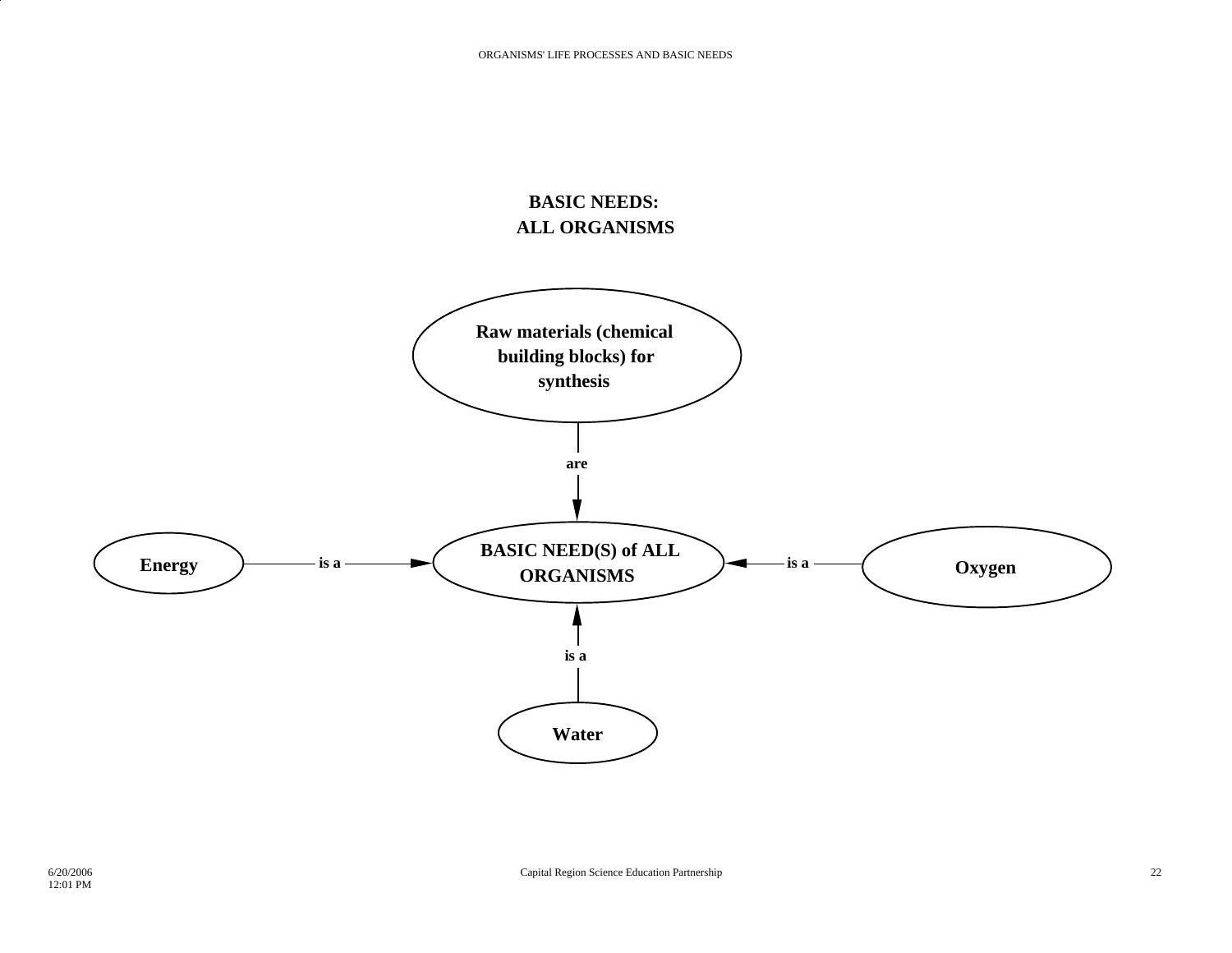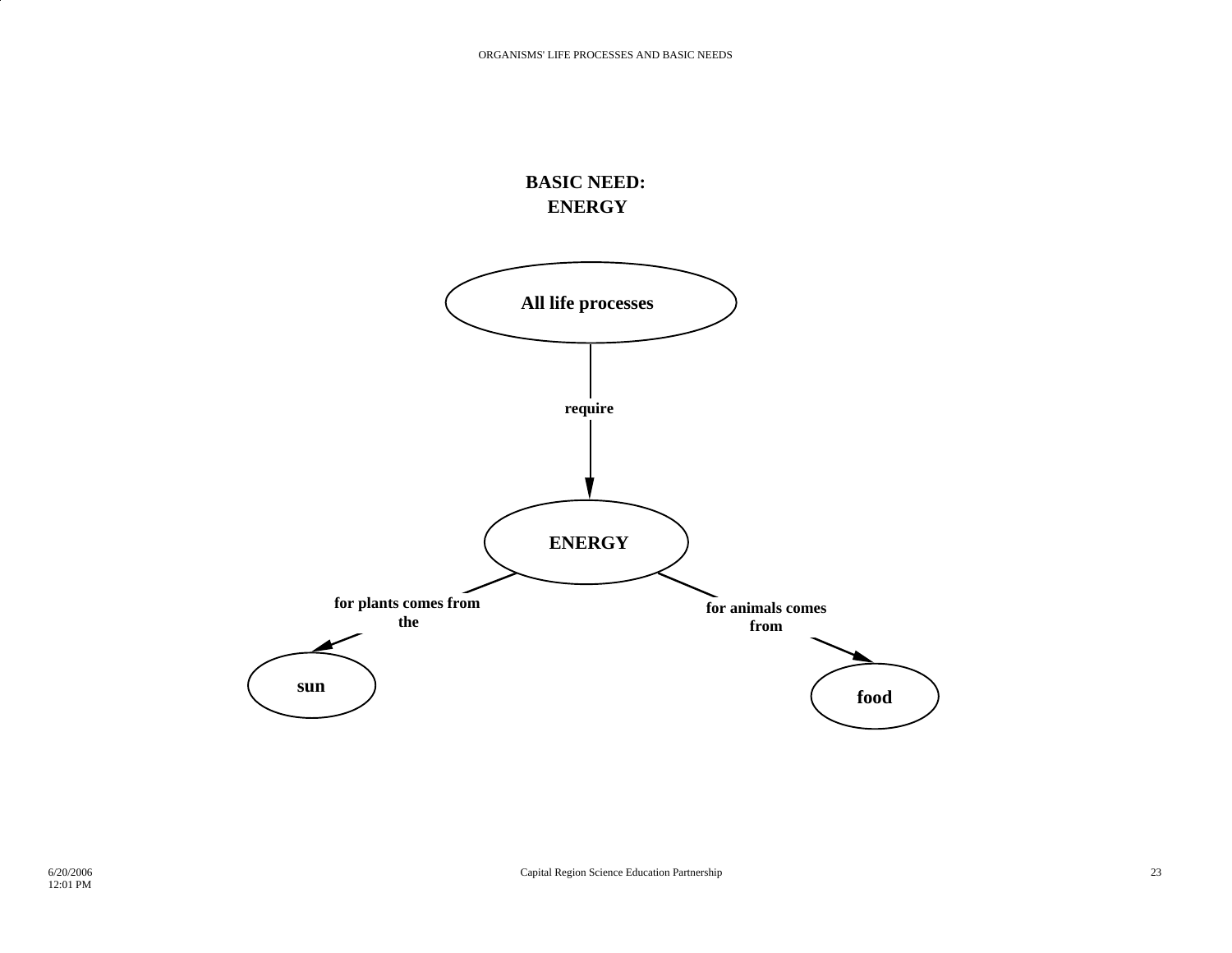# **BASIC NEED: OXYGEN IN AIR**

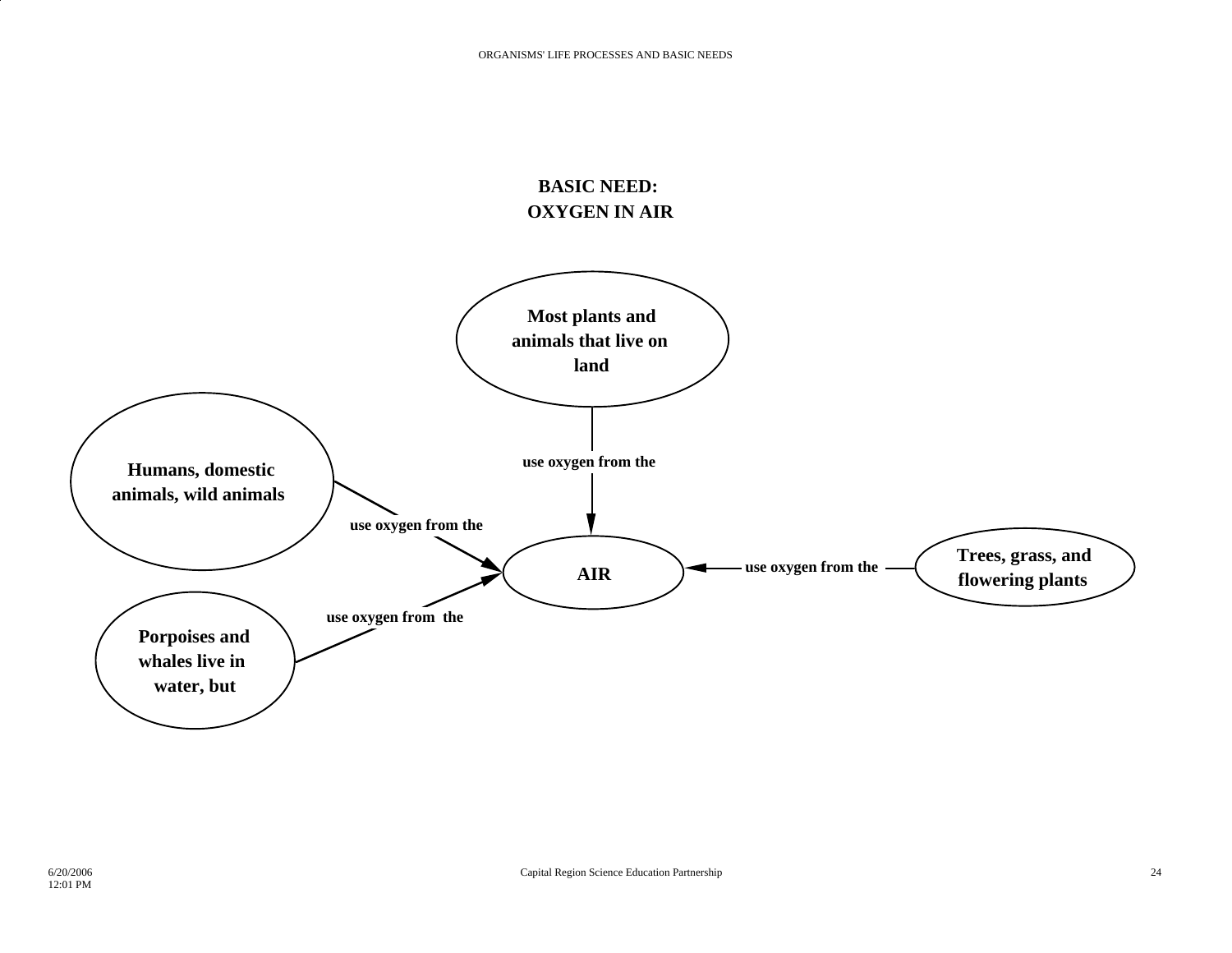# **BASIC NEED: OXYGEN DISSOLVED IN WATER**

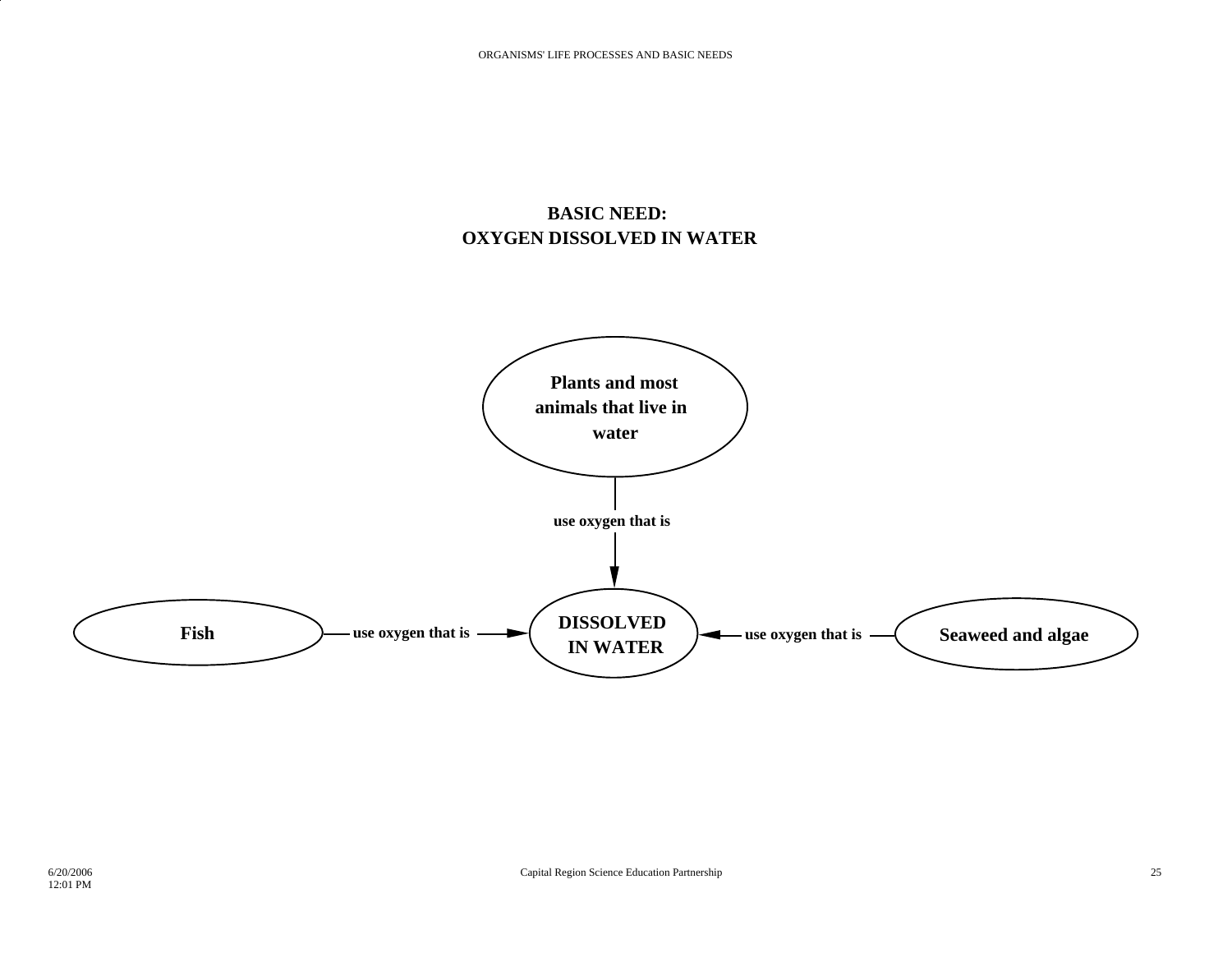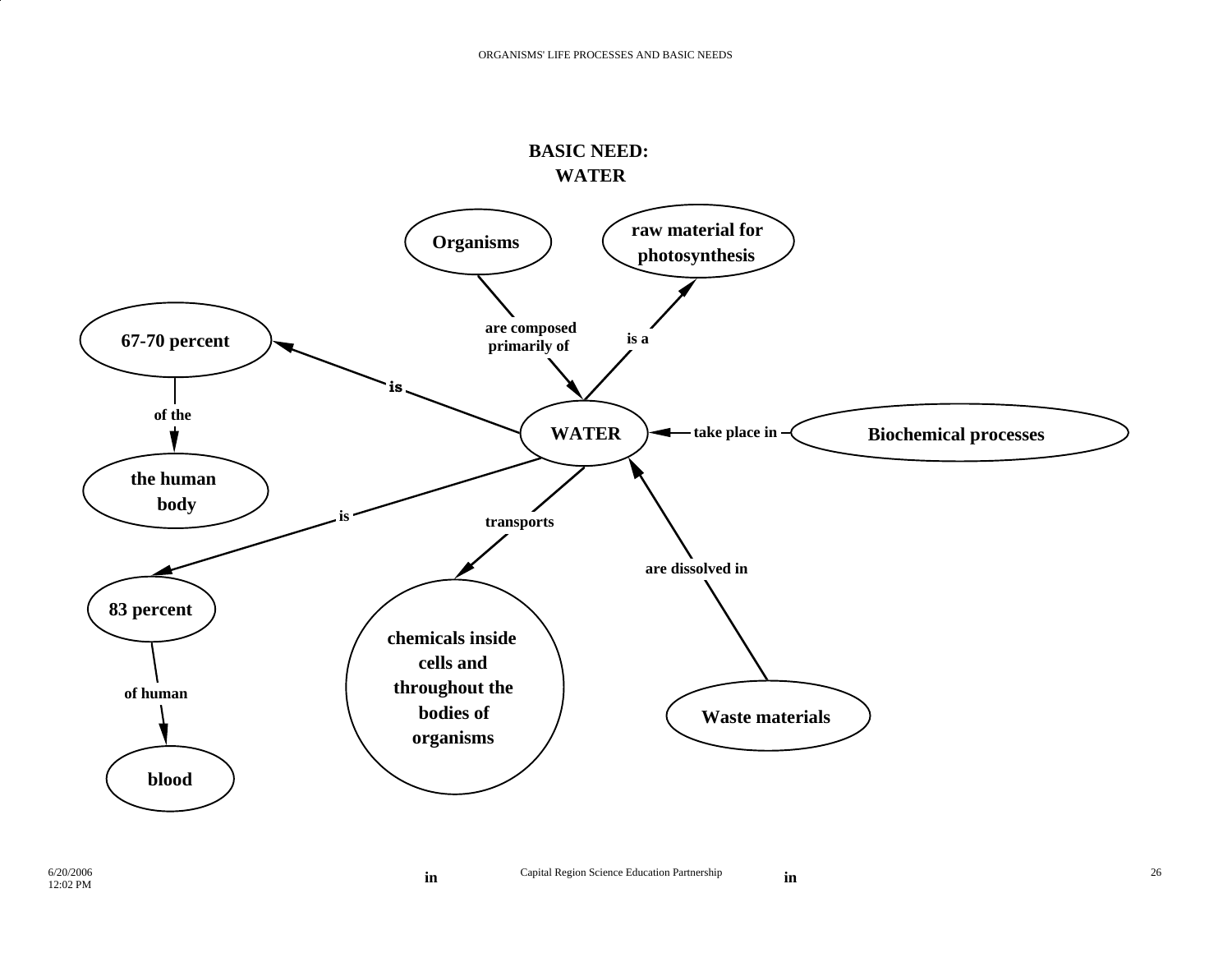**in**

**in**

**is the process by which BASIC NEEDS: NUTRIENTS**

**For example,**

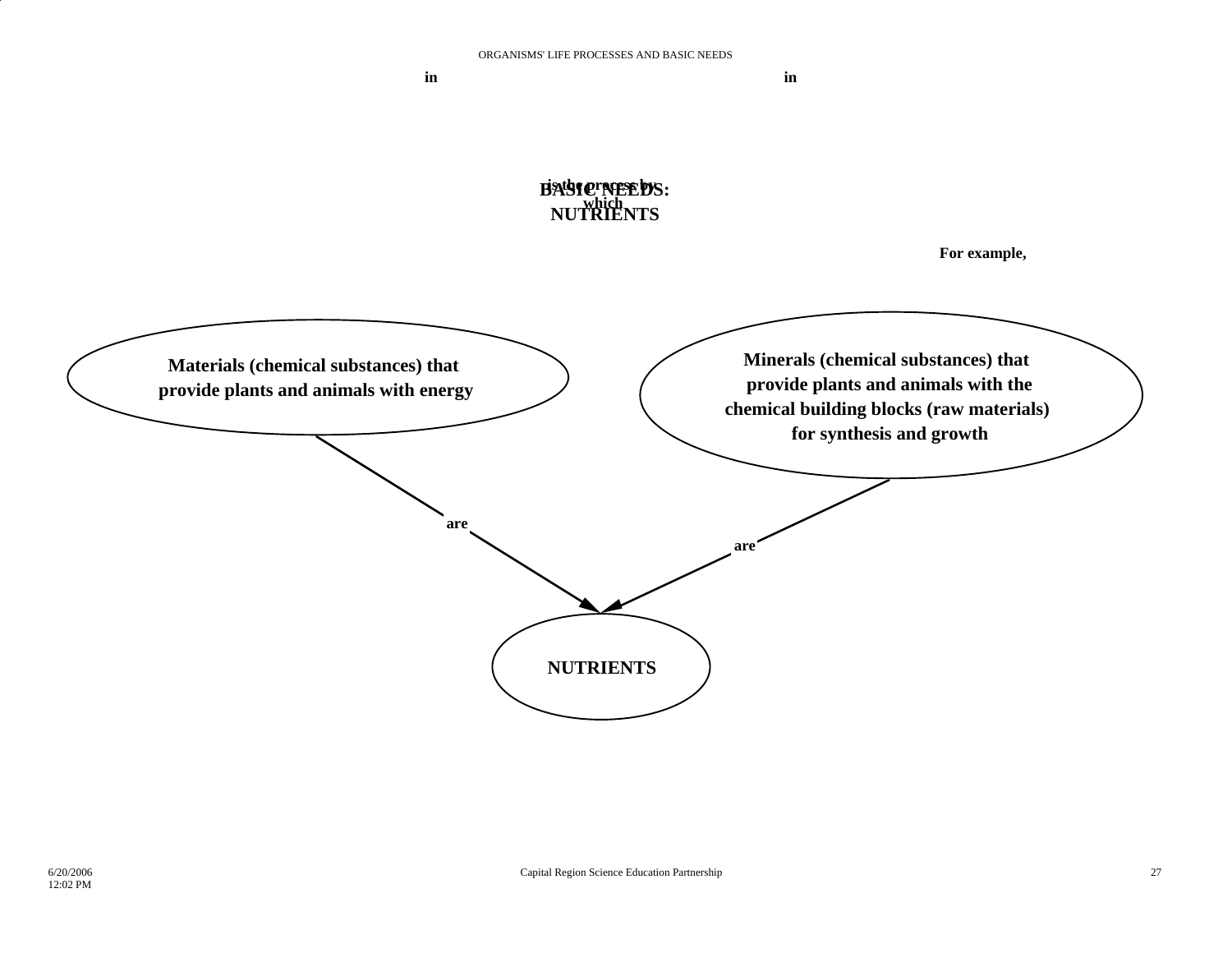# **BASIC NEEDS: NUTRIENTS FERTILIZERS**

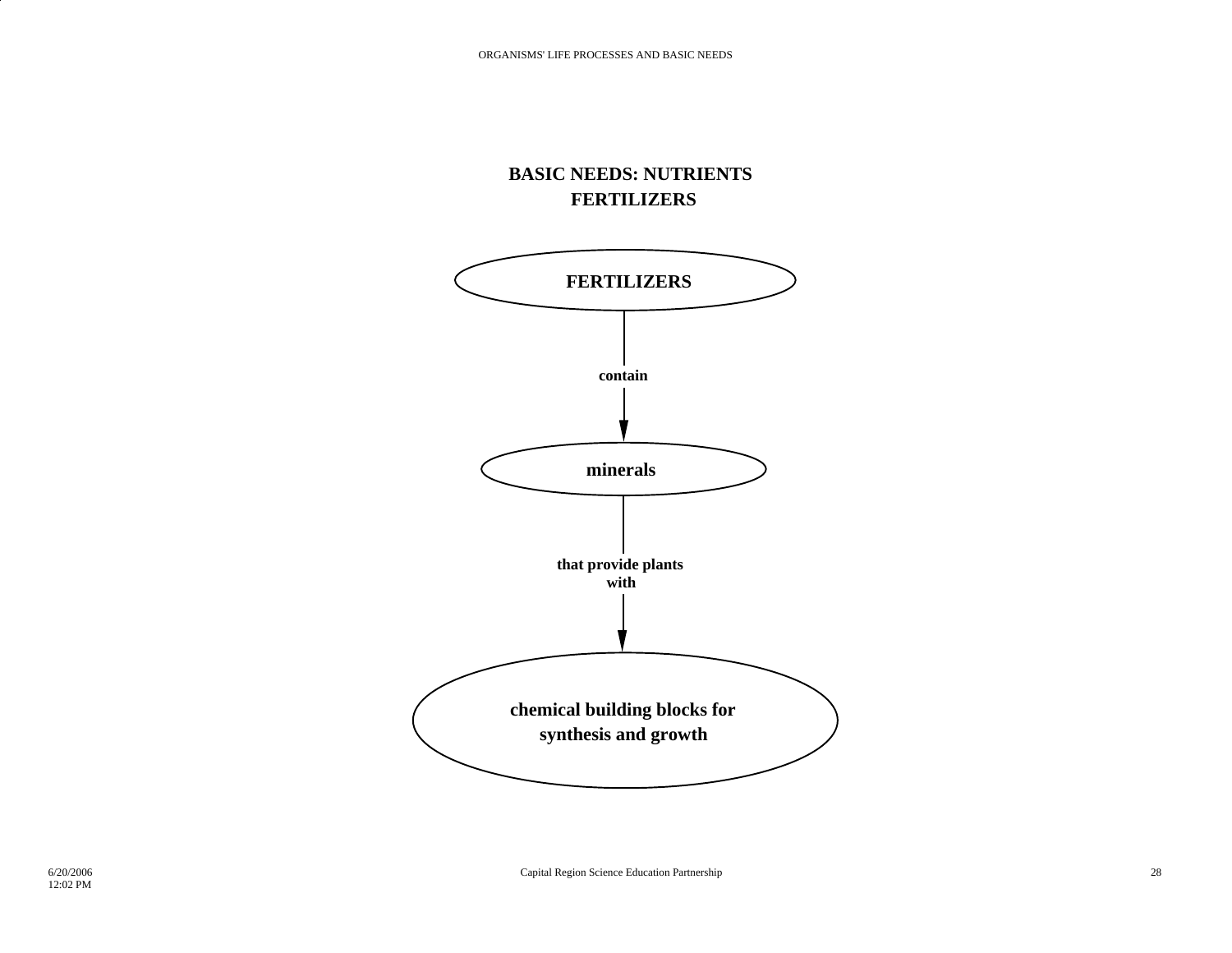# **BASIC NEEDS: NUTRIENTS ANIMAL FOOD**

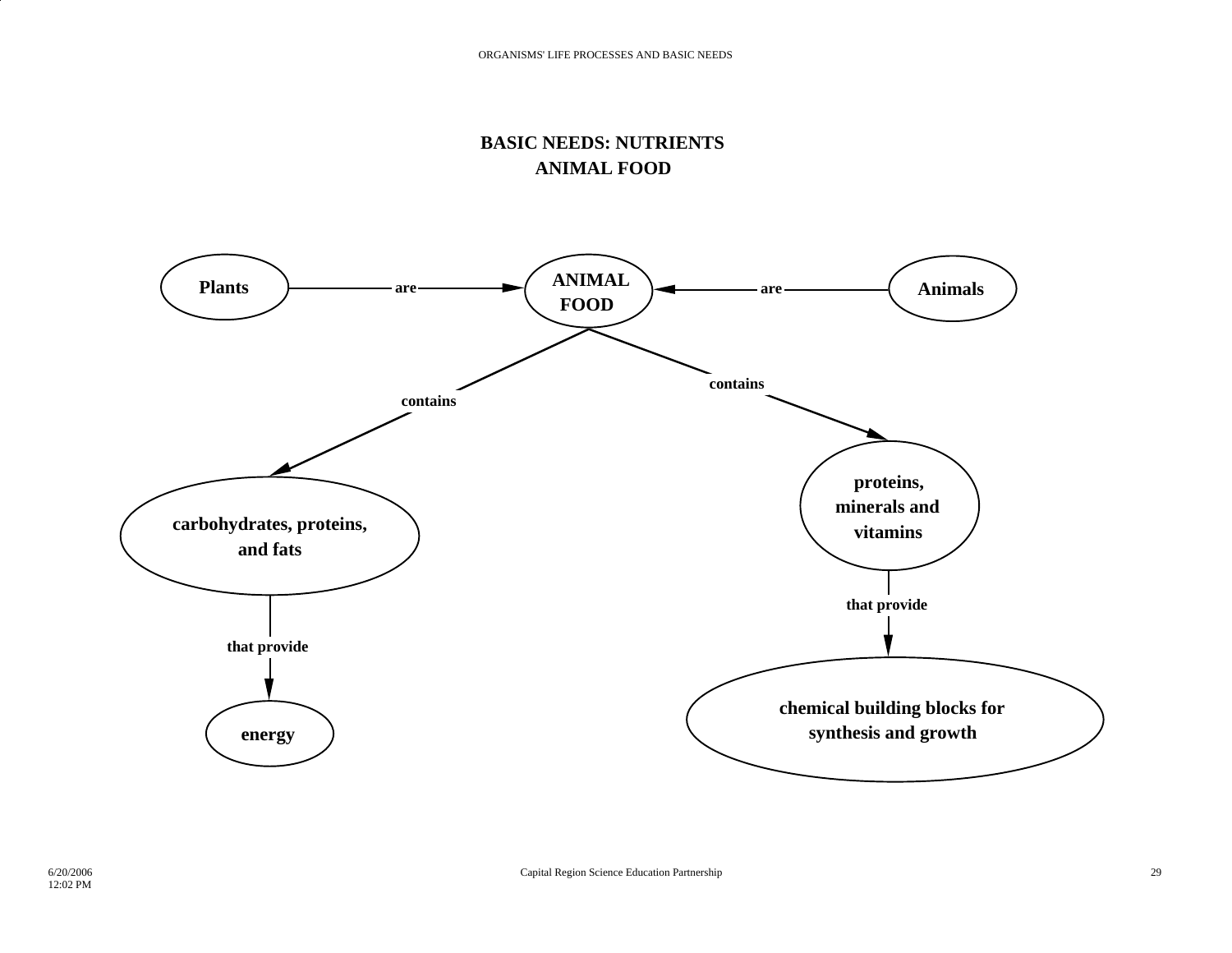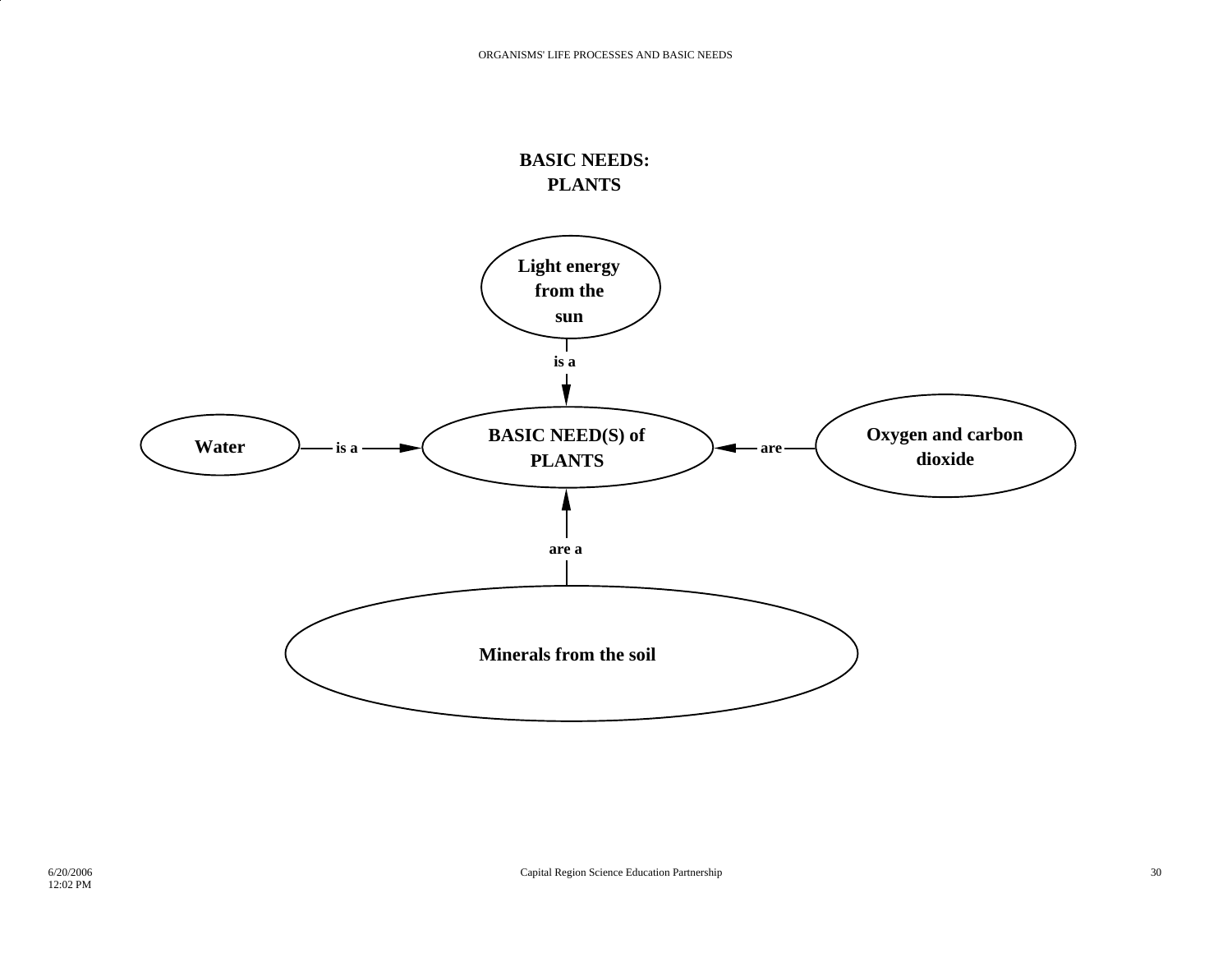# **BASIC NEEDS: ANIMALS**

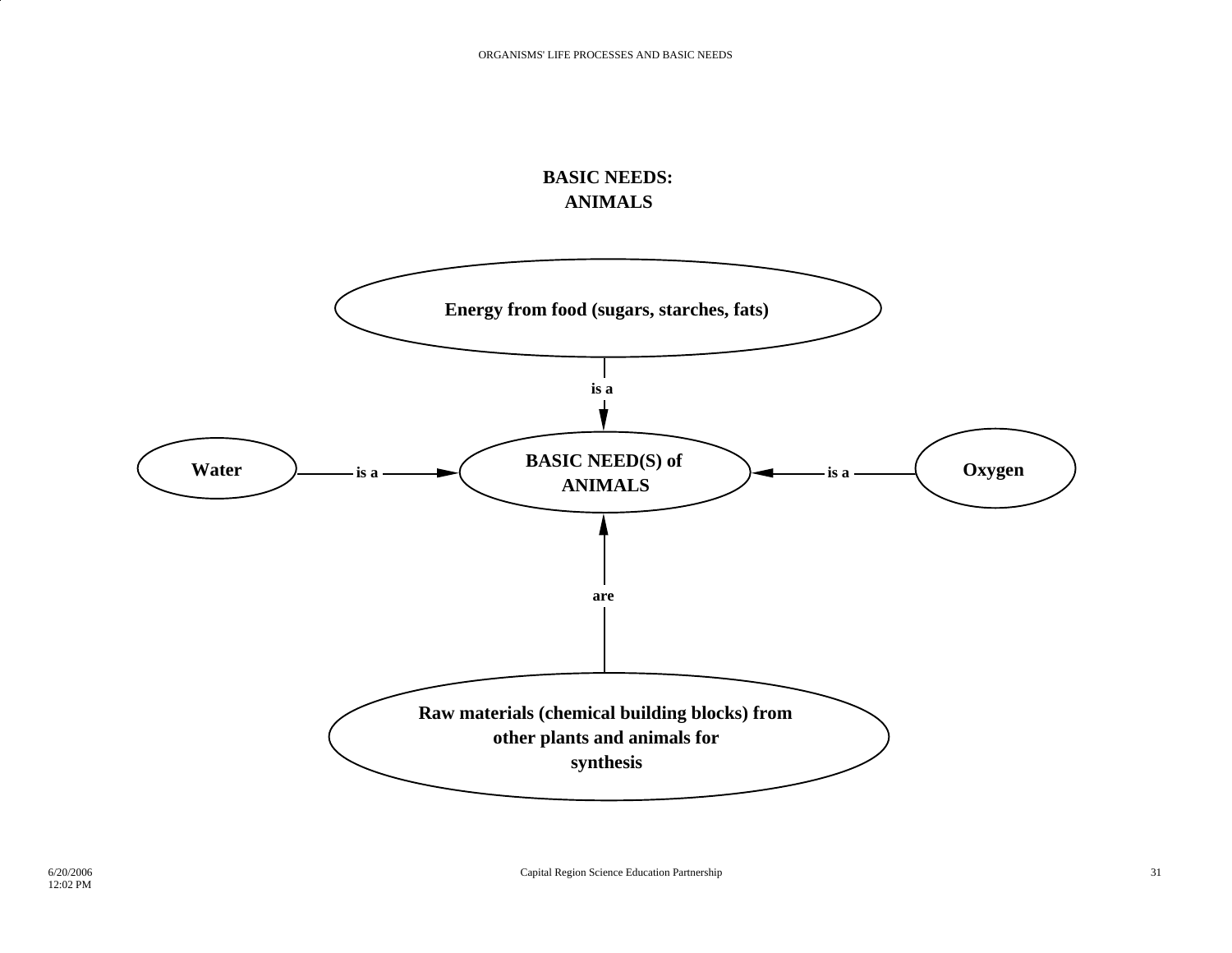## **LIFE PROCESSES AND BASIC NEEDS: A COMPARISON OF PLANTS AND ANIMALS**

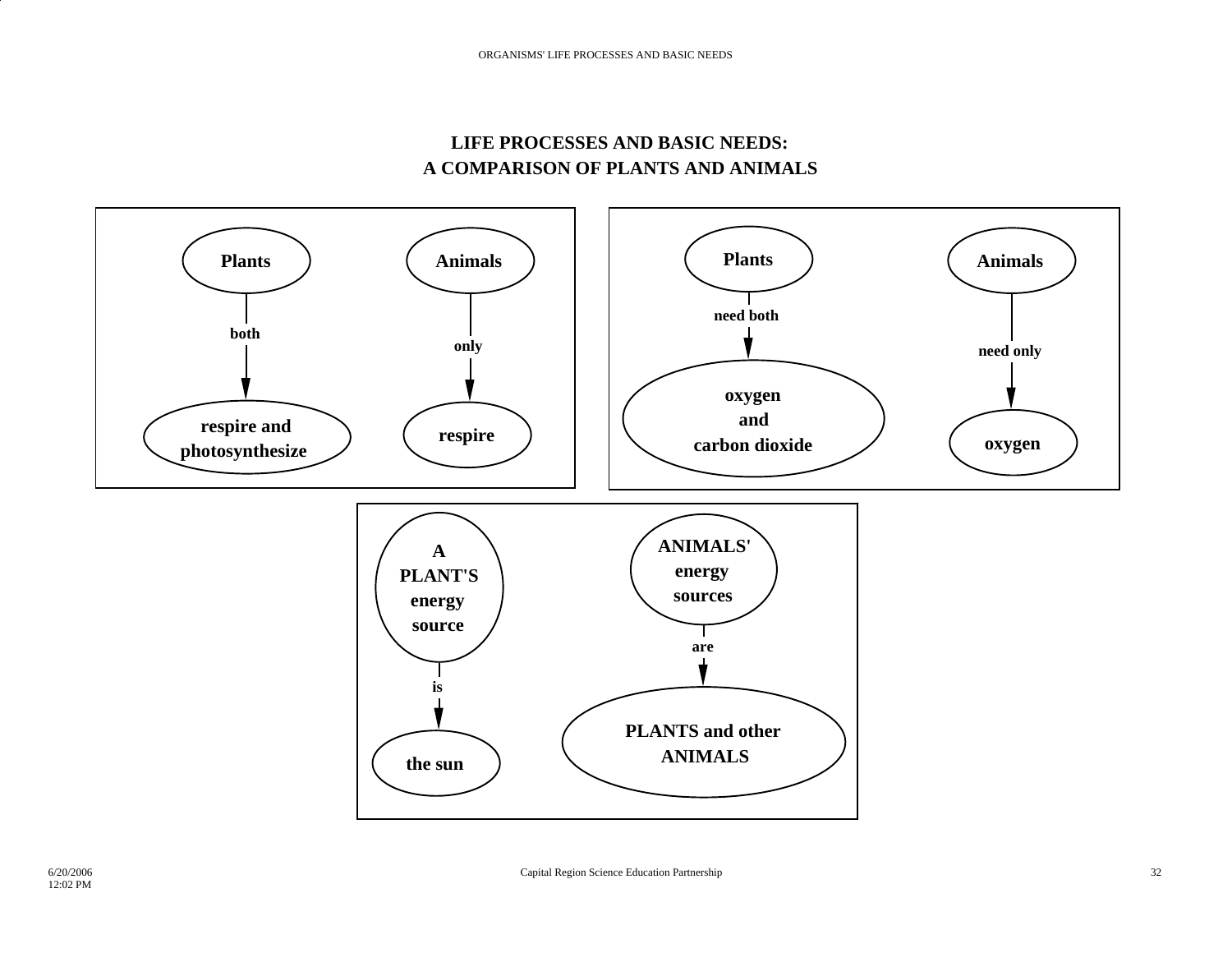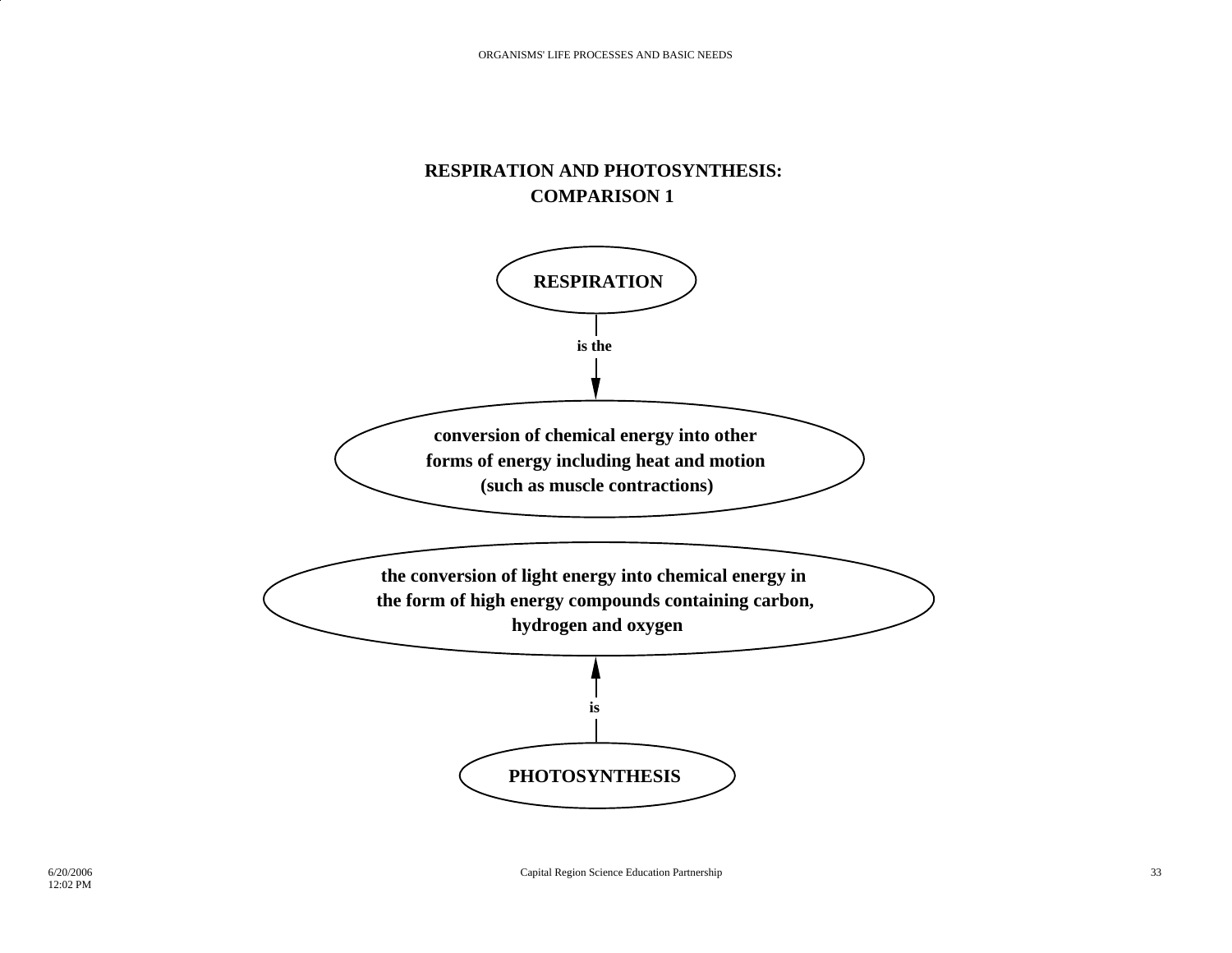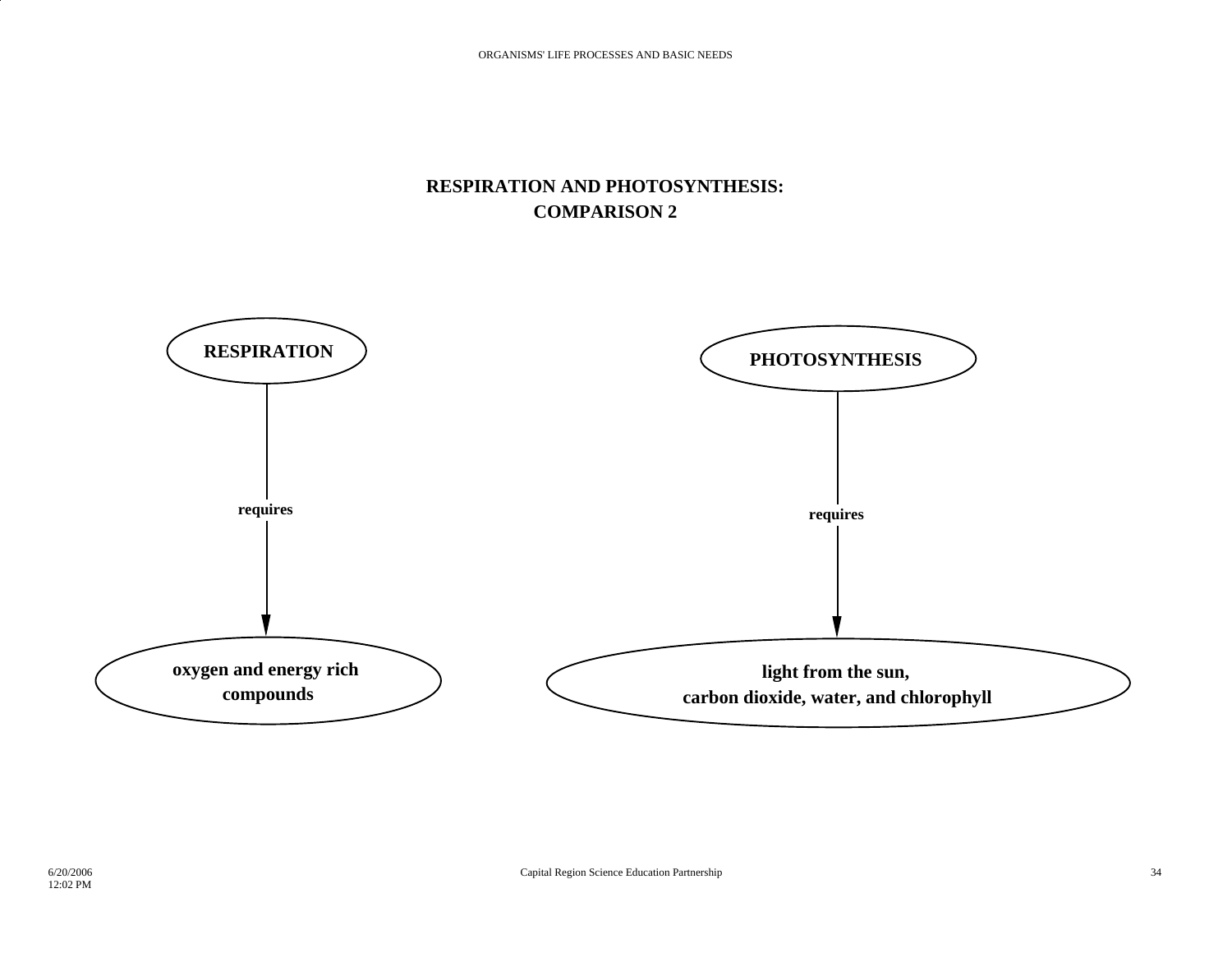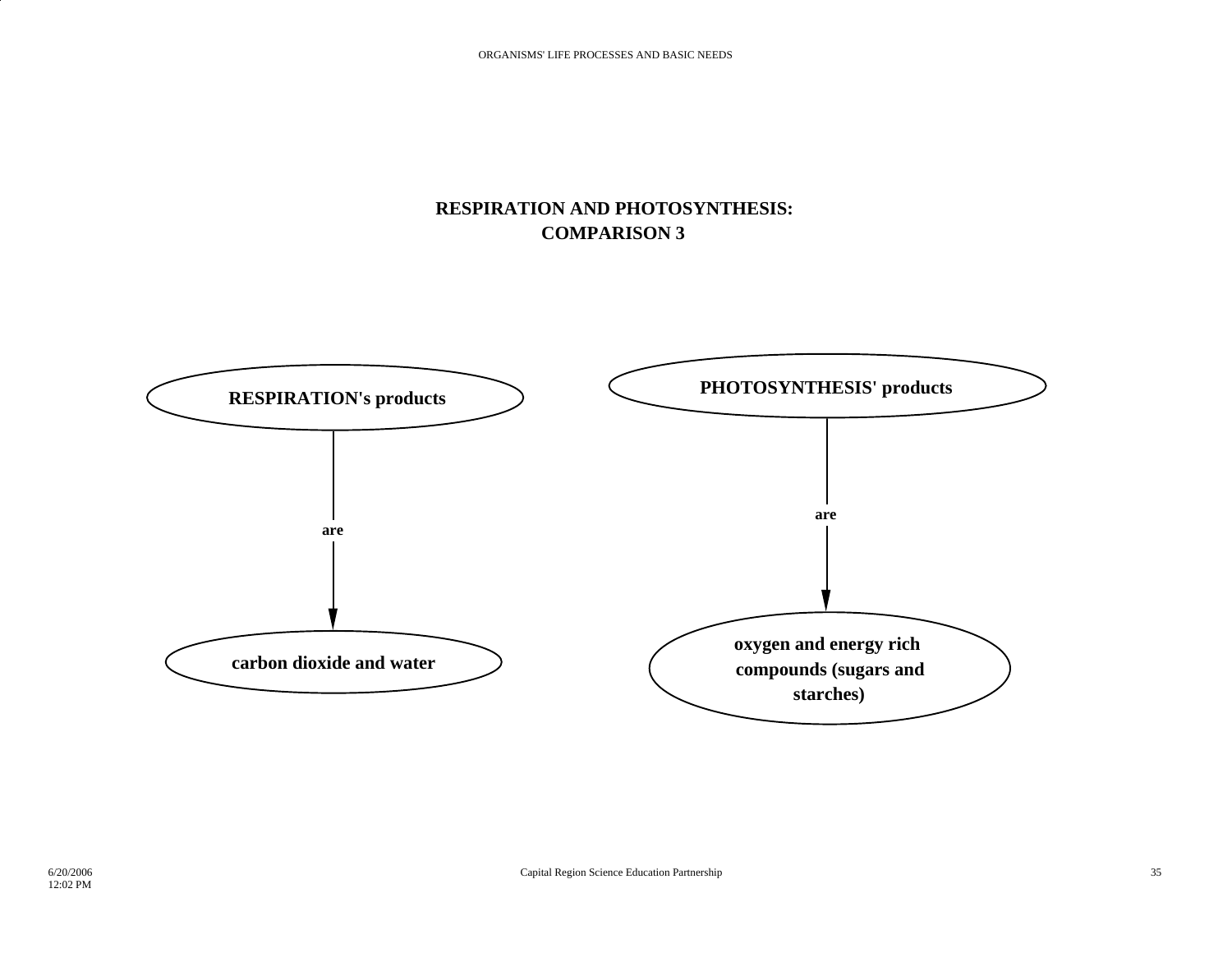**contain**

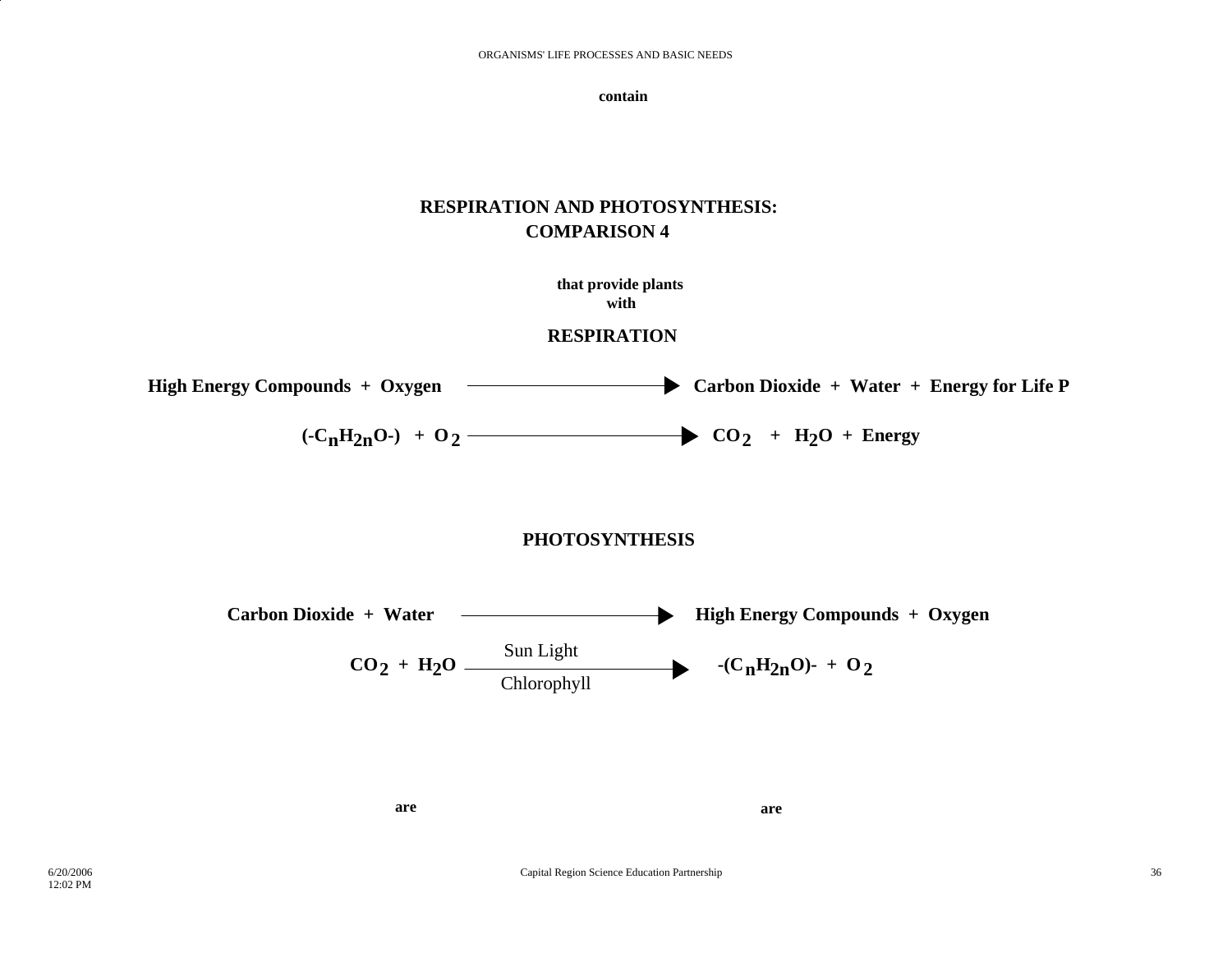**are in the kingdom**

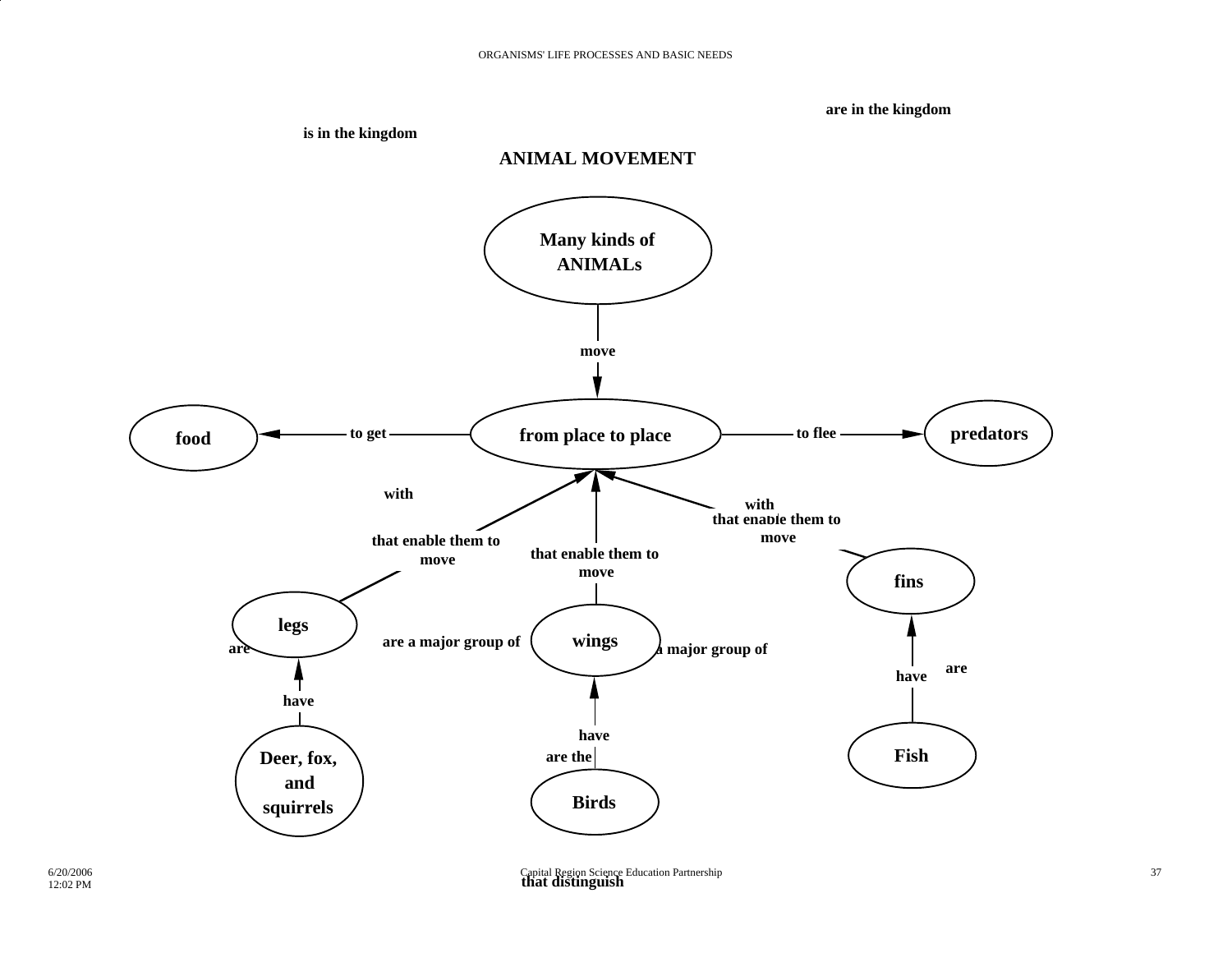#### **that distinguish**

#### **PLANT MOVEMENT from**

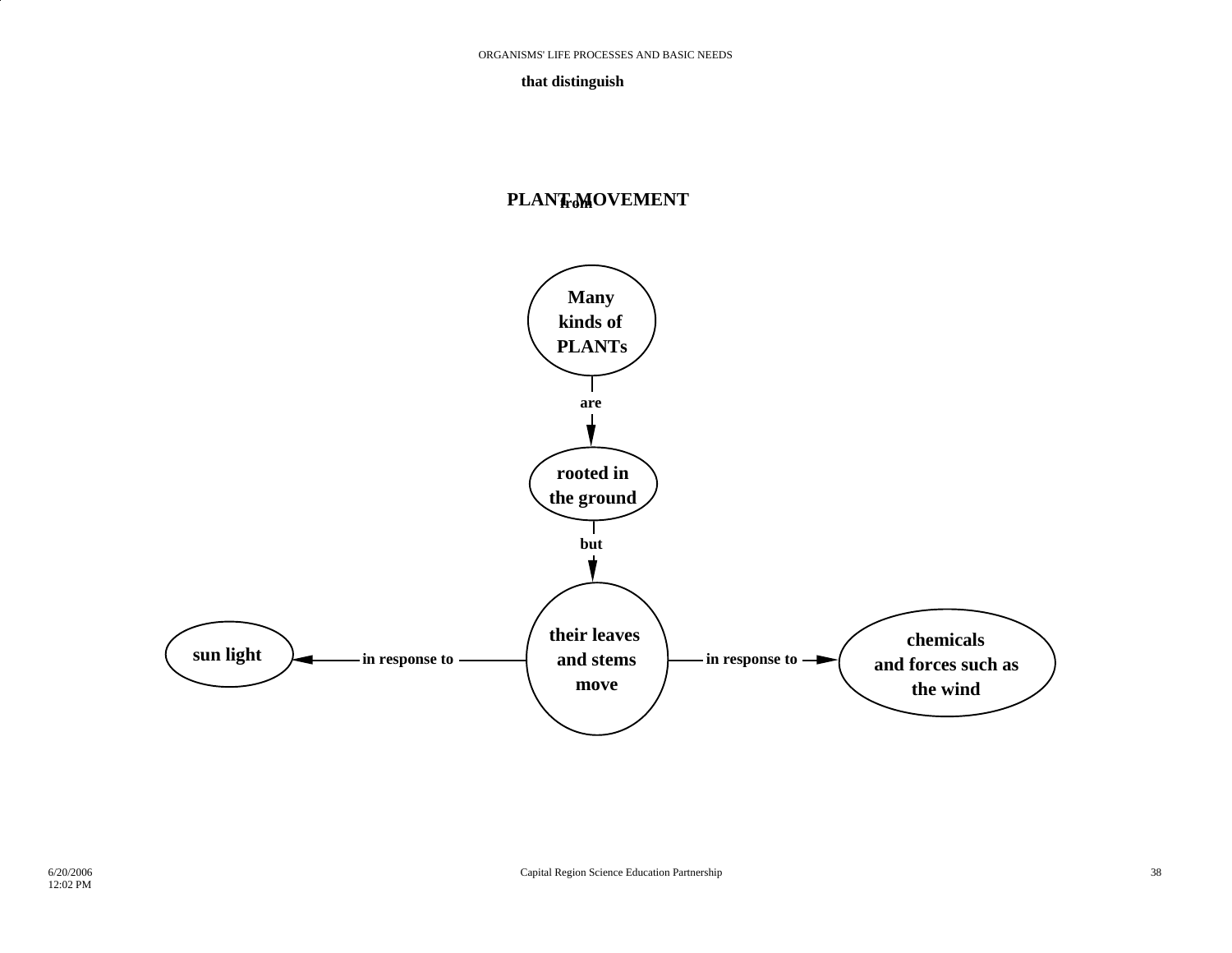

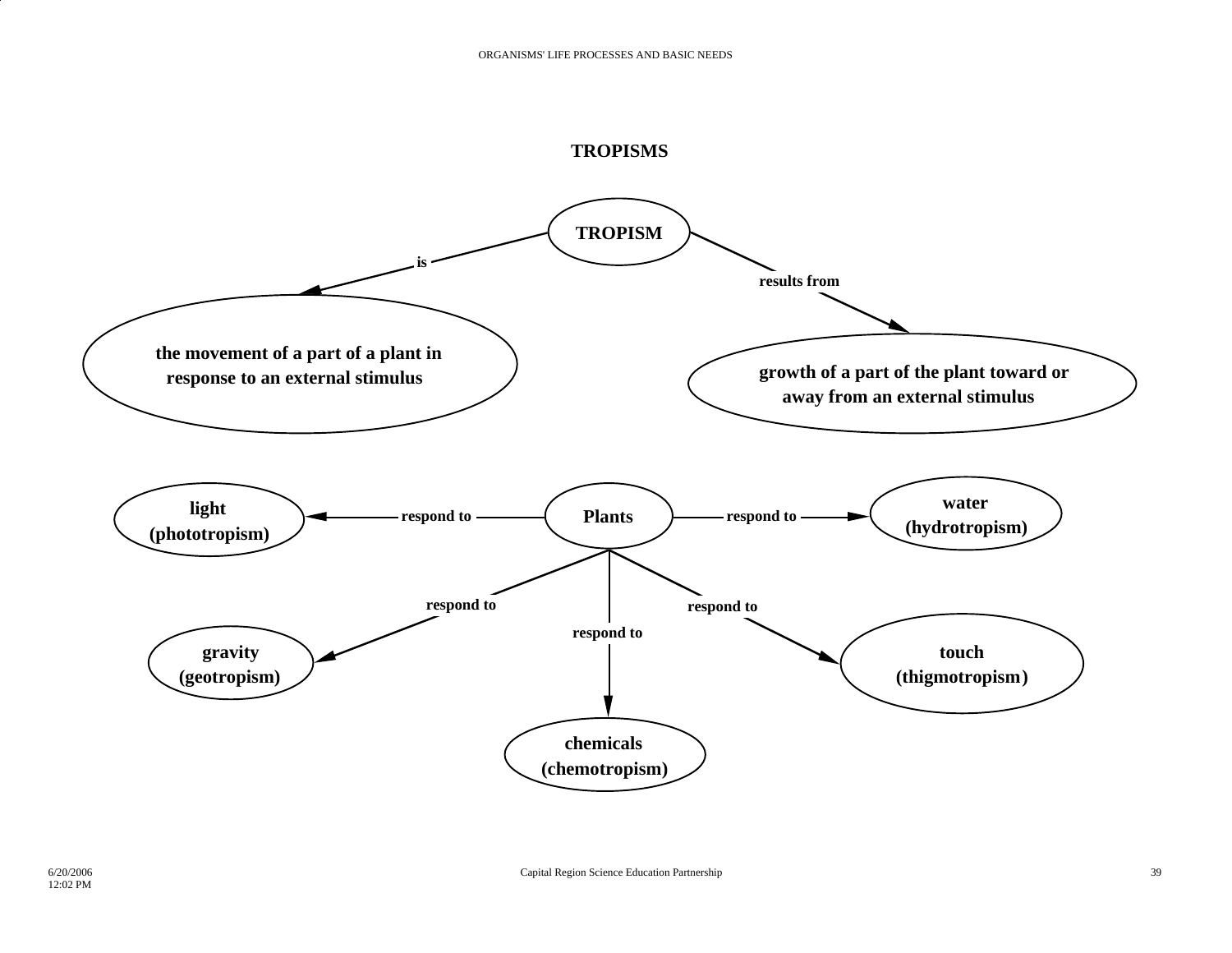### **EXTRINSIC AND INTRINSIC MOTION**

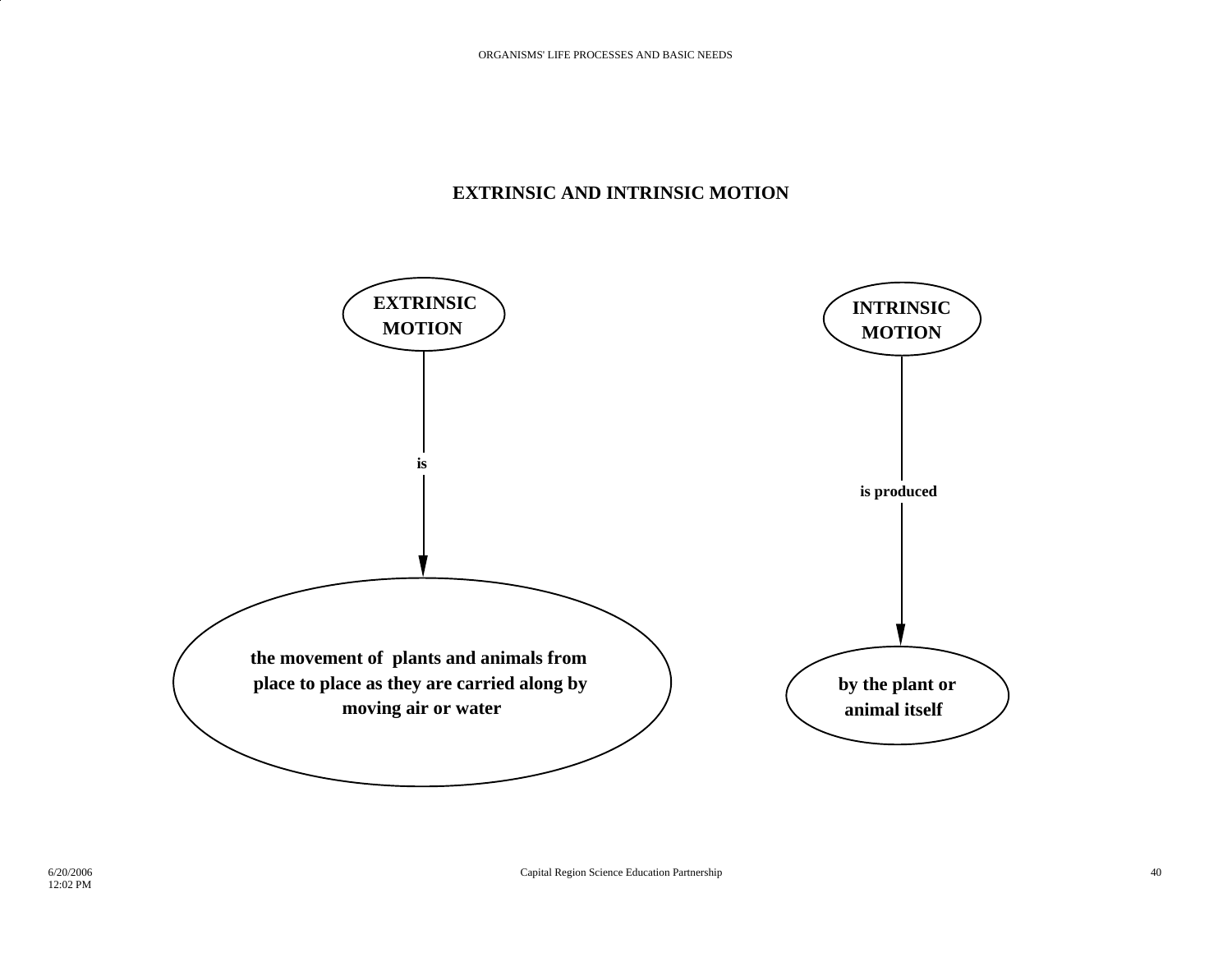## **TAXONOMY**

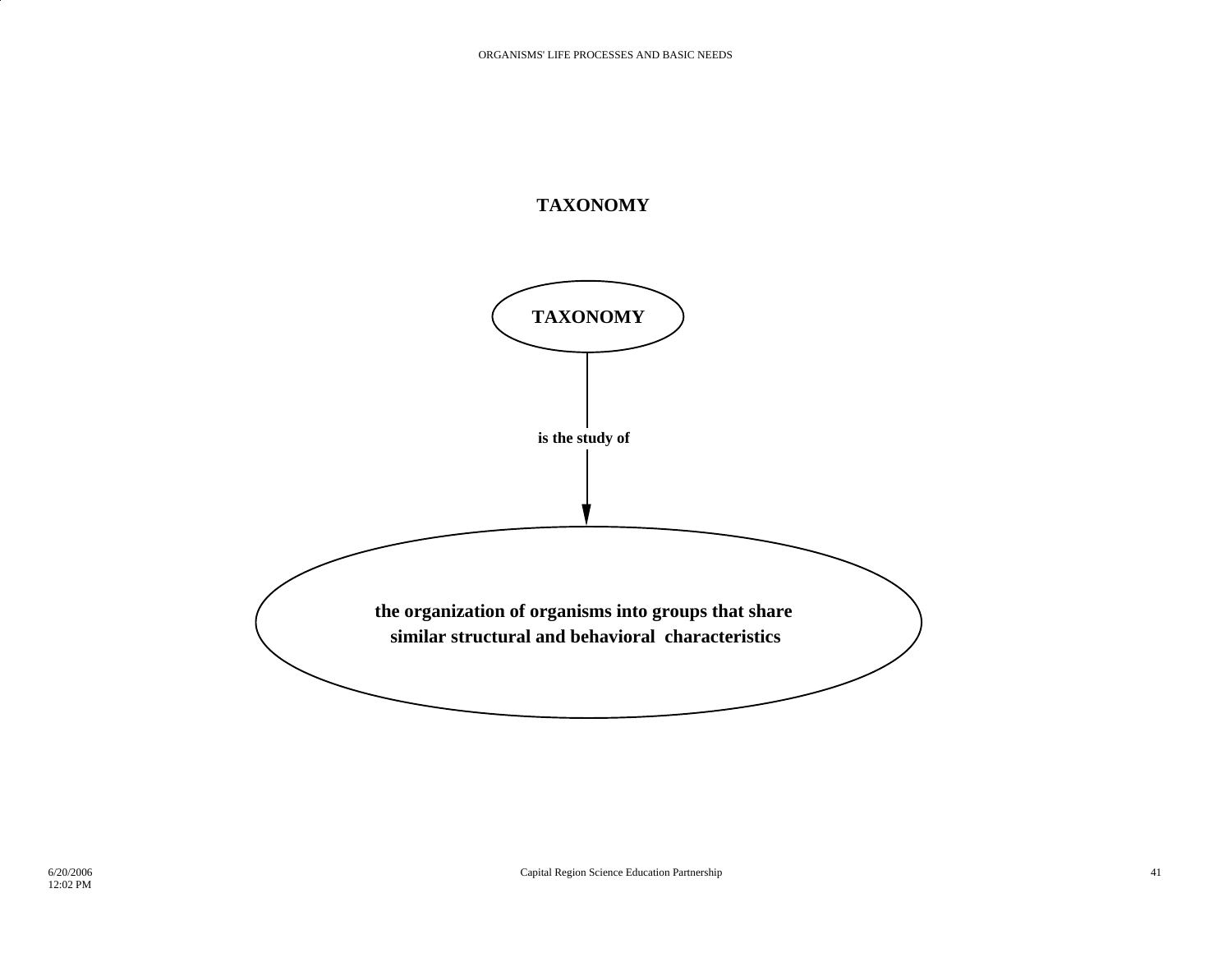

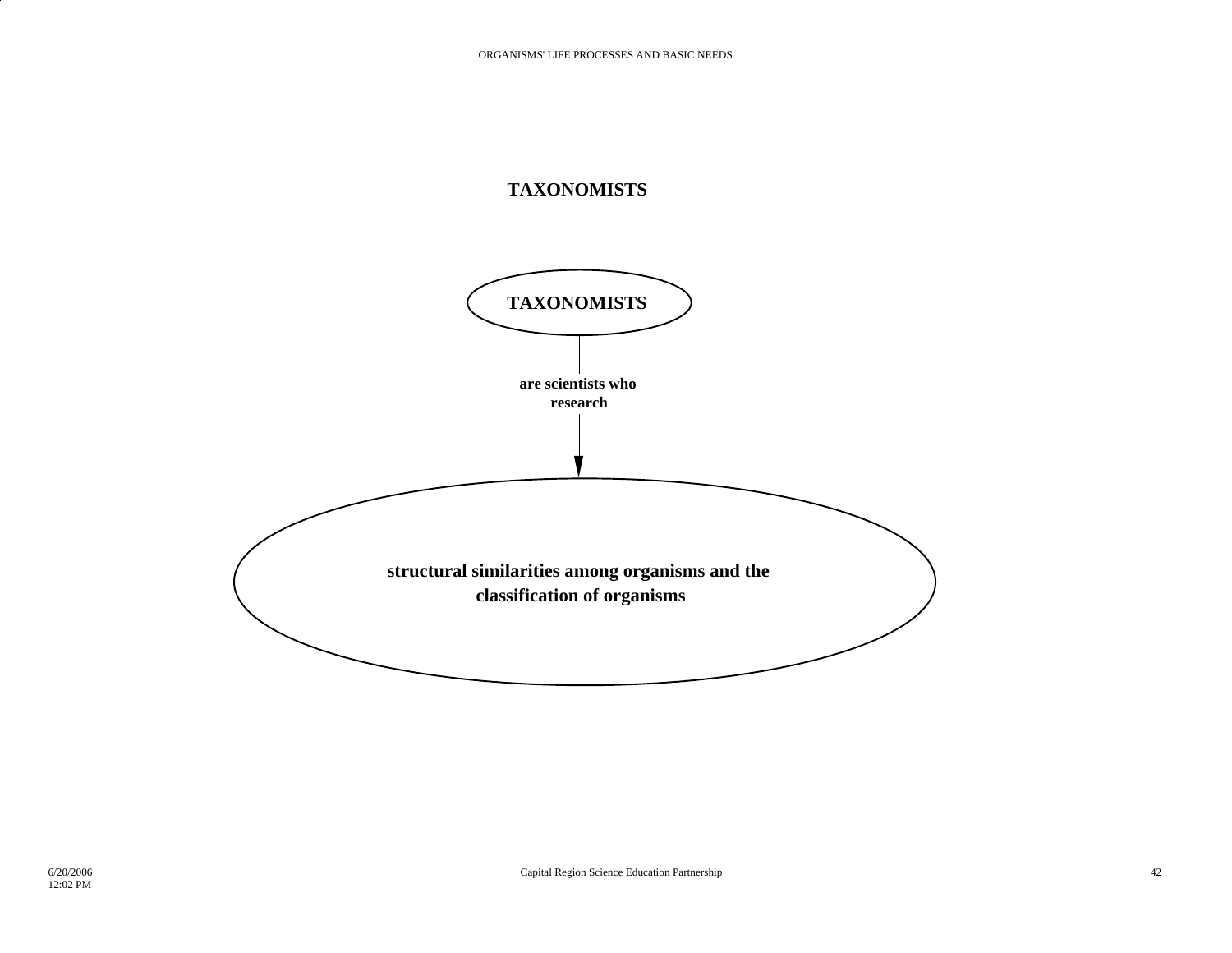

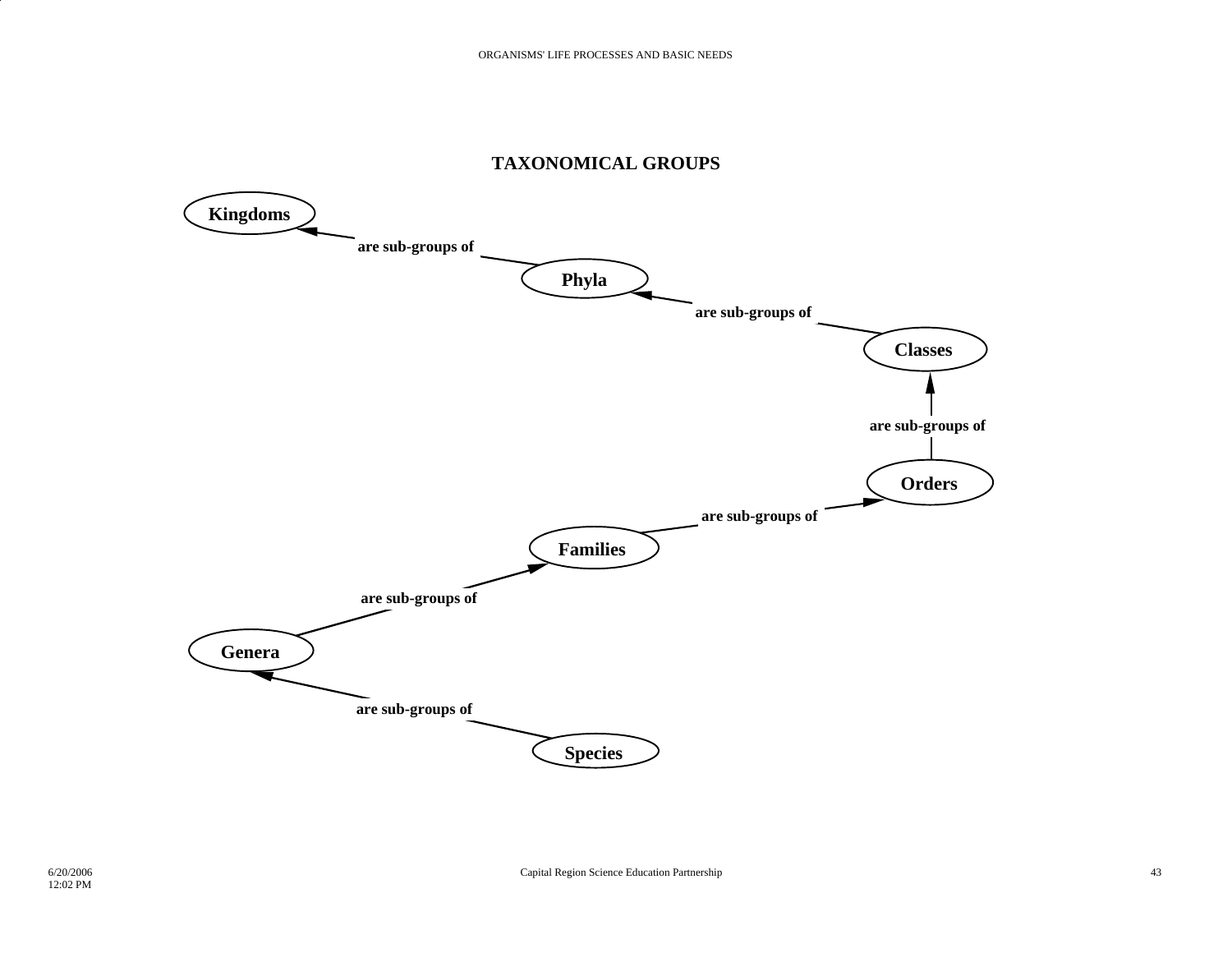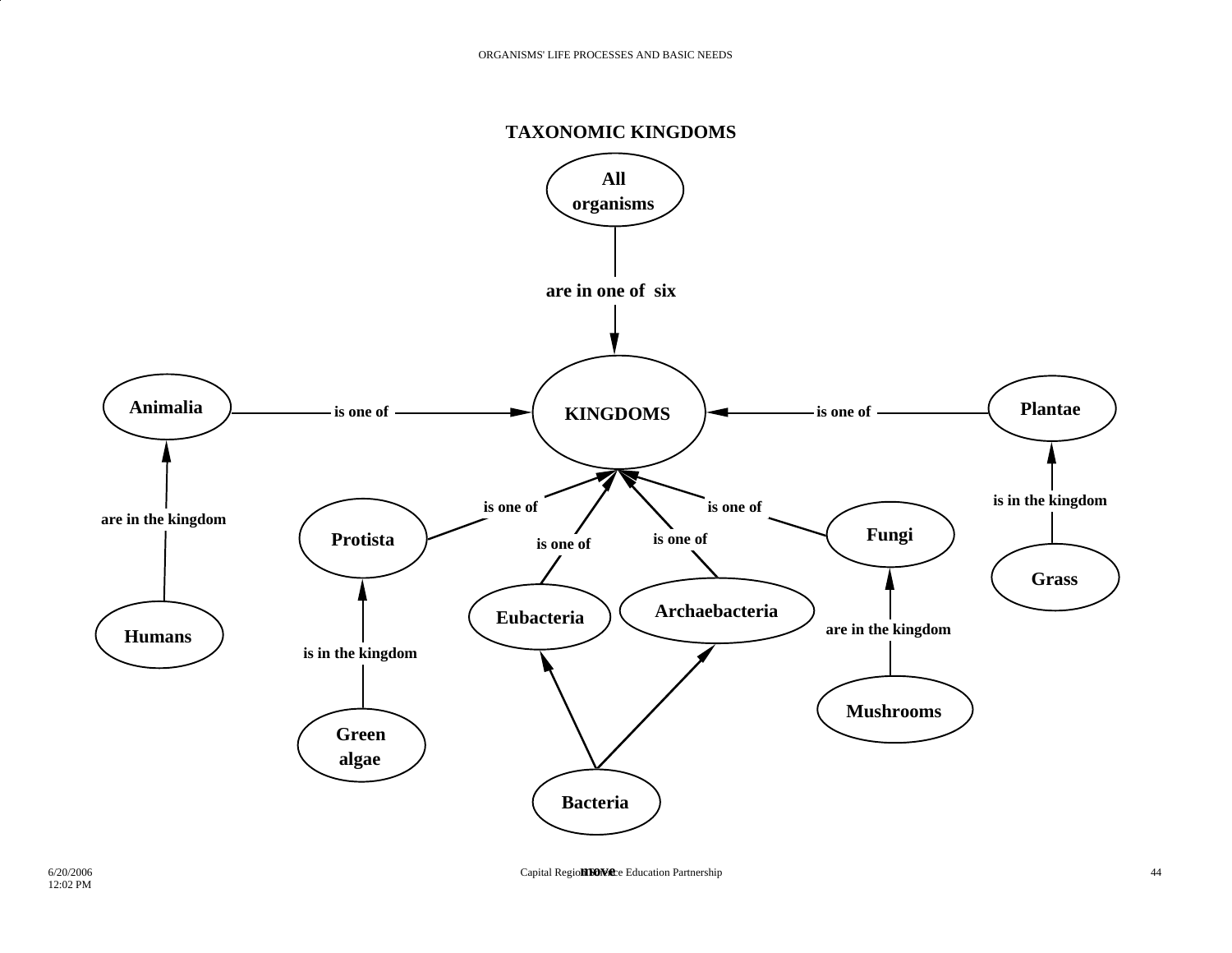**move**

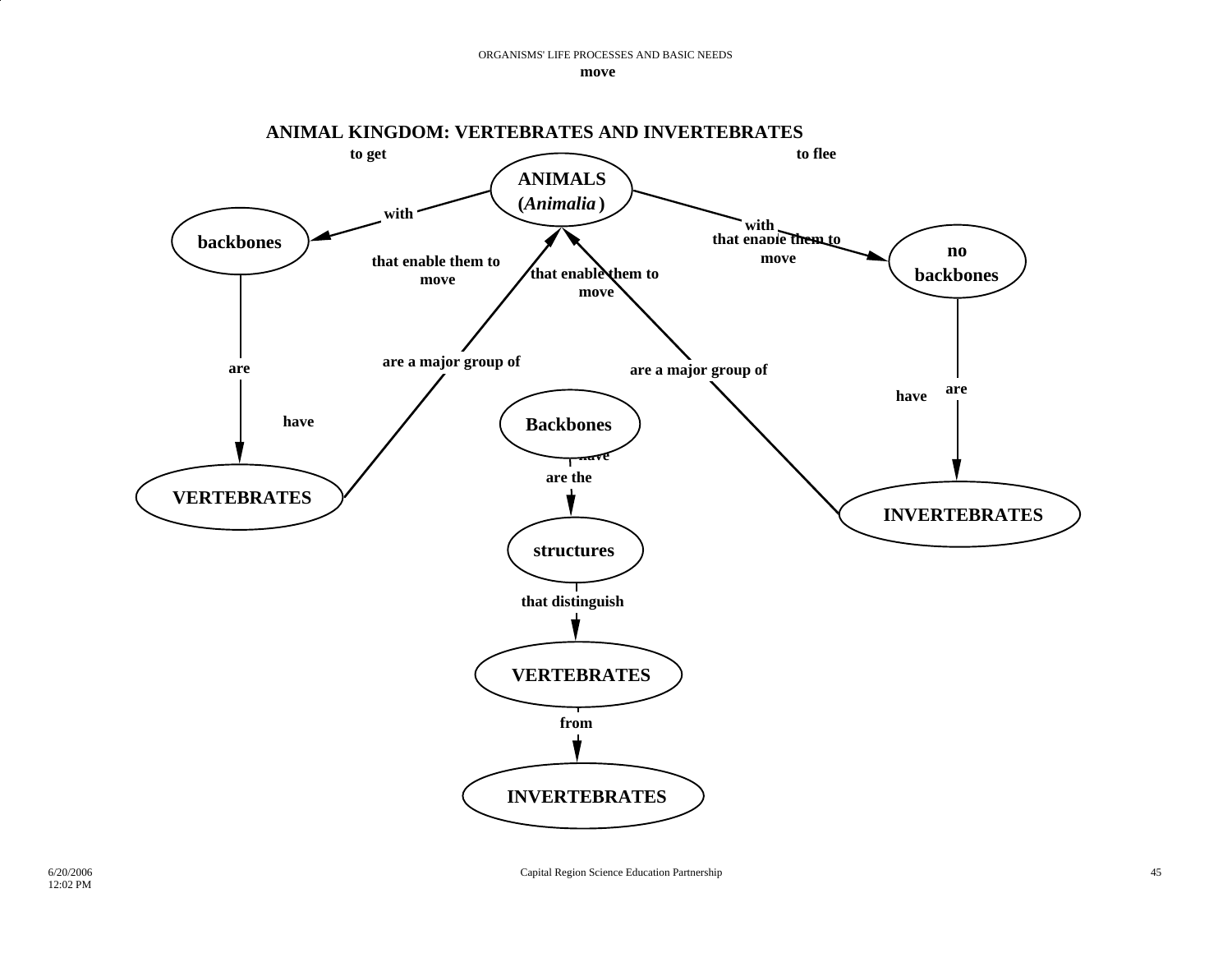### **VERTEBRATES: EXAMPLES**



**is a**

**is a**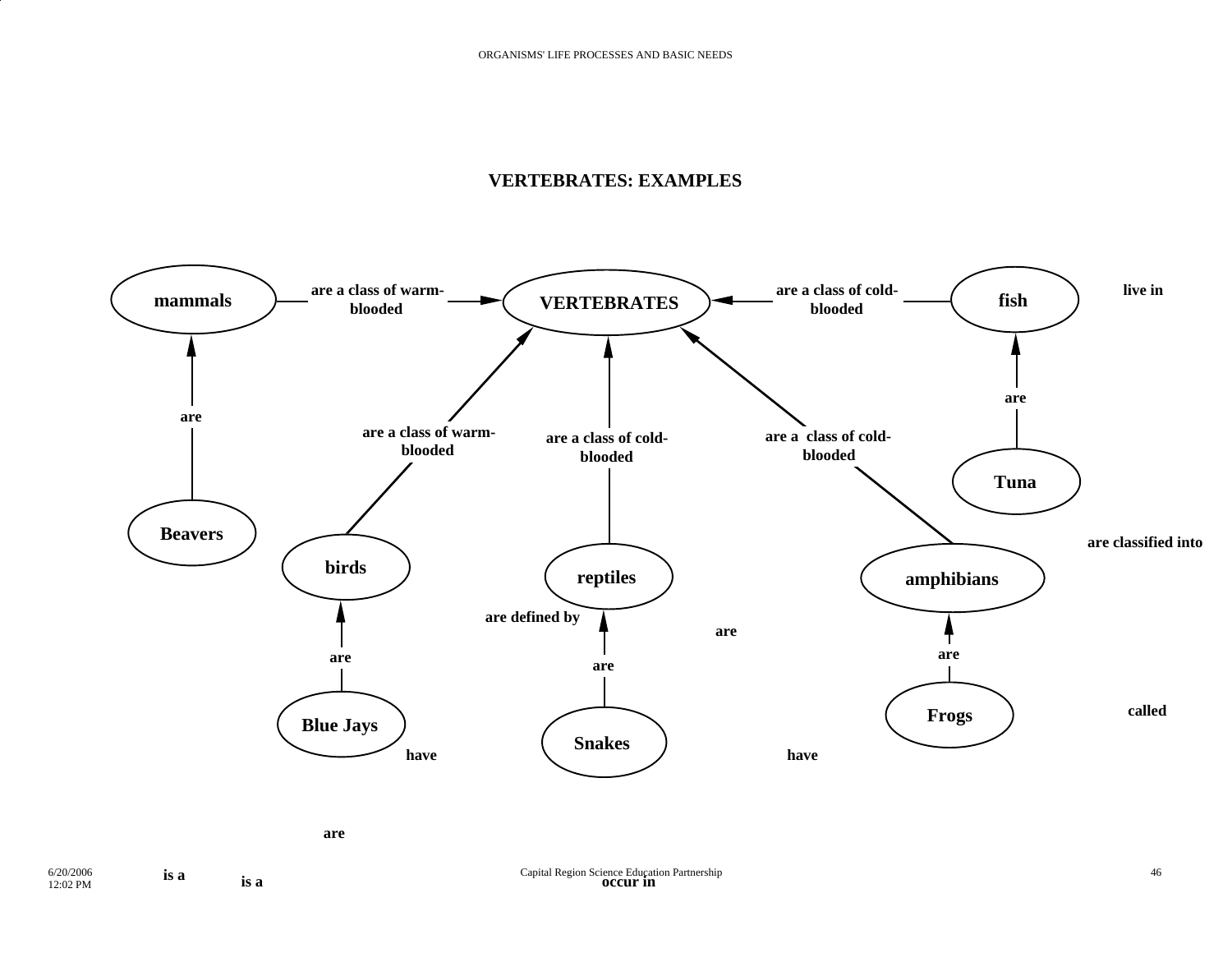**is ais a**

**occur in**

#### **INVERTEBRATES: EXAMPLES**

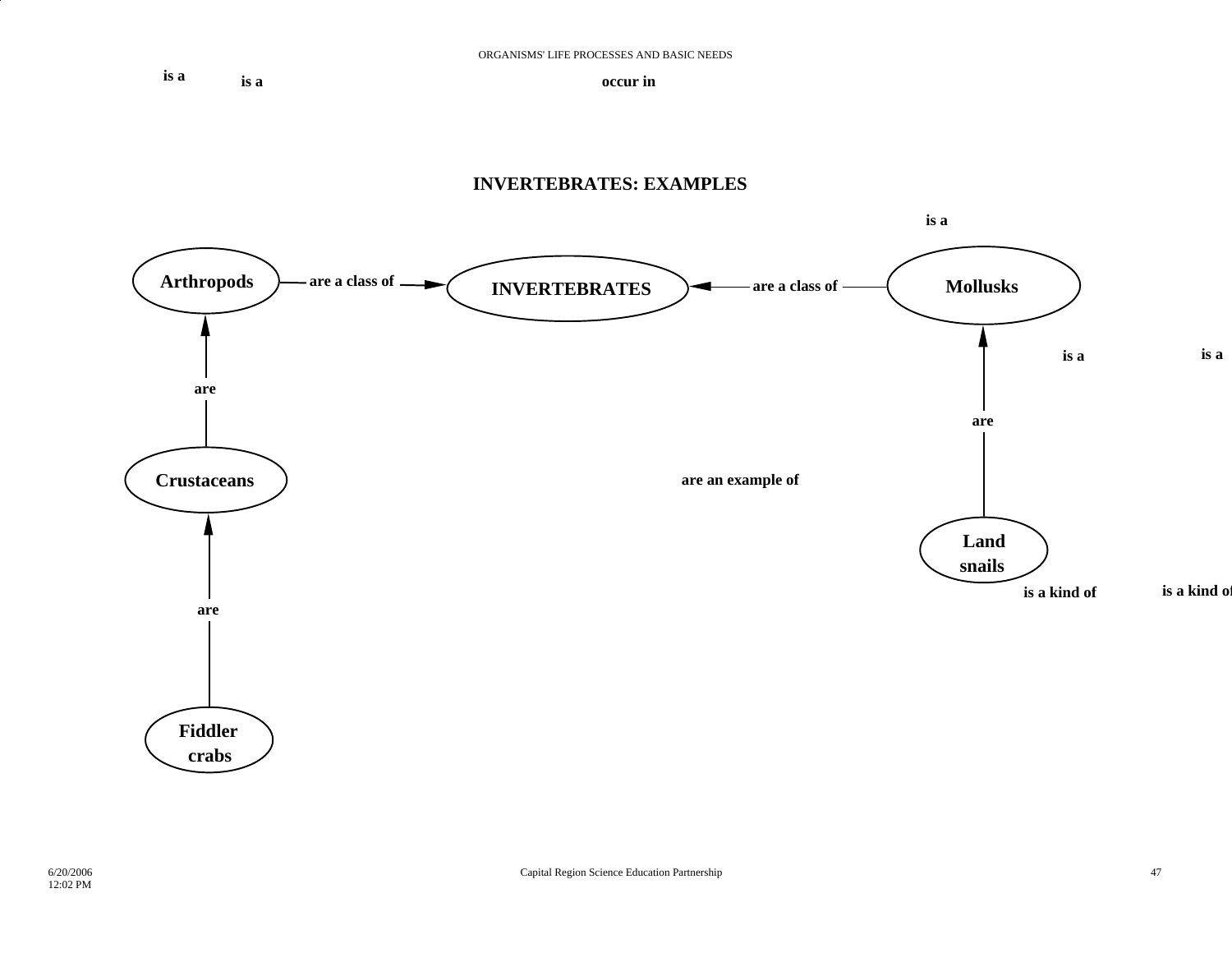## **KINGDOM PROTISTA**



**that are**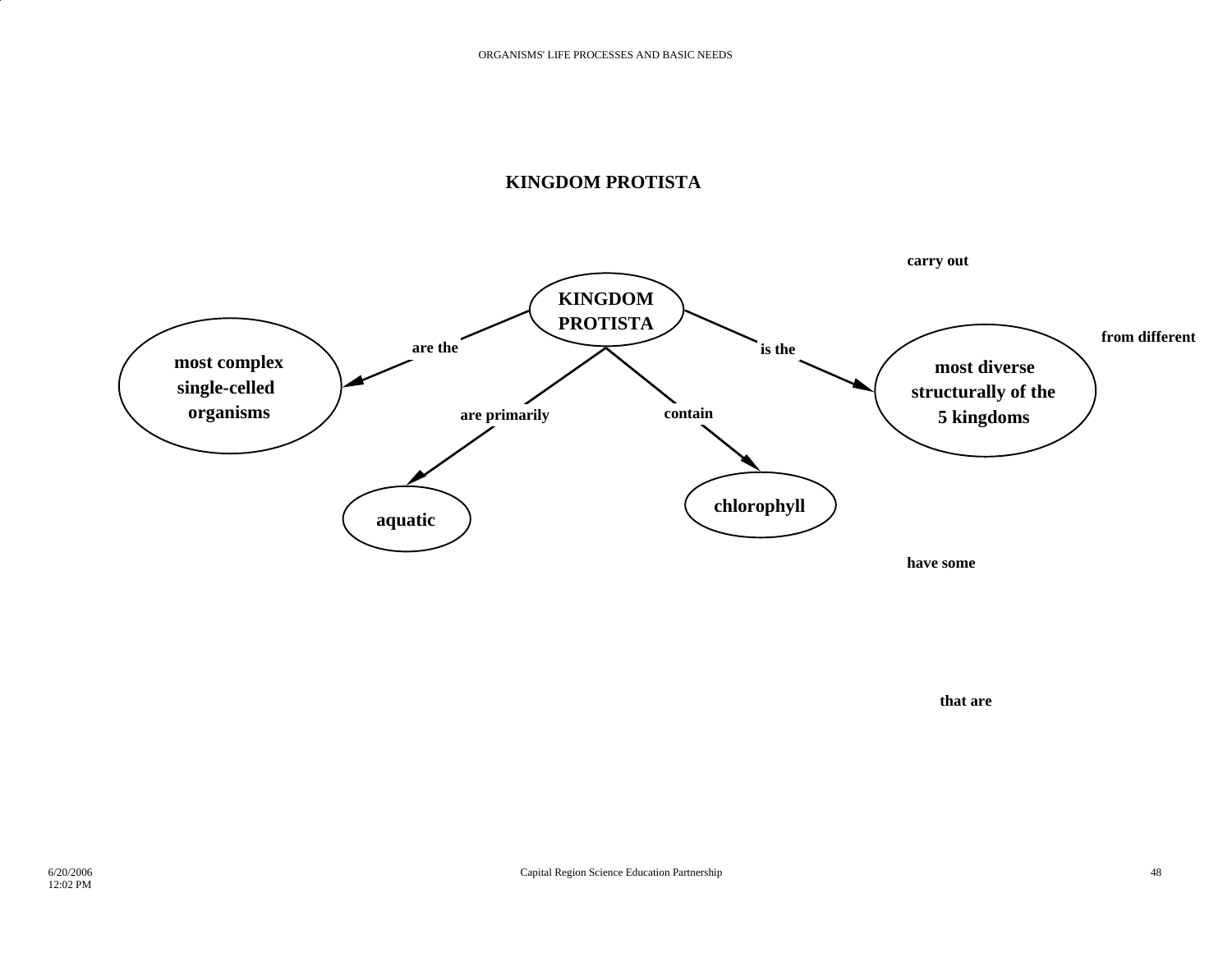#### **KINGDOM PLANTAE**

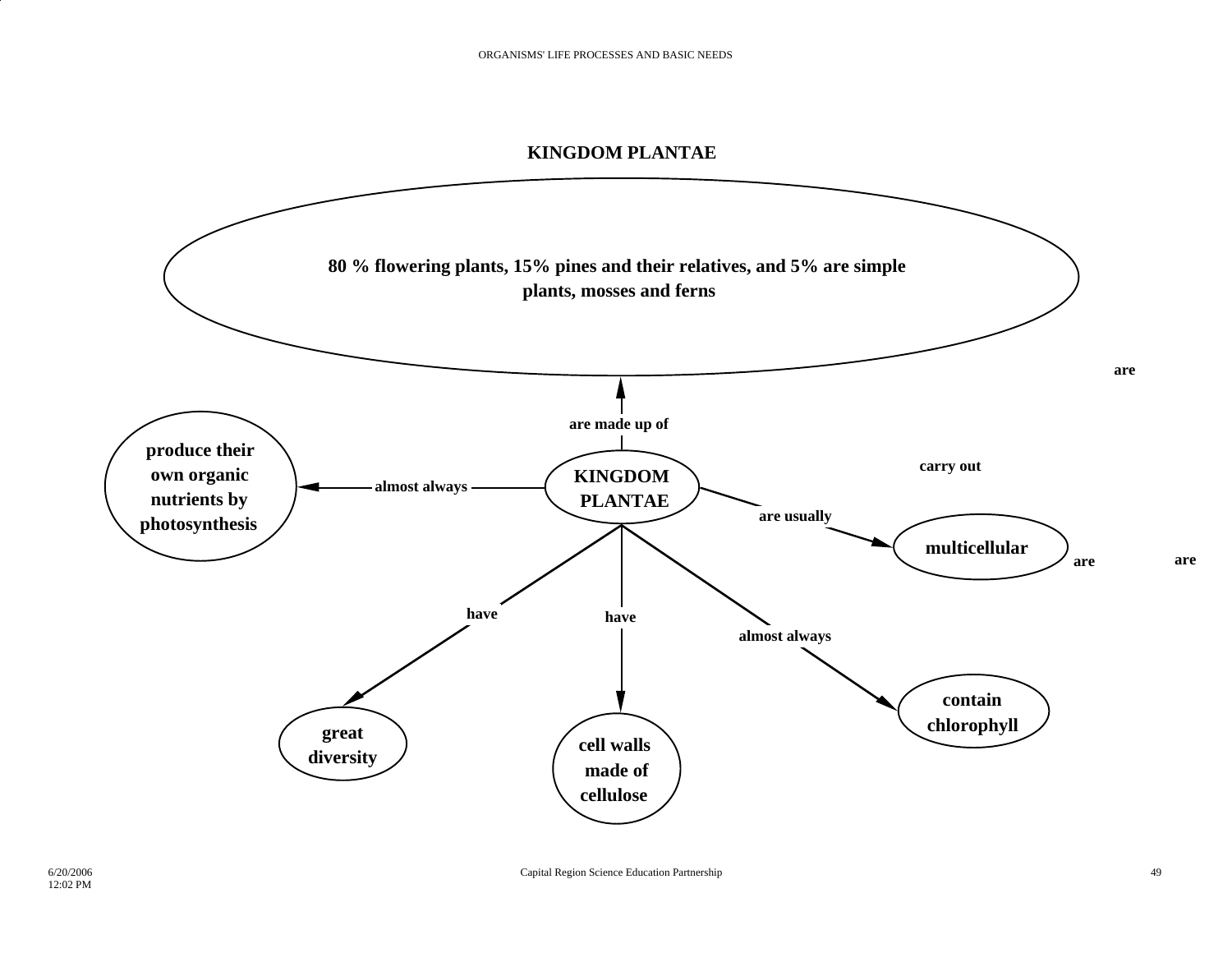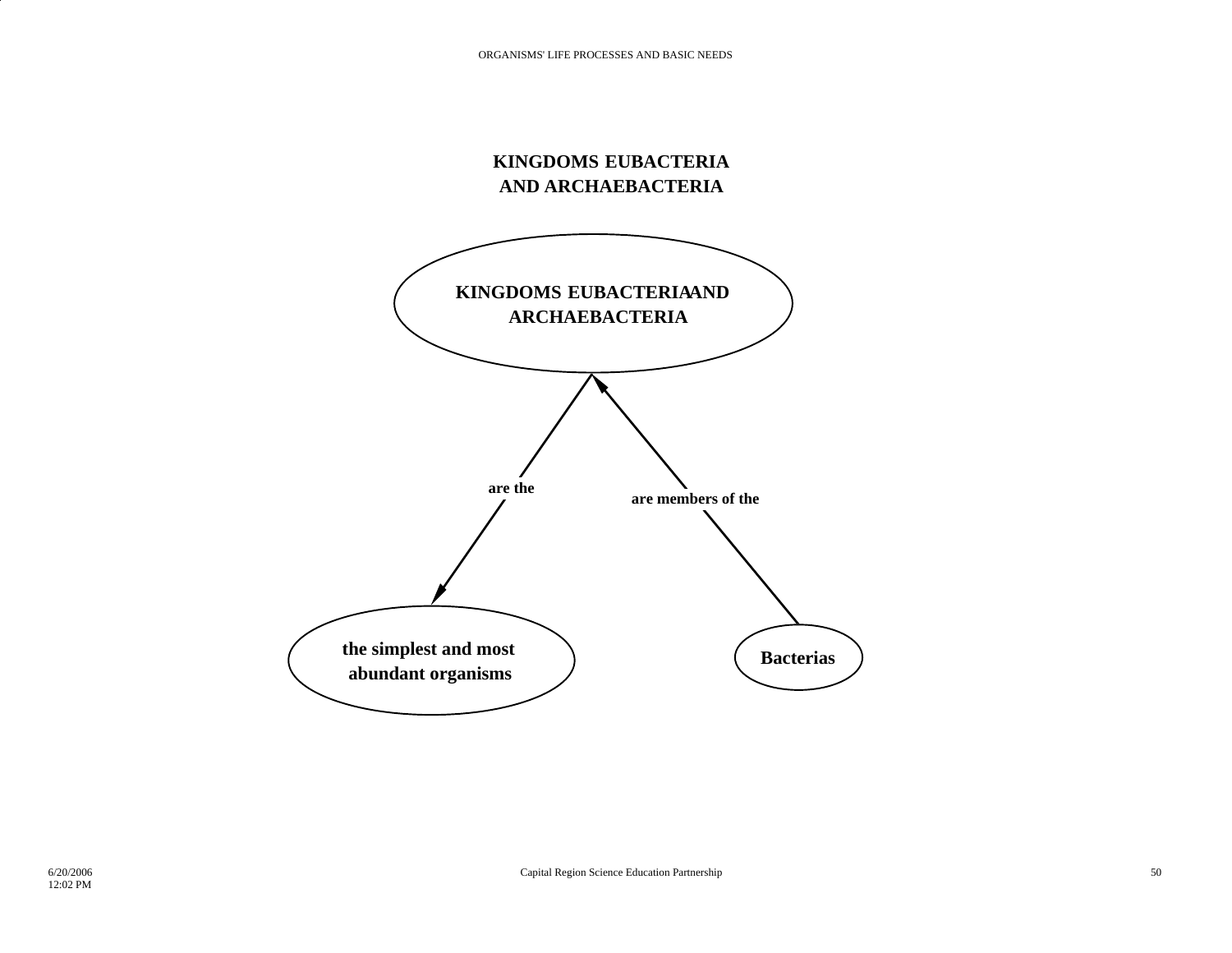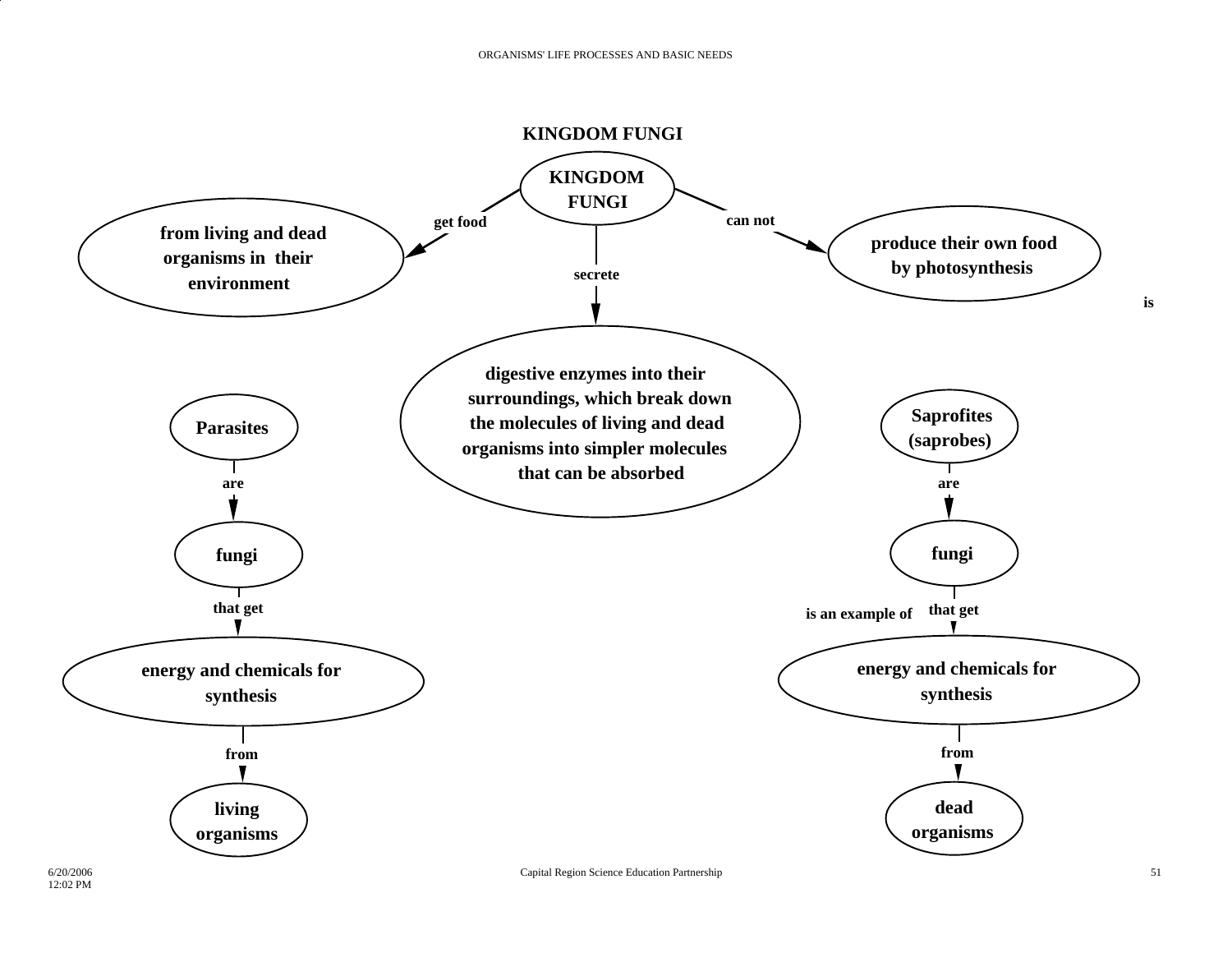### **CLASSIFICATION EXAMPLE: ANIMALS**

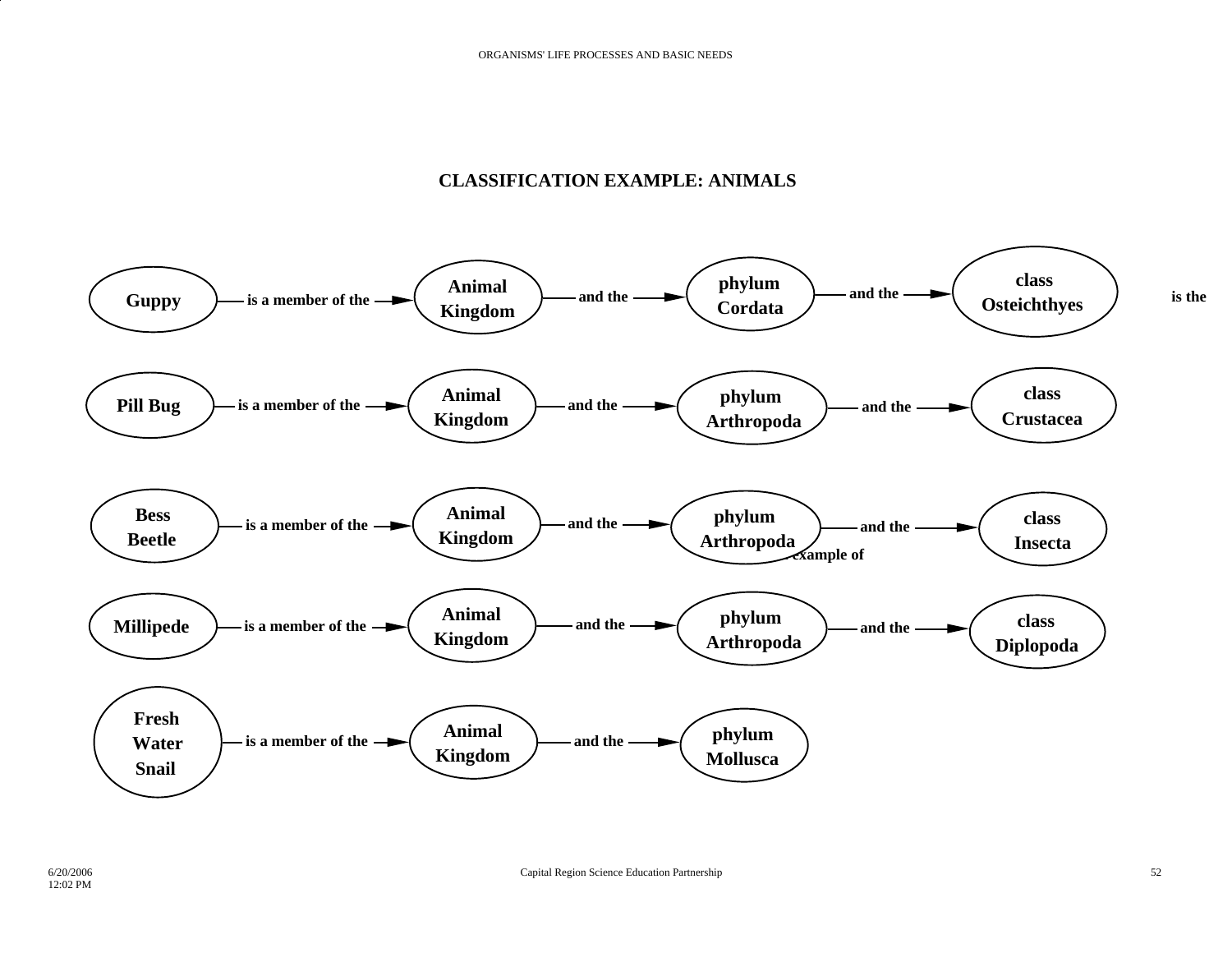### **SCIENTIFIC MODELS**

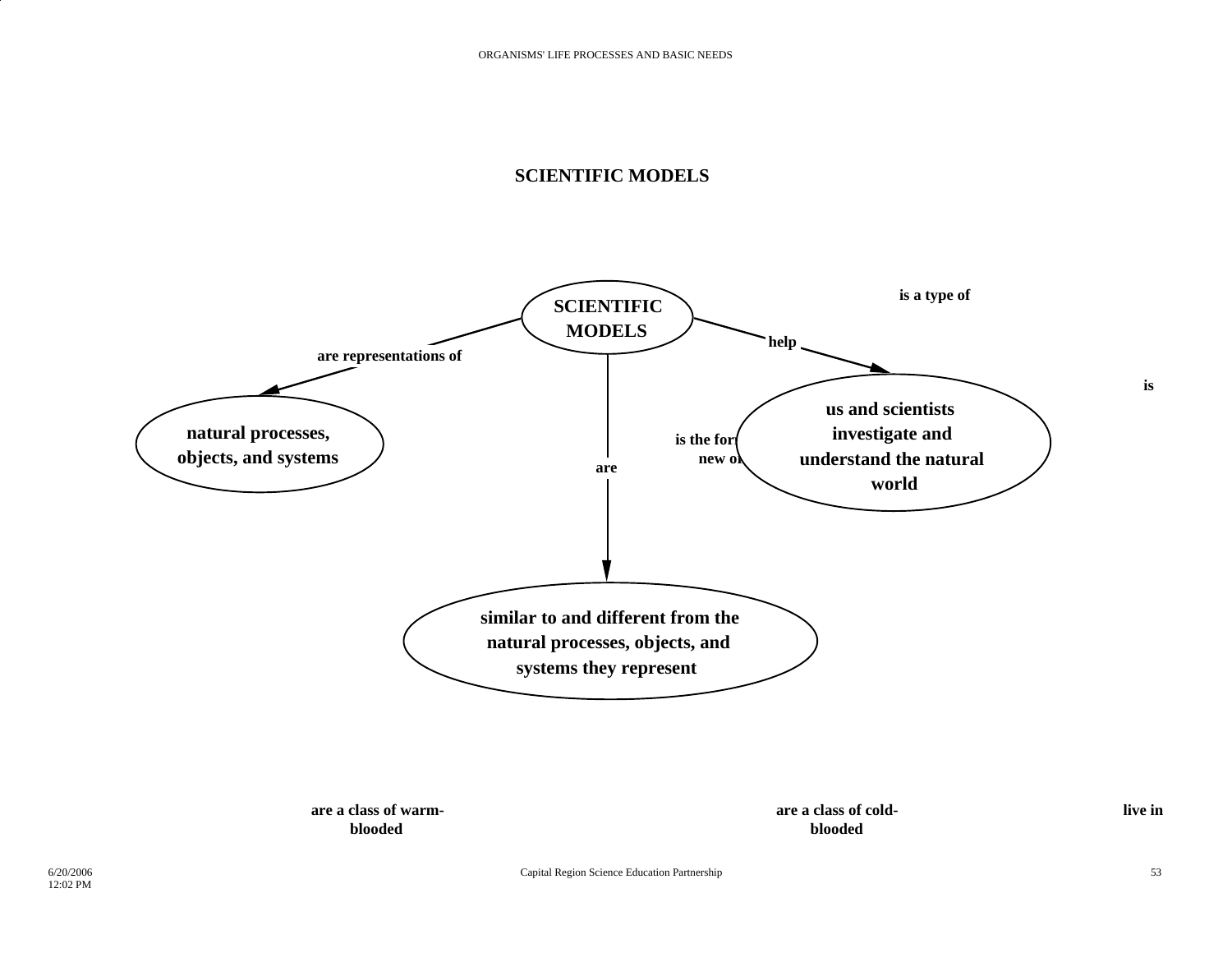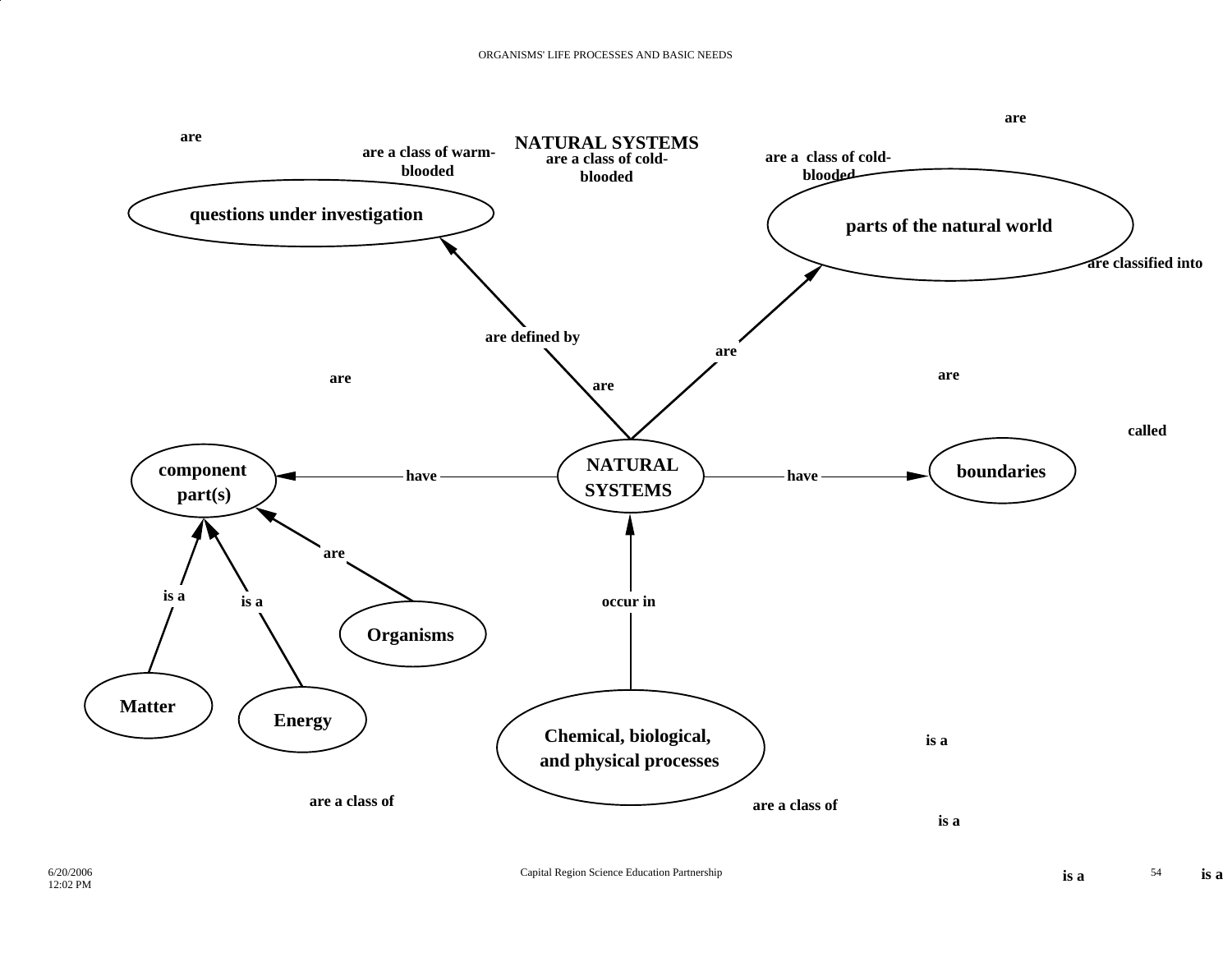**when they when they**

# **ECOSYSTEMS, TERRARIUMS AND AQUARIUMS**

**live in**

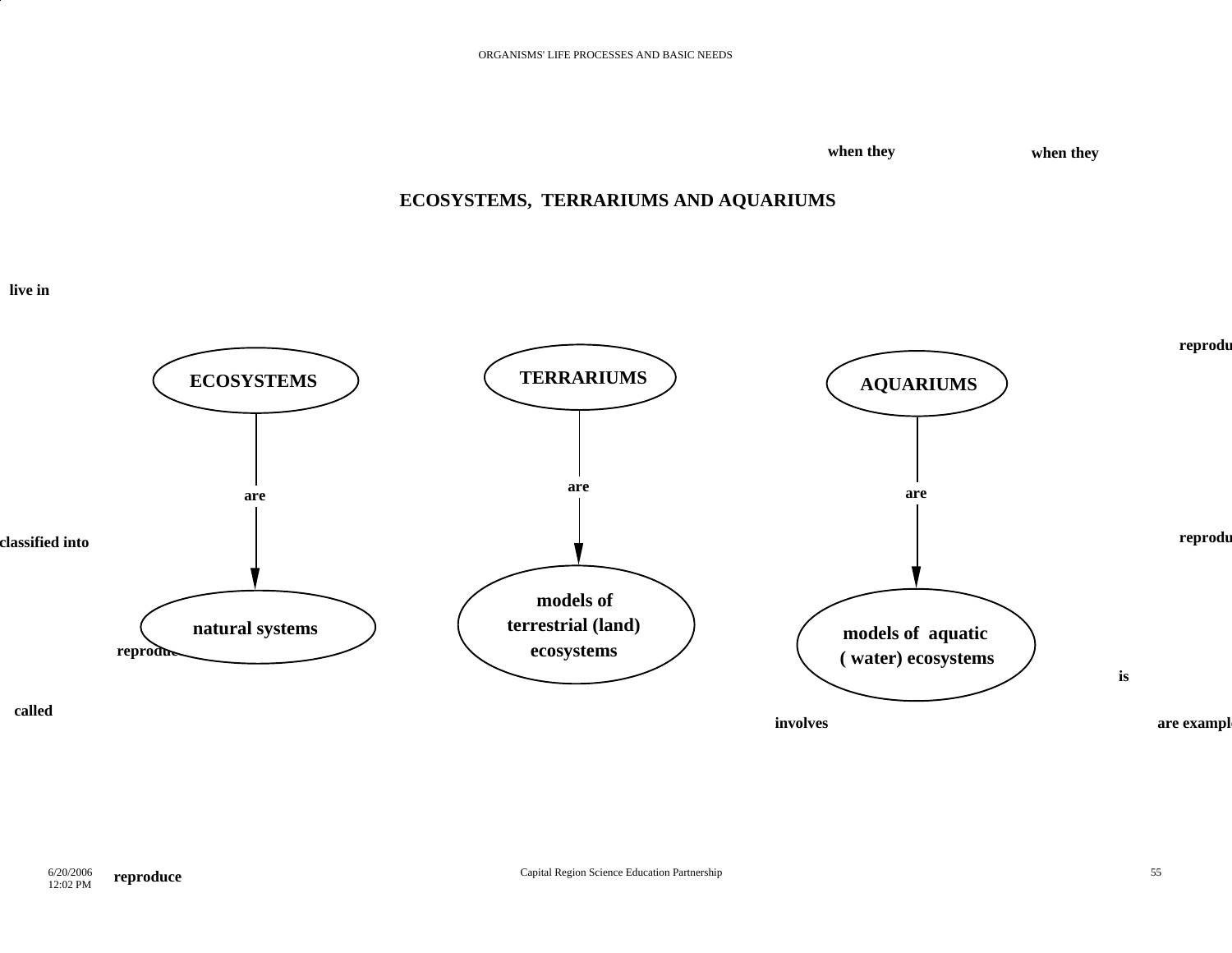**reproduce**

### **ECOSYSTEMS, TERRARIUMS AND AQUARIUMS**

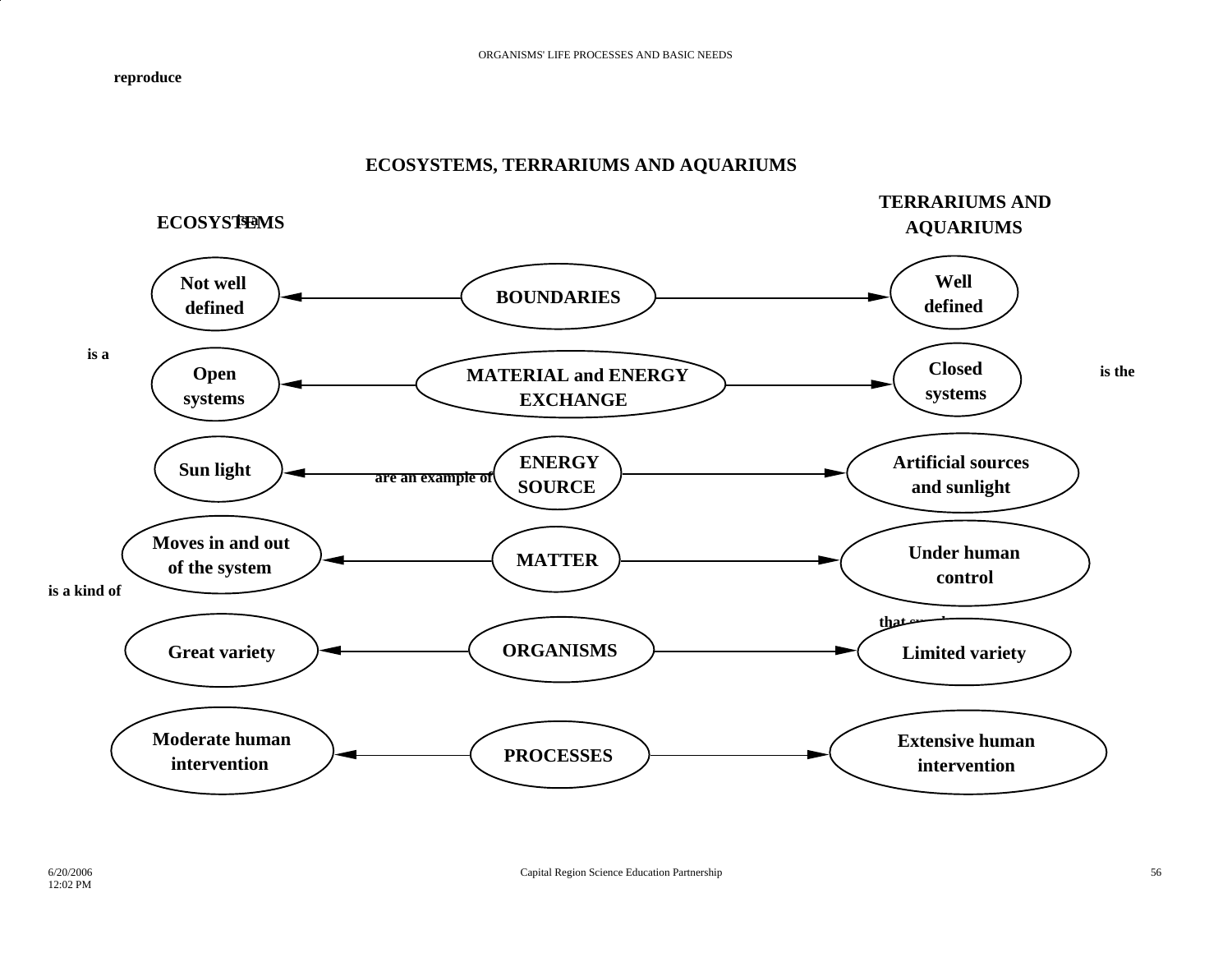**have**

**om different**

**is the process of**

**have some**

**that are**

6/20/200612:02 PM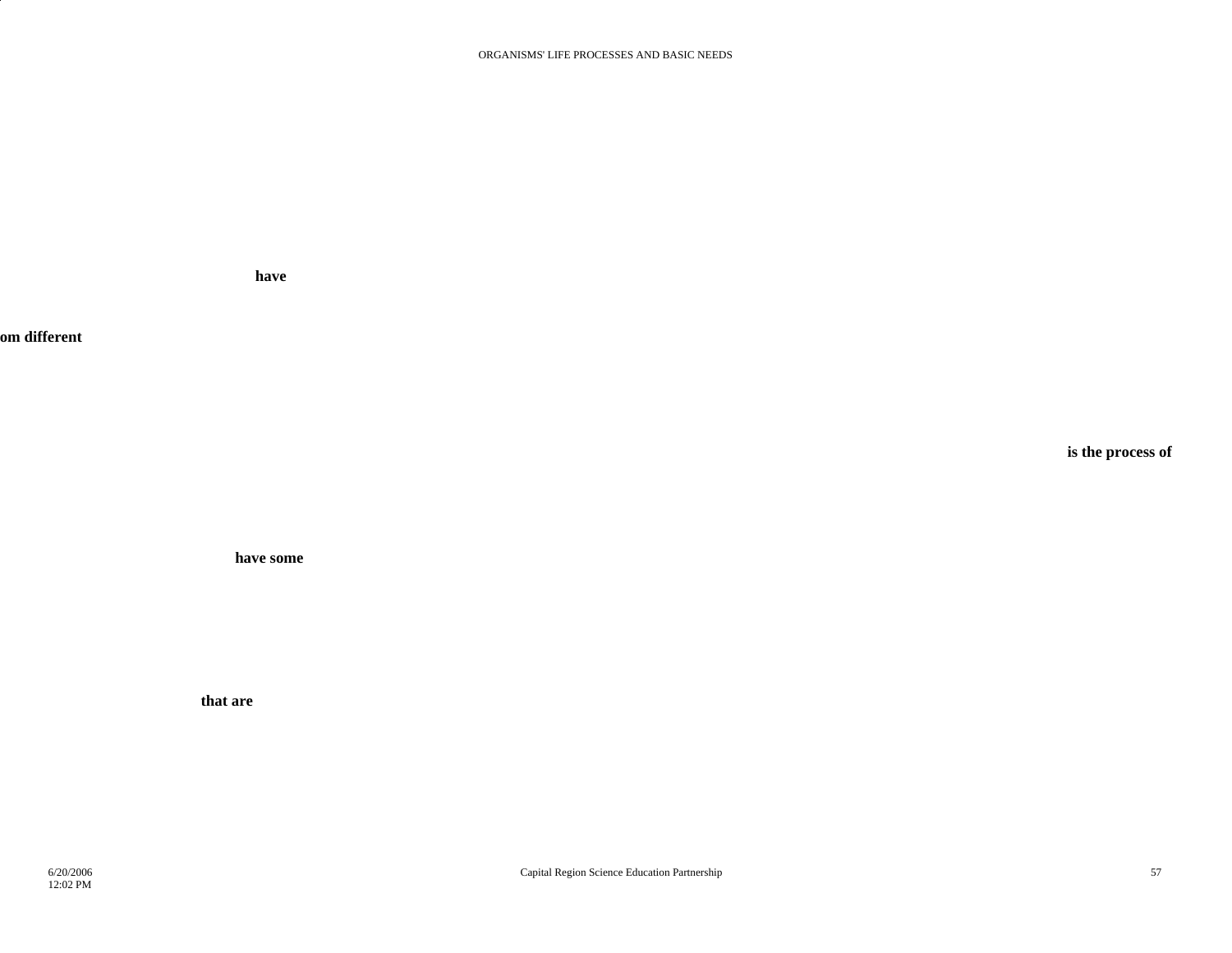**are**

**have**

**are**

**synthesize**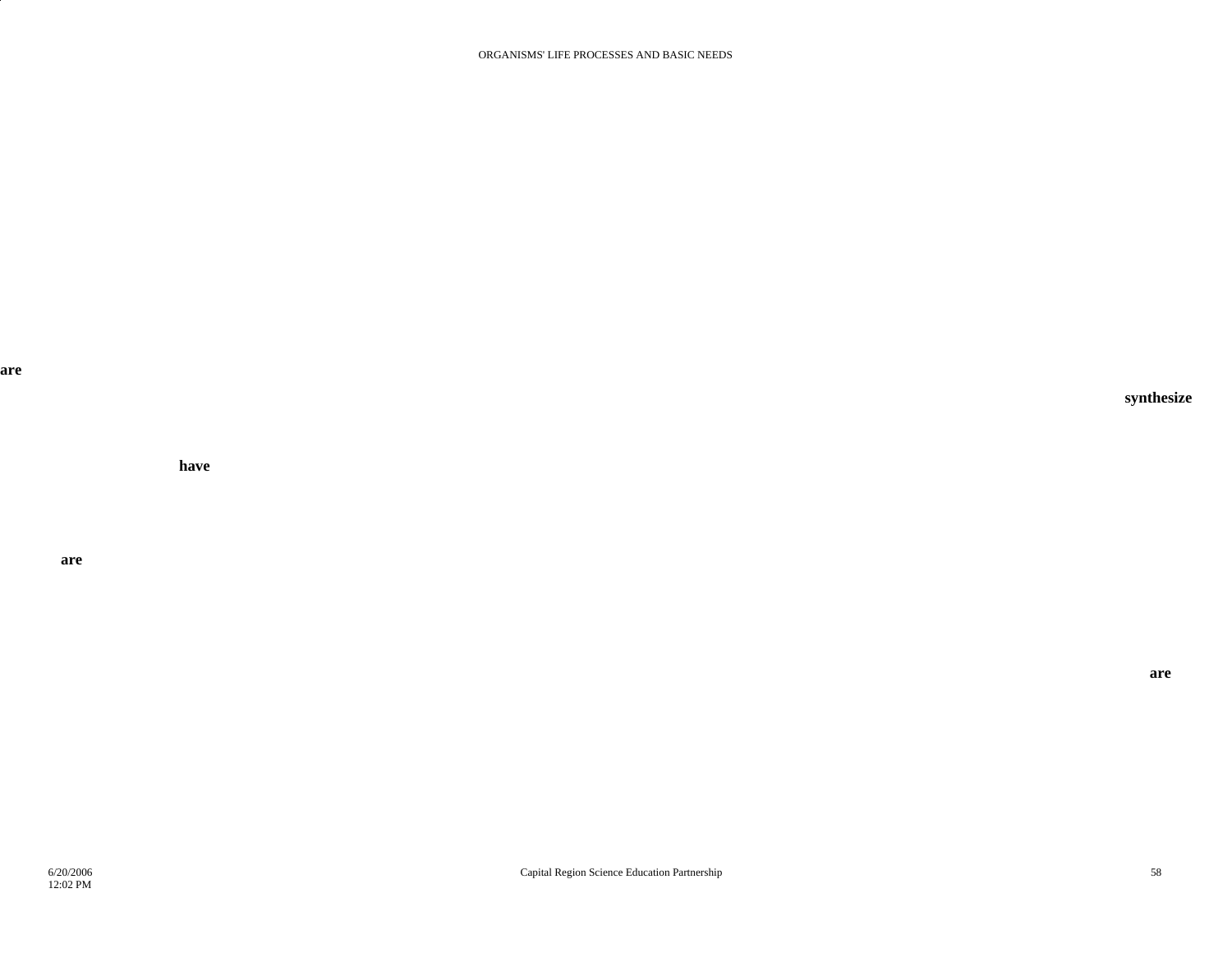**synthesize**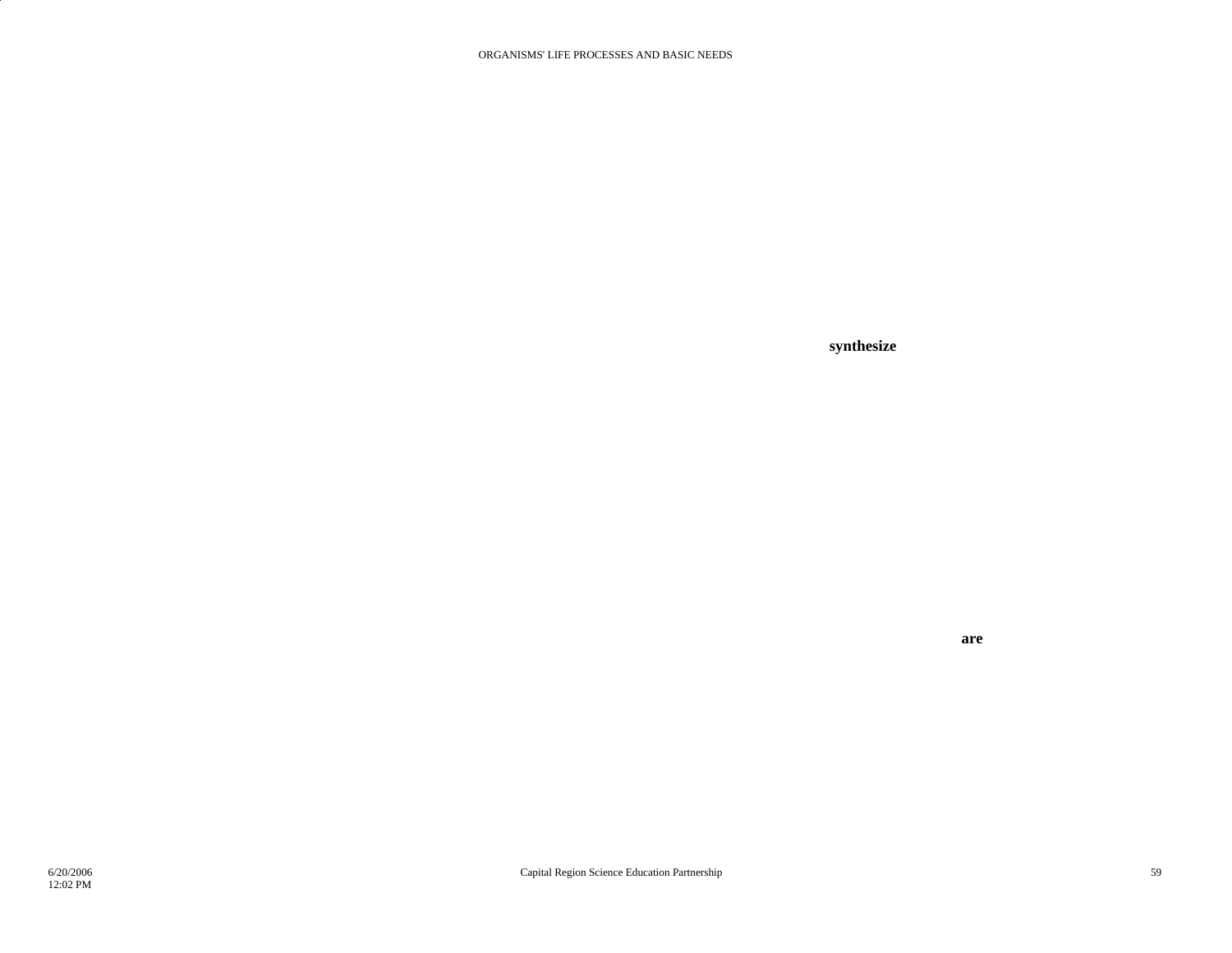**dissolved in**

**is an example of** 

**is a**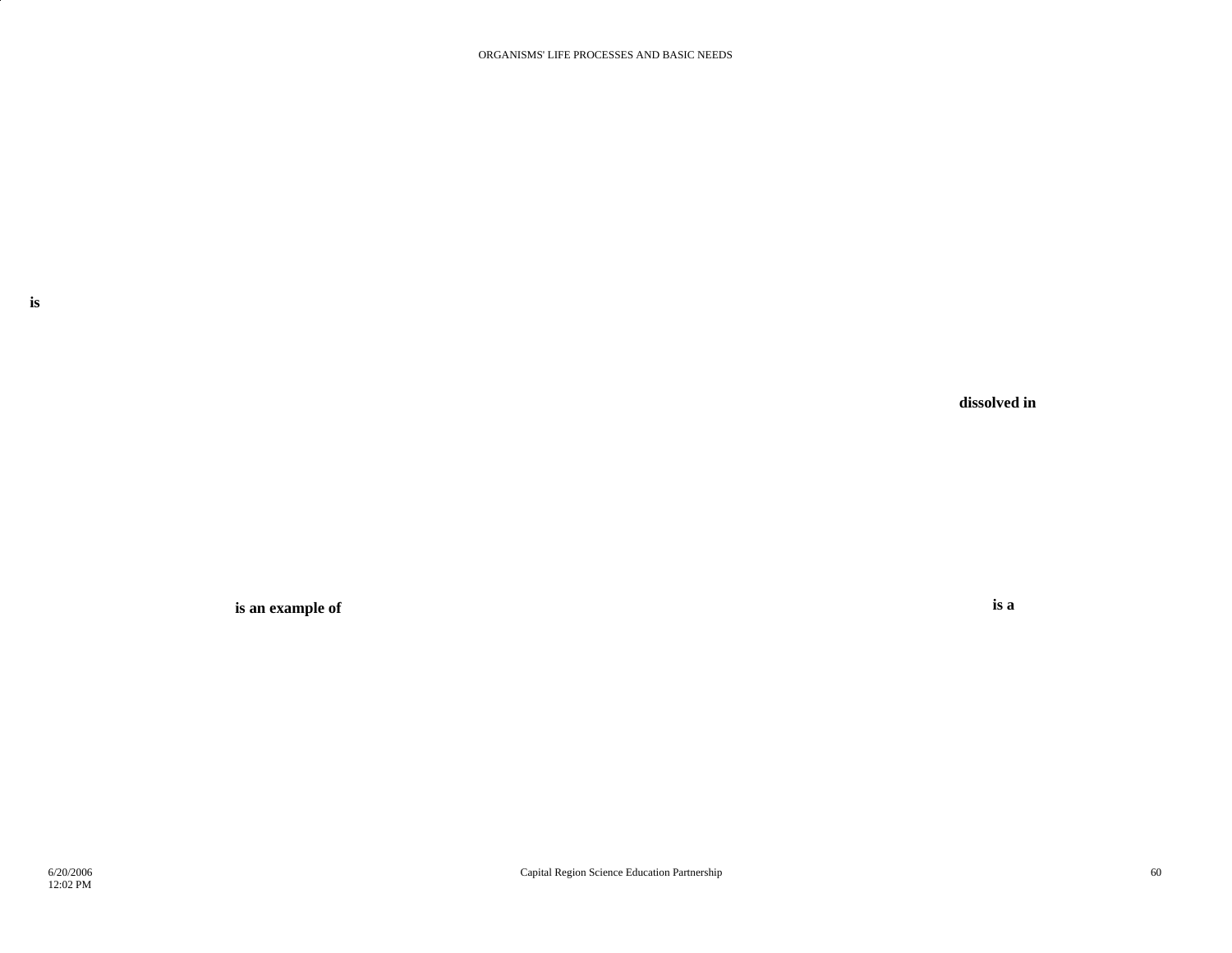**is the**

**is an example of**

**into**

**is**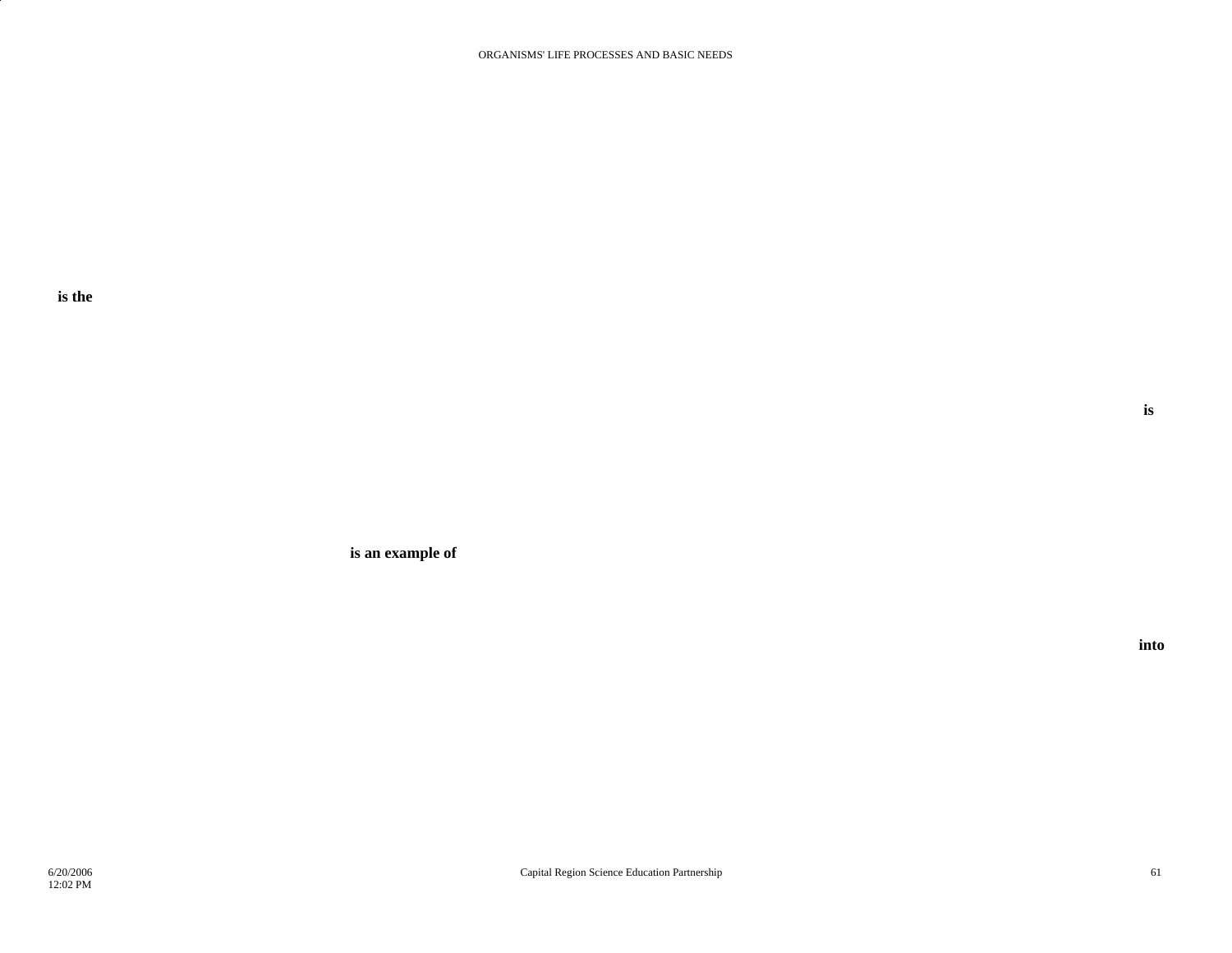**is**

**is the formation of a new organism**

**is a type of** 

**excrete**

**excrete**

**when they when they**

**live in**

6/20/200612:02 PM

**reprodu**